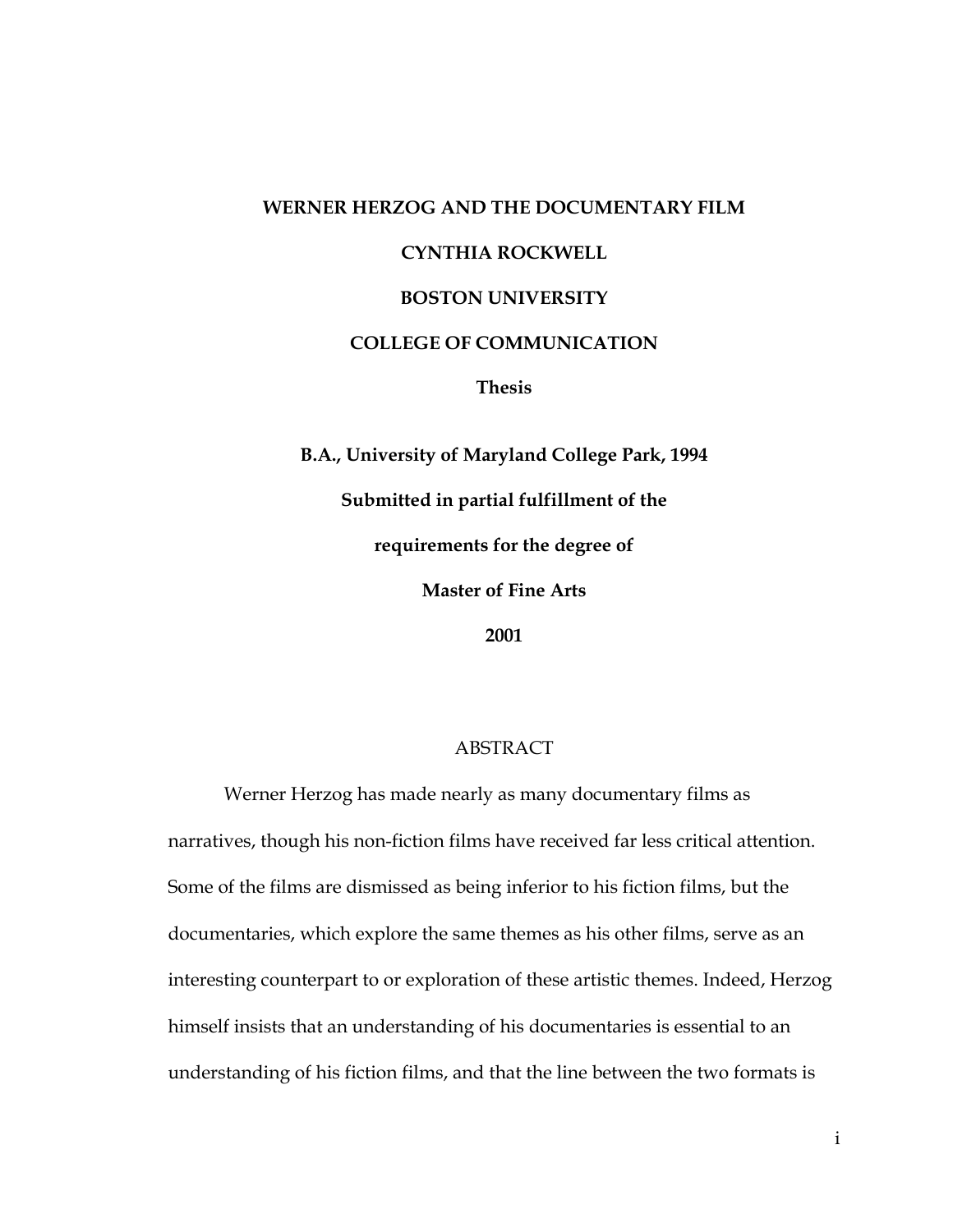blurred for him. While Herzog is not interested in interrogating the boundaries between documentary and fiction, his films ultimately challenge those boundaries by including as much staged and scripted material as "real" documentary footage. He defends this manipulation with his 1999 "Minnesota Declaration," a manifesto of sorts on the subject of documentary film which denounces Cinema Verite as a superficial cinema that confuses "fact" with "truth." Herzog argues for the expression of a different kind of truth in documentary cinema—a "poetic, ecstatic truth" that can be found only through "fabrication and imagination and stylization." Ultimately Herzog's documentaries are always an exploration of one of his own personal themes rather than an exploration of the film's subjects; their stories are secondary.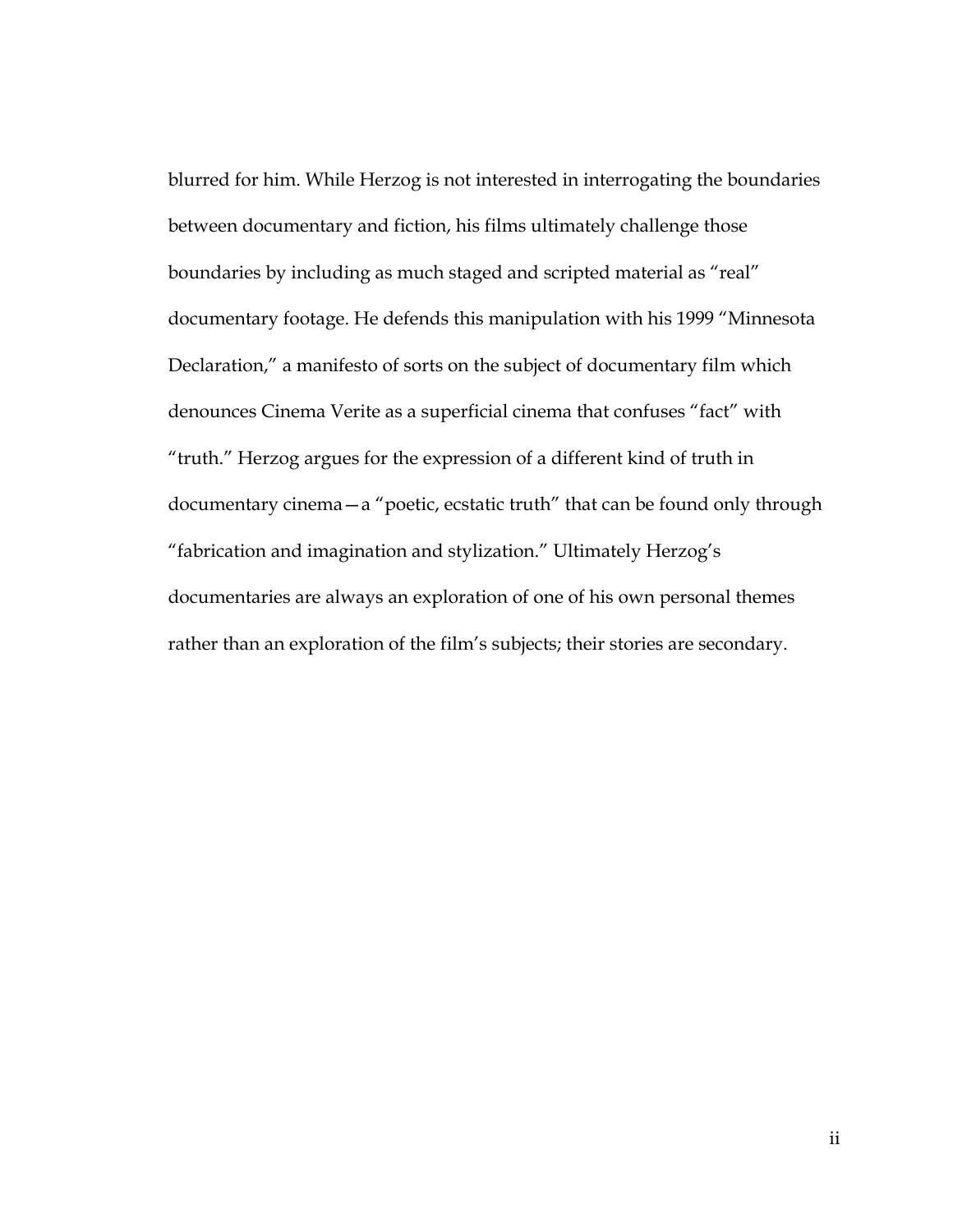# TABLE OF CONTENTS

| Introduction                                          |    |
|-------------------------------------------------------|----|
| Chapter 1 – Language and Land of Silence and Darkness | 14 |
| Chapter 2- Freaks, Oddity, and the Ethnic Other:      |    |
| Werner Herzog and Ethnographic Film                   | 29 |
| Chapter 3- Metaphysical Meditations on Reality:       |    |
| Lessons of Darkness and Fata Morgana                  | 42 |
| Conclusion                                            | 57 |
| Endnotes                                              | 61 |
| Appendix                                              | 63 |
| Bibliography                                          | 65 |
| Curriculum Vitae                                      | 68 |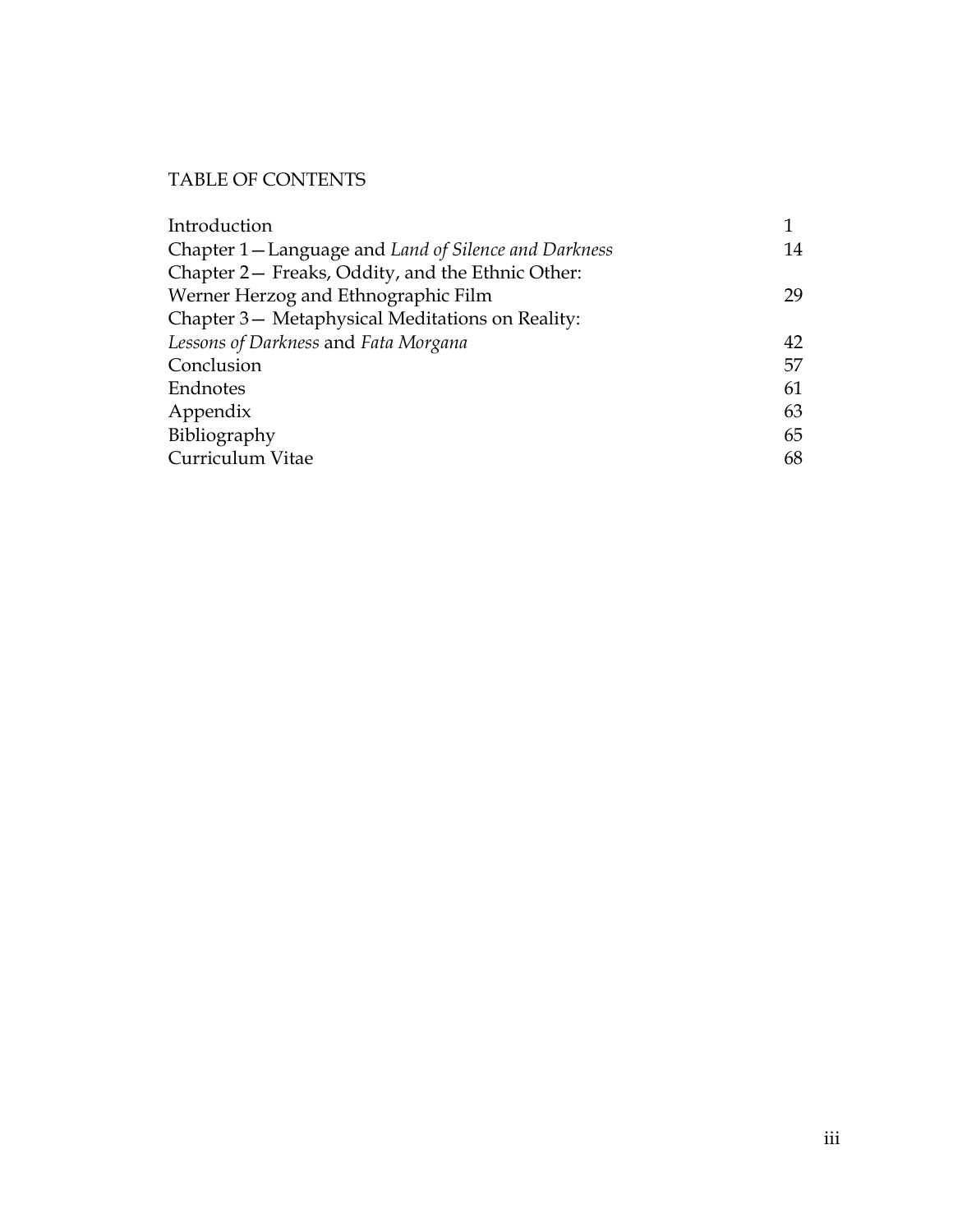## **Werner Herzog and the Documentary Film Introductory Chapter**

Werner Herzog occupies a unique space in the spectrum of documentary filmmaking. While theoreticians pursue an endless philosophical, ontological, and ethical debate over the nature of documentary and exactly how much stylization and manipulation it can contain and still retain its non-fiction label,<sup>1</sup> Herzog has quietly been churning out non-fiction films that each, in varying degrees, flirt with—or outright defy—the terms of that definition. From heavily stylized essay-films like *Lessons of Darkness* to those such as *Land of Silence and Darkness* which are, for the most part, more loyal to the "reality" of their cinematic subjects, Herzog's documentary approach is characterized not by any single signature style but by an ever-changing mixture of many styles. His *themes* are carried over from film to film—the same themes he explores in his narrative films—but in terms of visual style, one would be hard-pressed to detect that the science-fiction essay-film *Fata Morgana* and the more traditional documentary portrait of a ski-jumper in *The Great Ecstasy of the Woodsculptor Steiner* were made by the same man. There are certain visuals that are repeated in some of the films—*Fata Morgana* and *Lessons of Darkness* are near-twins in style and structure, while the recurring image of a ski-jumper can be found in *Steiner* as well as *Land of Silence and Darkness*, among others*.* But one cannot immediately recognize a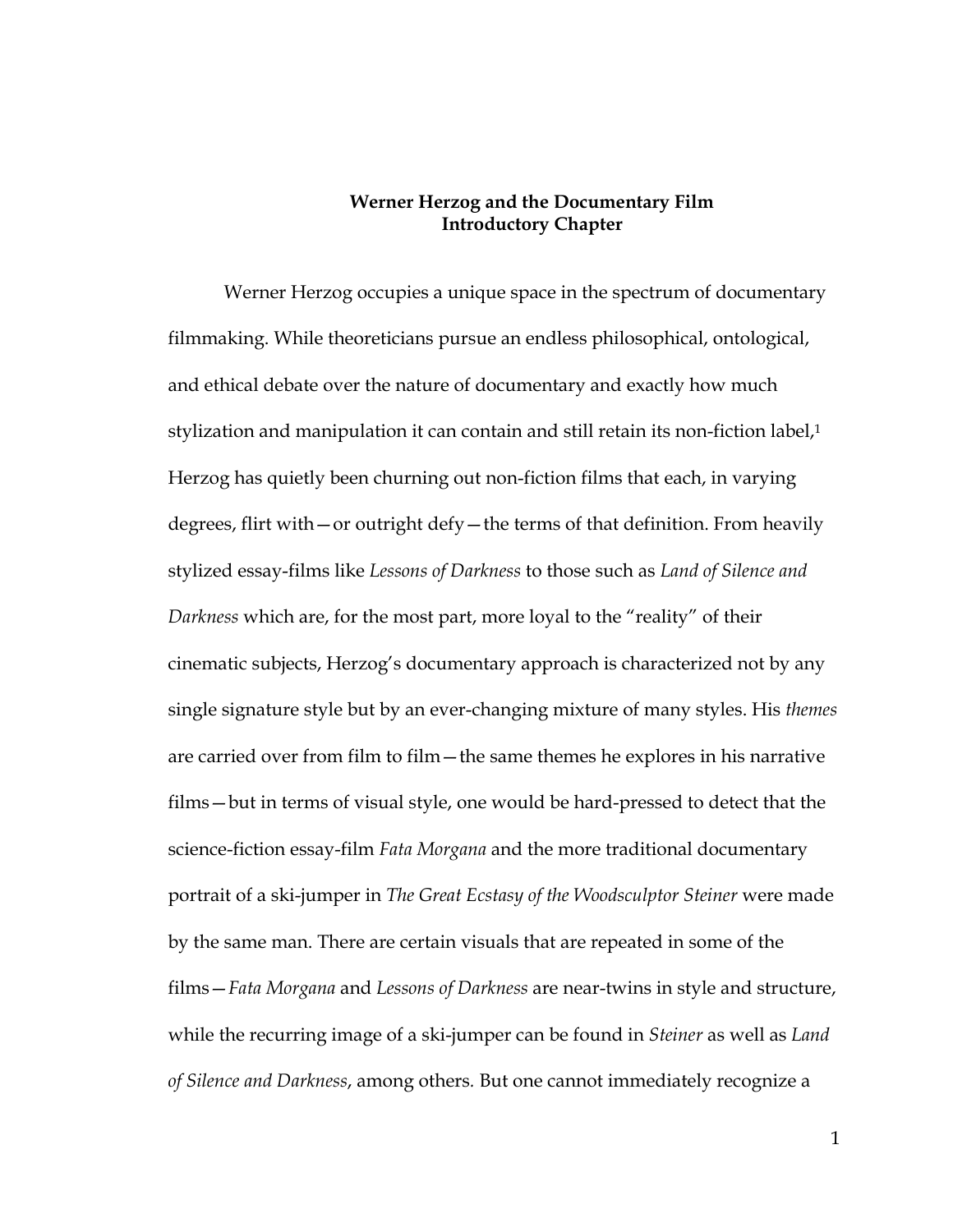Werner Herzog documentary as easily as one could an Errol Morris or Fred Wiseman film. His themes remain constant—the necessity and tragedy of the acquisition of language, communication vs. isolation, human beings' subservience to an indifferent nature—but it seems that Herzog picks and chooses among cinematic styles to suit the topic at hand. On-camera interviews, dramatic music, fly-on-the-wall observation, purely invented dream sequences all are fodder for Herzog's documentaries. Just as he has alternated throughout his career between fiction and non-fiction filmmaking to suit his subject, within the field of documentary he likewise merges various non-fiction styles depending on his subject matter.

But one thing that is constant in all his documentaries is his presence. This does not necessarily mean Herzog's image or the sound of his voice is present in the film, though on occasion it is. But his presence is always palpable even when he himself is not visible, through his (often heavy-handed) manipulation. No matter how close to "reality" certain of his films may appear, they are never purely "about" their subjects. Herzog has no interest in simply telling someone else's story and has no loyalty to objectivity in documentary filmmaking. His film about auctioneers, *How Much Wood Would a Woodchuck Chuck*, is more about language and communication ("The last poetry of latent capitalism"2) than the world of professional auctioneers. All of his films are similarly interested in a certain Herzogian theme or idea that the film's subjects somehow embody or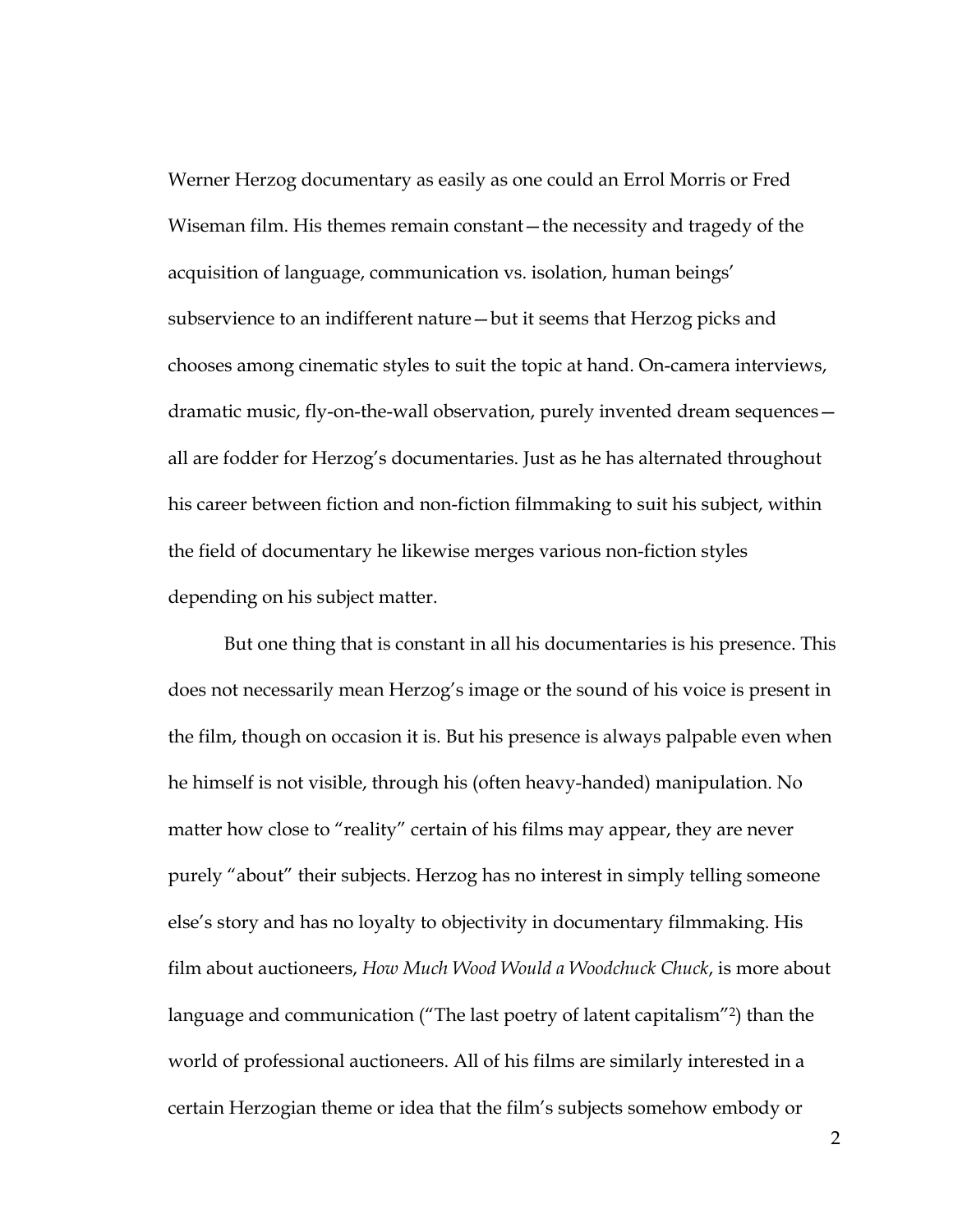represent; the subjects themselves and their stories are secondary. *Land of Silence and Darkness*, a film about the deaf-blind, encapsulates many Herzog themes but for the most part is the story of a group of real-life Kaspar Hausers. There is a similar relationship between many of his documentary and fiction films: *Woodchuck's* examination of the language and poetry produced in and by capitalism seems likewise to have served as raw material for *Stroszek*, made just one year later.

Herzog's expropriation of a subject's specific story to serve as expression of a universal theme can become a tricky ethical issue, especially in a film like *Wodaabe: Herdsmen of the Sun*, an ethnographic film of sorts about a mating ritual among a tribe in Africa. Of all forms of documentary, ethnography takes most seriously the obligation to objectivity and unbiased representation of its subjects,<sup>3</sup> and here Herzog's manipulation—through very subtle and muted in this case may cross the line into exploitation.

Some may say *all* of his documentaries are worthy of critique, not only for the issue of exploitation but on the more basic level of authenticity and truthtelling. Herzog, it seems, scripts some parts of his documentaries. As wide as the boundaries of documentary have become, as malleable as the genre definition continues to be, the basic point where all definitions agree is that the documentary image claims an anchor in real life. The referent comes from the world, not from a script.<sup>4</sup> One can accept stylization, manipulation of the image,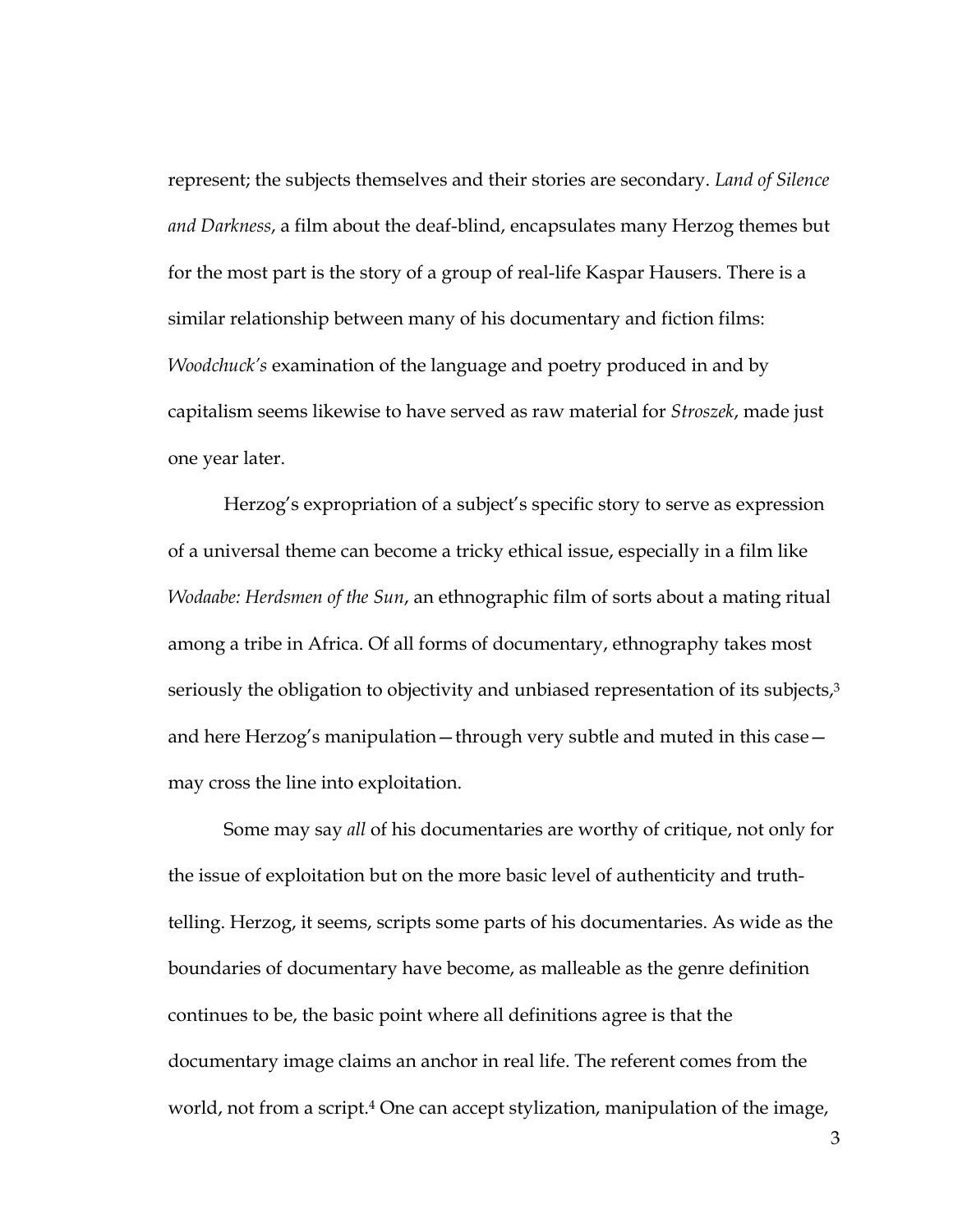use of music for dramatic effect, and even insertion of fantasy sequences, reenactments, and clips of Hollywood films a la Errol Morris (who is already at the very fringe of the genre), but no definition of documentary allows the scripting of events and their presentation as reality. One is not being asked to believe that the re-created roadside shooting sequences in *The Thin Blue Line* are real. They are clearly fantasy spaces created to add meaning to the film's documentary images. Even in Dusan Makavejev's *WR: The Mysteries of an Organism*, which includes an extended original narrative segment inserted into the documentary footage about cult leader Wilhelm Reich, the viewer is never fooled into thinking this scripted story is real. These lapses into narration and artifice are sealed-off, separate from and subservient to the documentary footage. But in Herzog's films, the artifice is not revealed. It is presented as real. In fact, in an amazing display of logic, Herzog says he believes that the documentary form has rules that re-enactments would violate.5 By his definition, then, fabrications are acceptable as long as they appear real; to break out of the *illusion* of reality is to violate the documentary form. When Herzog declares in Les Blank's documentary *Werner Herzog Eats His Shoe* that filmmaking is "illusionist's work," he is far from being the first to make this observation. But, applied to the ethics and aesthetics of documentary film, this twist of logic takes the concept to a new level.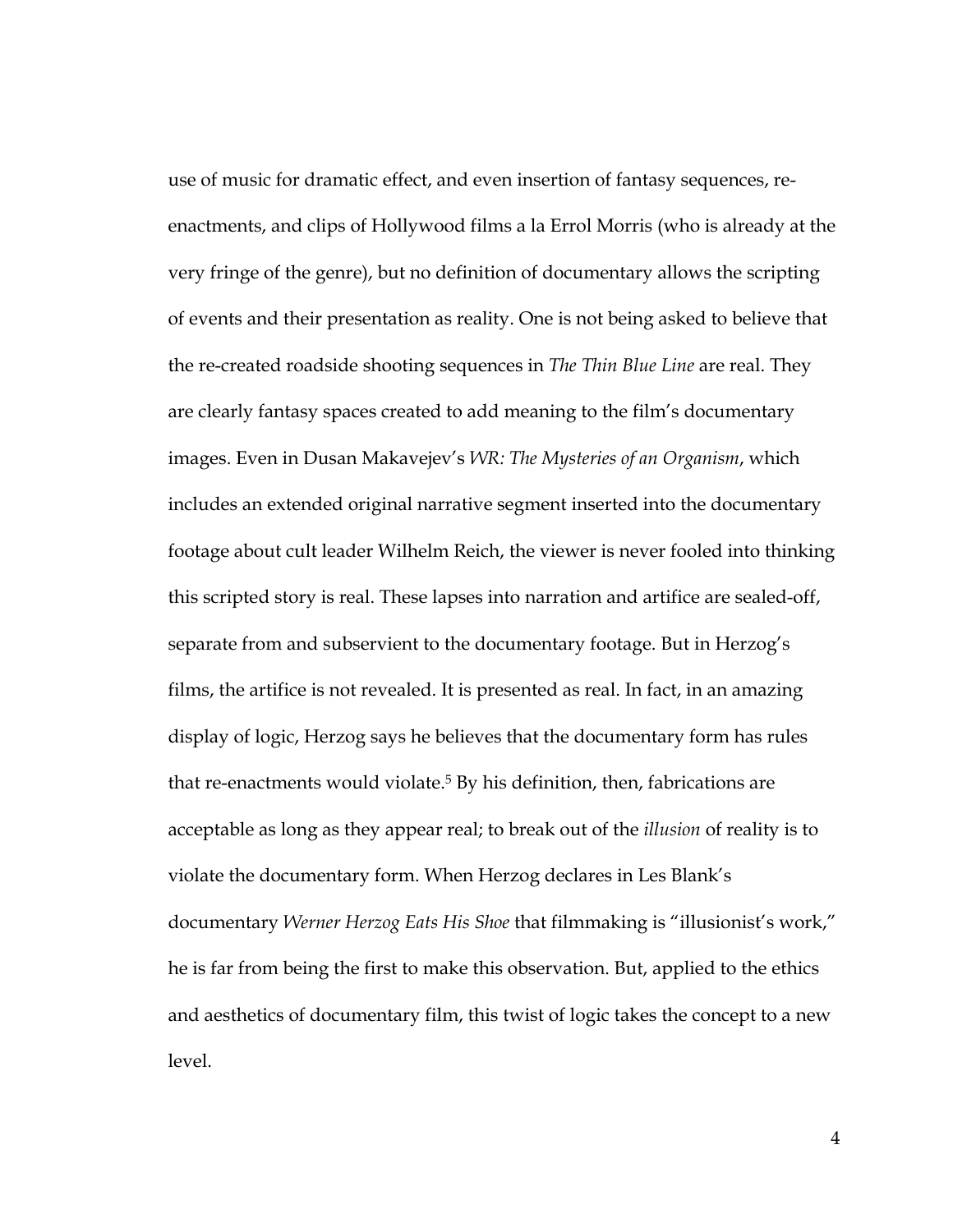Herzog's specific illusions range from something as minor as fudging the length of Dieter's trip in *Little Dieter Needs to Fly* for pragmatic productionrelated reasons to actually scripting a speech for Dieter to recite and pass off as his own poetic reflection on his experience. Every film has a few examples of these minor and egregious inventions—in *Lessons of Darkness*, for example, an image that appears to be an other-worldly mountain range is actually an extreme close-up of bulldozer tracks in the mud. The image is *intentionally* meant to represent something it's not, but the transgression seems rather minor when compared to a more outrageous example: the quote that opens the film, attributed to French philosopher Blaise Pascal, is pure invention. "I needed something for the audience to step into the film at a high [intellectual] level," he said in an interview. "Of course, I made [the quote] up."6 Herzog defends these deceits in various ways. In the case of *Dieter*, Herzog says that his inventions are faithful to the film's subjects and merely express something that already exists in them but which they may not be able to articulate or may not even know is there. In other cases, he simply throws off the issue by questioning the definition of documentary or even, in the case of *Lessons of Darkness*, removing the film from the category altogether. "Lessons of Darkness is definitely not a documentary," he says. "It is rather a science fiction film, a musical requiem, or something else again."7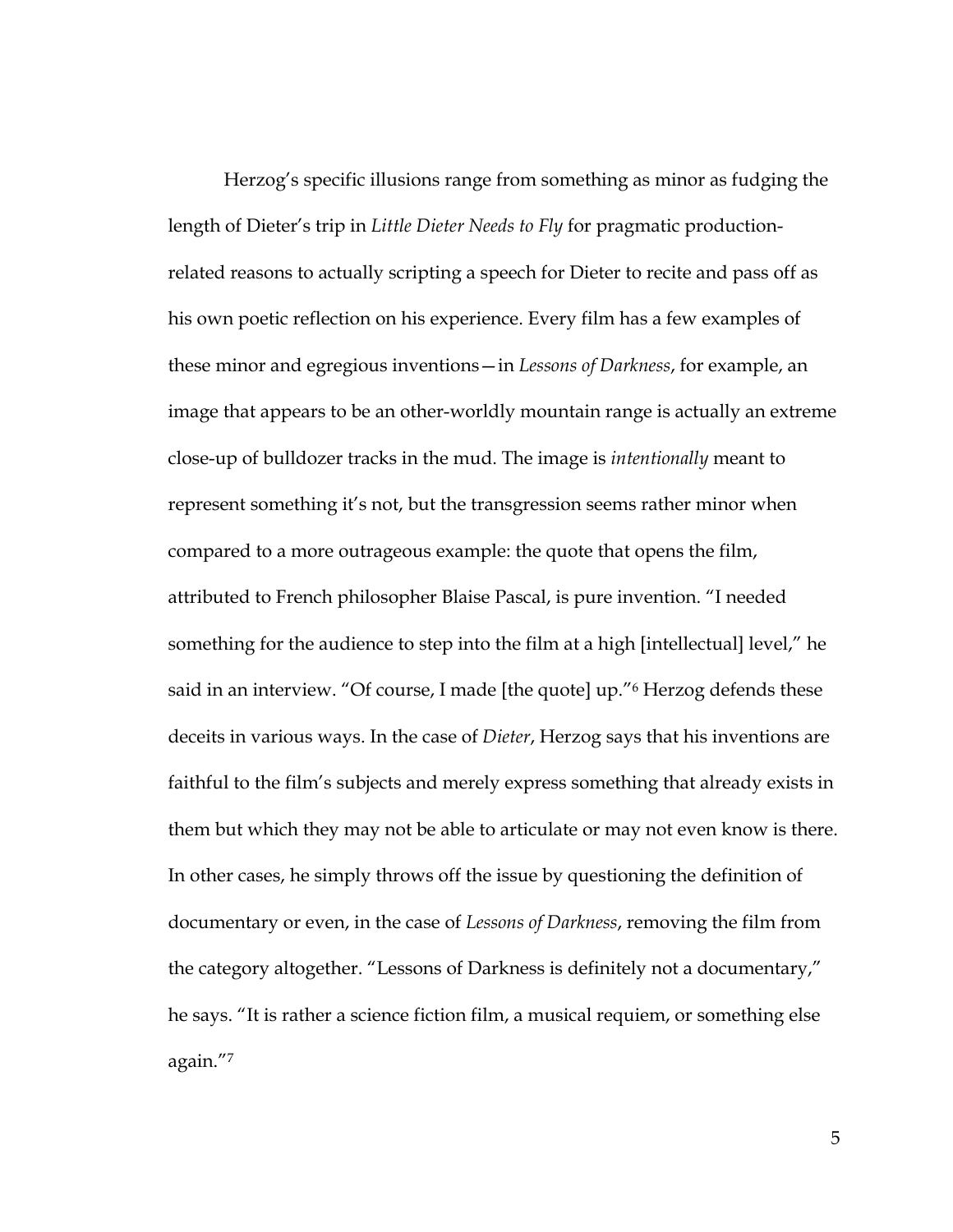But by far his most forceful defense of his practices comes in the form of his 12-point Minnesota Declaration, a manifesto of sorts, sub-titled "Lessons of Darkness." It was written, he says, in a sleepless fit of anger the night before he was to be honored at a screening of *Lessons* at the Walker Art Center in Minneapolis in 1999. The Declaration, he says, encapsulates everything that has always bothered him about documentary film.8

The manifesto opens provocatively: "By dint of declaration the so-called Cinema Verite is devoid of verite. It reaches a merely superficial truth, the truth of accountants."9 Throughout the manifesto Herzog targets Cinema Verite specifically, saying that it confuses fact and truth, that its practitioners "resemble tourists who take pictures amid ancient ruins of facts," and derides an unnamed "well-known representative of Cinema Verite" who, Herzog writes, declared publicly that "truth can easily be found by taking a camera and trying to be honest." It seems, however, that Herzog may be confusing Cinema Verite with direct cinema, the American version of the stripped-down documentary style pioneered by Jean Rouch in France. The original Cinema Verite movement was characterized by a total self-reflexivity—the films were as much about the filmmakers and their experience of their subject as they were about the subjects themselves. It was an attempt to interrogate the documentary form and its claims to objectivity by exposing the mode of production and the producers. The American version of this type of documentary, exemplified in the work of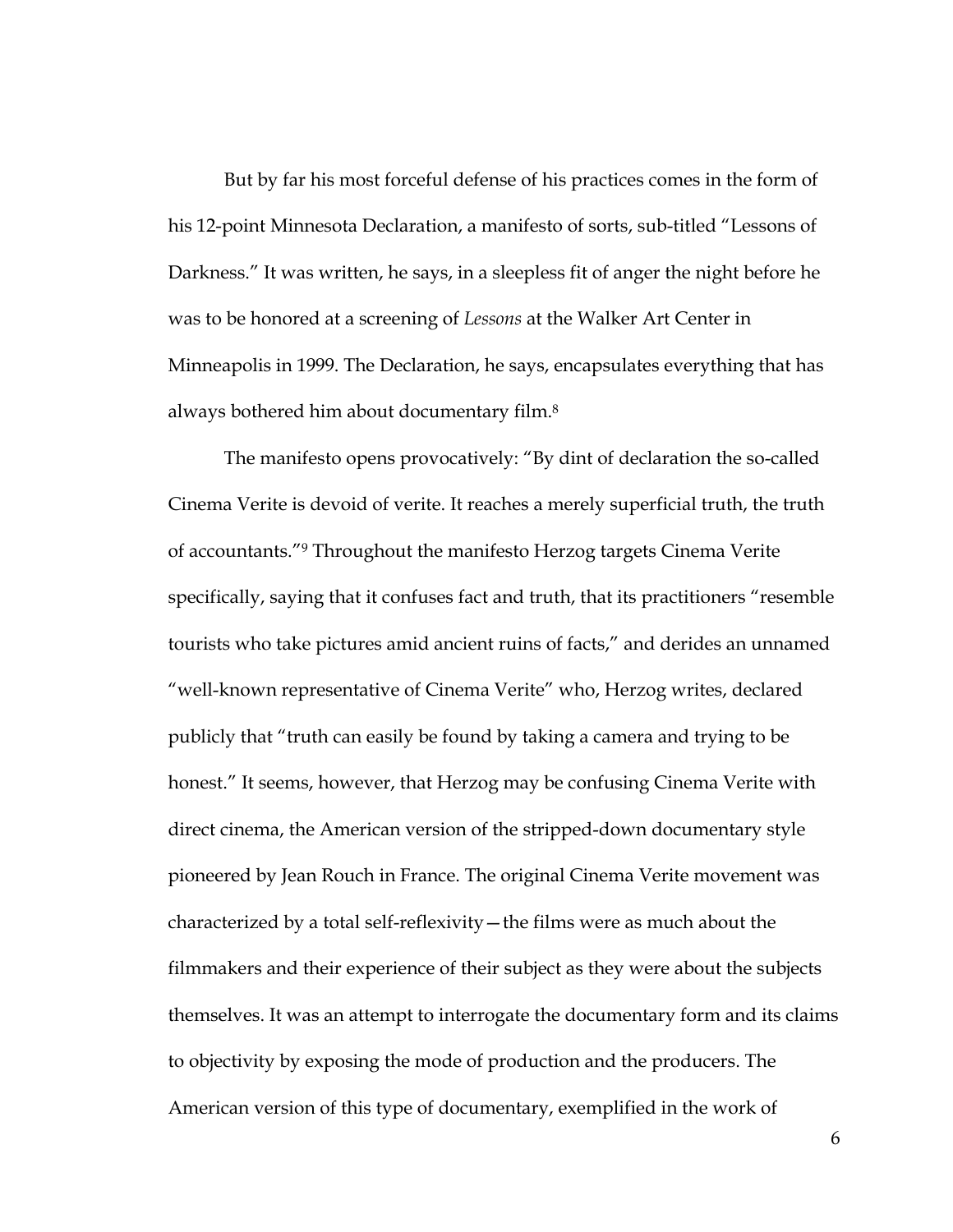filmmakers such as Fred Wiseman and Ricky Leacock, was more detached, focused on observation and not intervention. The filmmaker was not part of the sound or image. The films eschew narration and stylization and find their meaning from what they discover, unprovoked, in front of the camera.<sup>10</sup> The way a subject interacts with the camera (but not the filmmaker) often becomes the subject of the films (or at least shades that subject in some way), but for the most part meaning in direct cinema is created through serendipity rather than stylization; it is a cinema of revelation and discovery, patience and timing. Cinema Verite, meanwhile, is the cinema of provocation, its practitioners catalysts rather than observers. As Eric Barnouw writes, "Direct cinema found its truth in events available to the camera. Cinema verite was committed to a paradox: that artificial circumstances could bring hidden truth to the surface."11 This definition of Cinema Verite echoes the wording of Herzog's own manifesto—after charging Cinema Verite with confusing fact and truth, he writes that he is in search of a "deeper strata of truth in cinema…a poetic, ecstatic truth," which "can be reached only through fabrication and imagination and stylization." While Cinema Verite was not interested in stylization, it shares the same goal of actively seeking to uncover "hidden truth" rather than hoping to passively observe it; of using artificiality to expose truth. Thus Herzog appears to be taking aim at the wrong camp. However, direct cinema has occasionally been referred to as "American Cinema Verite", so the mistake may be a minor one.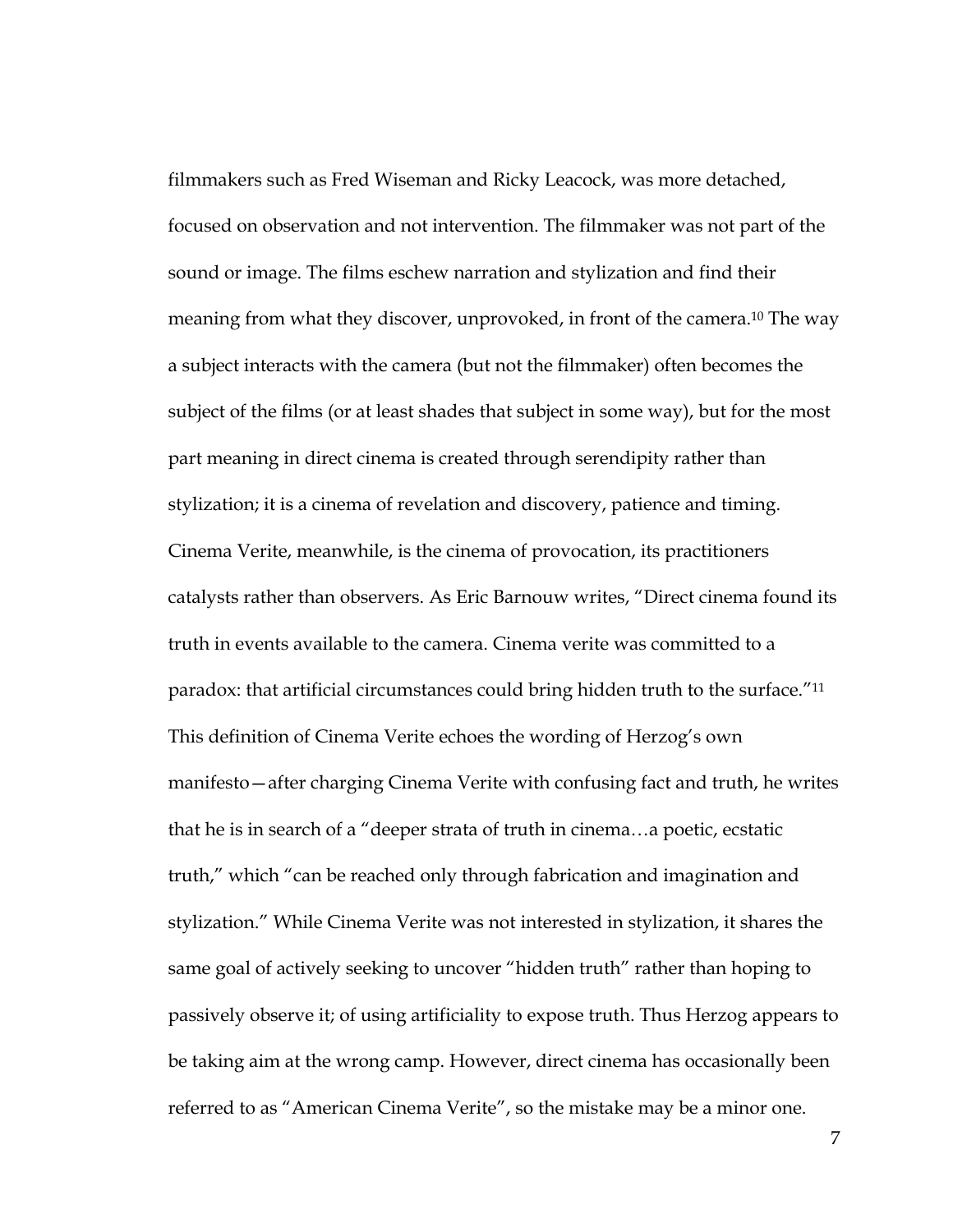But quibbling over terminology aside, even if Herzog were to correct his aim and attack direct cinema rather than Cinema Verite, he still seems to misunderstand the scope, aim, and concept of this type of cinema. It is extremely reductive to charge direct cinema with being concerned only with facts. Its approach may be extremely passive and may rely on finding rather than creating, but the filmmaker is no less a creator and manipulator. He simply has limited his creative tools. He must have a good eye, and must rely on camerawork and editing for his artistry. And as often is the case, limitations can force an artist to be *more* creative rather than less. Even Fred Wiseman, the archetypal direct cinema filmmaker, has said that his fly-on-the-wall style has nothing to do with "objective" reality. "The objective-subjective argument is…a lot of nonsense," he says. "My films are *my* response to a certain experience."12

Ultimately, Herzog seems to be confusing Cinema Verite with direct cinema and direct cinema with journalism. But at the same time, his outcry is valid, because as Brian Winston writes, direct cinema not only revolutionized the documentary genre, but also seems to have replaced it. Hand-held camera, source lighting and sound, and raw, unmediated events became the new definition of documentary, despite the fact that since its origins in Robert Flaherty's *Nanook of the North* documentary has always included artifice and stylization. With the advent of direct cinema, the common practice of stylization suddenly became suspect, Winston says.<sup>13</sup> Further, one can argue that any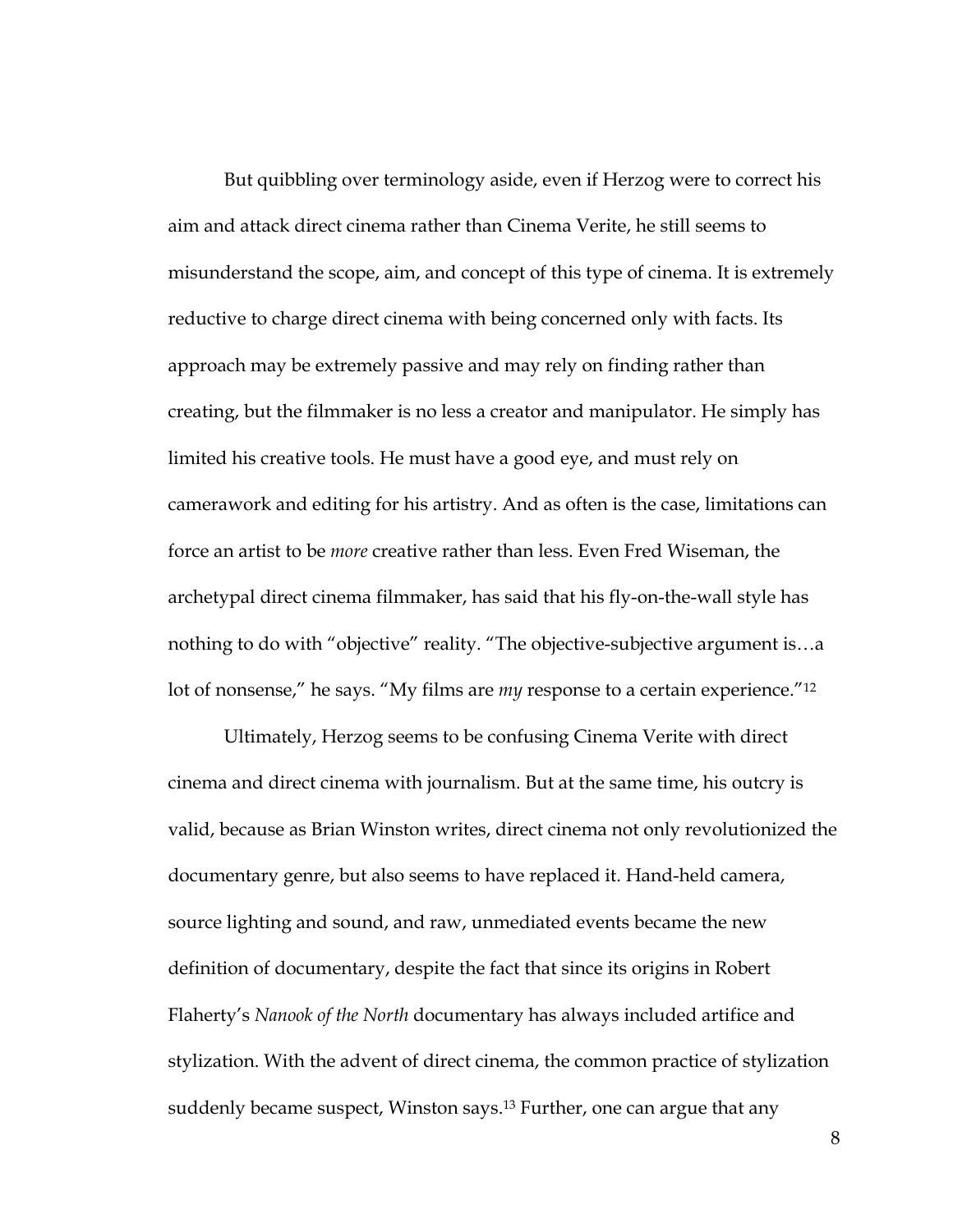manipulation of the image—even one as basic as editing—is a form of stylization.

Still, today it is no longer fashionable to make such demands of reality on documentary, lest one be accused of espousing nineteenth-century notions that the camera does not lie. Few theorists today claim that documentary is even capable of representing objective reality, either for post-modern reasons having to do with the slippage between reality and referent, sociopolitical reasons having to do with the inherent bias in all representation, or for the more metaphysical motivations of "poetic, ecstatic truth." But as accommodating as today's definitions of documentary have become, the baseline still remains that fakery is not allowed. Even Winston, who argues forcefully for a separation between journalism and documentary, for an inclusion of stylization and recreations, and for releasing the filmmaker from any ethical obligations to the audience, does not allow for the presentation as real of events that are purely fabricated. He has such faith that this is obvious that he dismisses the suggestion quickly, saying it is the least interesting aspect of the debate over ethics in documentary filmmaking. "Such people are simply common liars," he writes.14 However, he goes on to argue that the filmmaker should not have any obligation to the audience, because no real damage can be done. No audience is ever negatively affected by any documentary it sees, he claims. He equates outcries over deceptions in documentary with religious charges of blasphemy. But with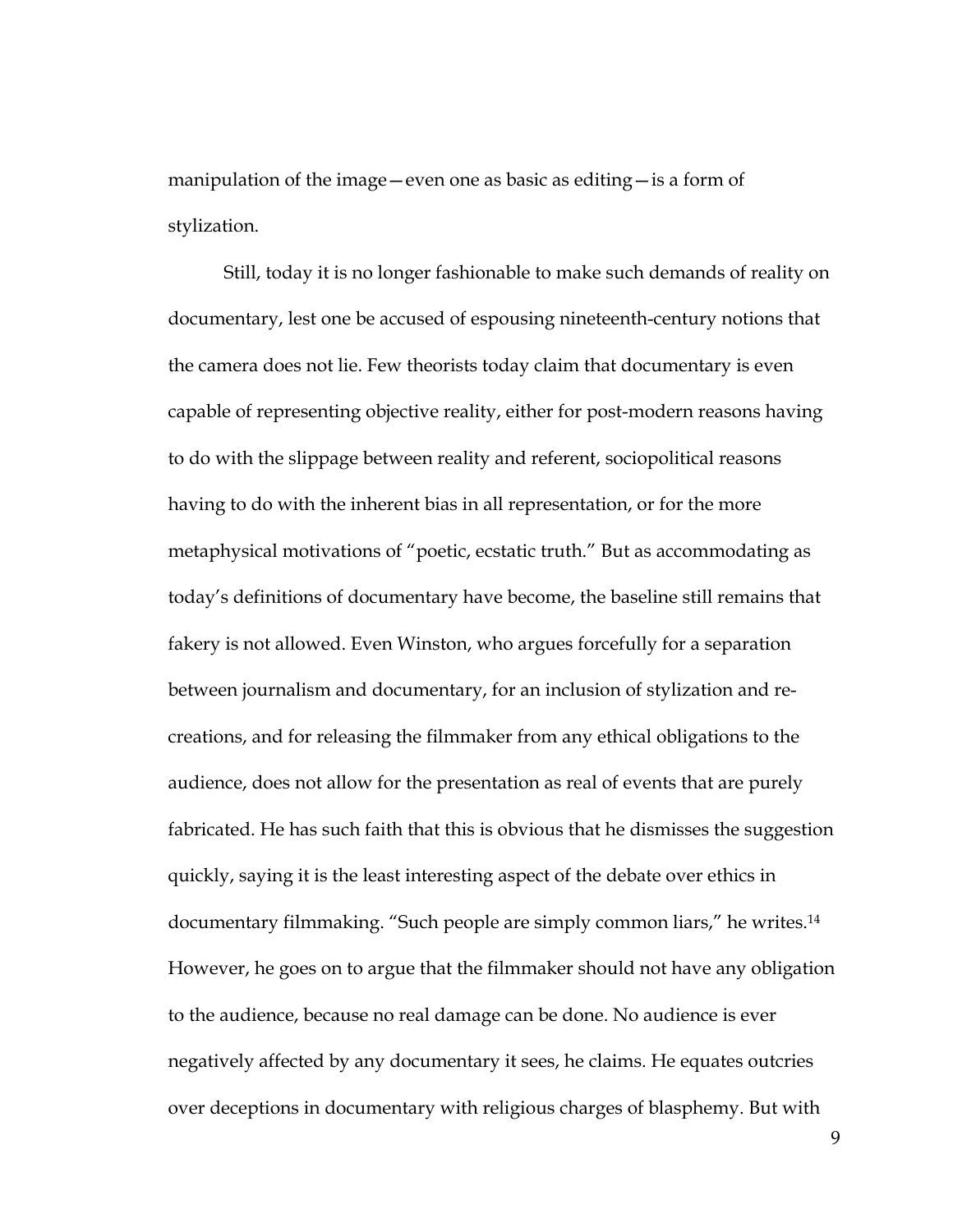blasphemy, he says, it can be argued that there actually is a materially negative result—the damage of one's faith and, potentially, eternal damnation. With documentary fakery, however, he says there is little negative result in one's loss of faith in images, in film, in the media.15

While Winston may be arguing only for stylization and creativity in documentary film, not for outright fakery, his argument opens the door to allow it. His own unexamined assumption that such fakery is obviously wrong is a blind spot that leaves a gaping hole through which Herzog's "poetic" manipulations can slip. If the documentarist has no truth-telling obligation to his audience, if there can be no material harm resulting from it, why should outright lies be a problem? Winston argues that the filmmaker's ethical obligation is to his subjects, not to his audience, thus Herzog's fabrications, which he claims are always approved beforehand by his subjects, violate no ethical codes. There is no victim. In fact, it is more likely that a participant in a direct-cinema documentary will object to his representation in a film than one of Herzog's subjects. The officials at the asylum who cooperated with the filming of Wiseman's *Titticut Follies*, for example, objected to the way they were portrayed after the film was released and they realized the public was seeing them negatively.16 The officials had signed releases and given approval as well, but were unaware of the film's focus. Often in direct cinema, the aim is to get subjects to unwittingly reveal things about themselves that they might not want exposed or might not even be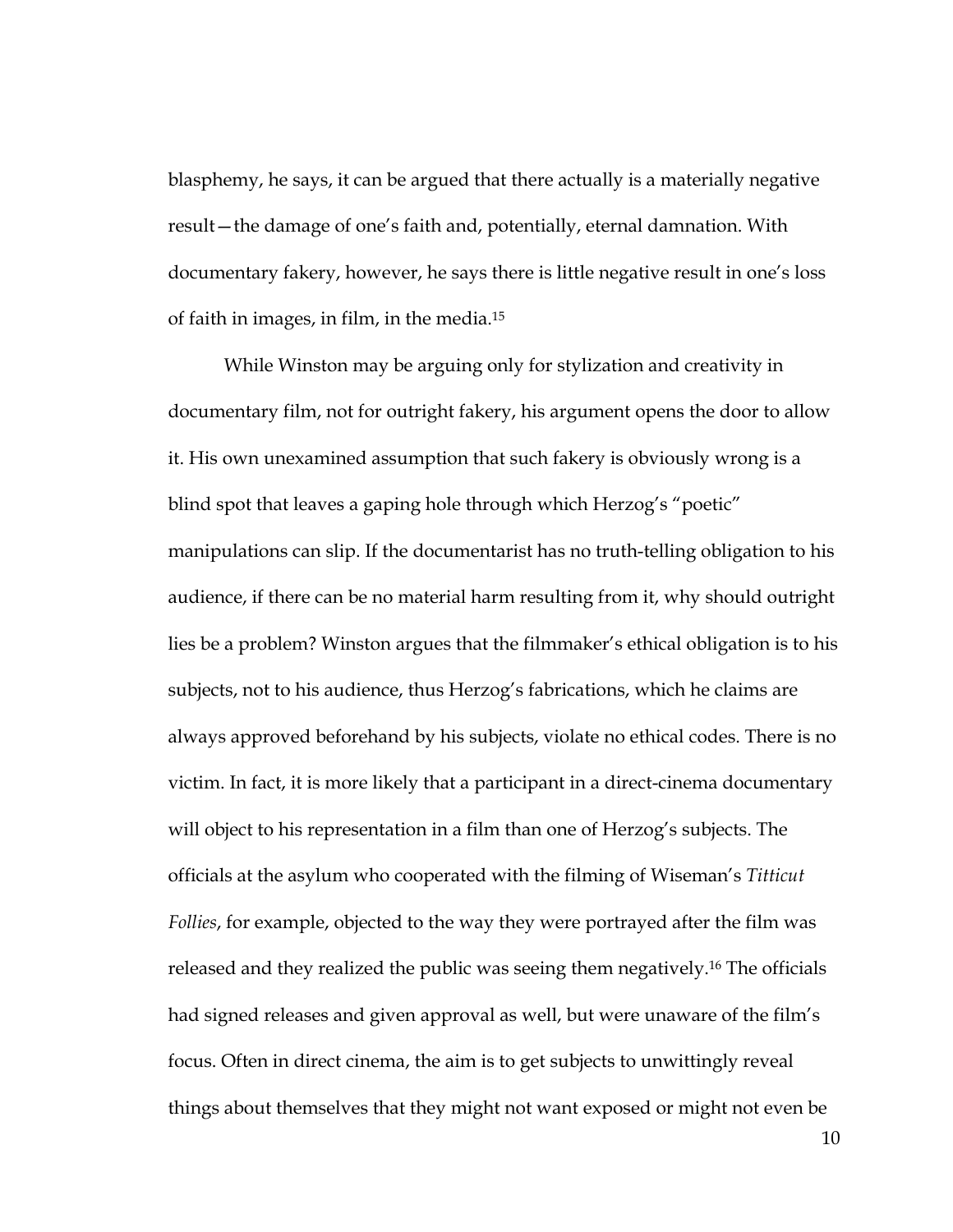aware of. At worst, Herzog adds poetry to his subjects' stories, elevates them to a spiritual or philosophical concept rather than an individual one. He may make their story subservient to some "poetic truth," but he does not set out to expose them. Ironically, the passive approach of direct cinema may turn out to be much more aggressive and potentially damaging to its subjects than Herzog's fabrications.

The only victim of Herzog's deceptions, it seems, could be Herzog himself. Knowledge of one deception tends to cast doubt on all his films—in *Lessons of Darkness*, for example, the interviews with two Kuwaiti survivors of atrocities in the Gulf War simply don't ring true. The subjects, Herzog claims in voiceover, have lost the power of speech or have chosen to give it up after witnessing the horrors of war. One does not need to know beforehand that barriers to speech is a Herzogian leitmotif in order to doubt the veracity of this claim. In the same film, the image of an oil-fire worker re-igniting a gushing oil well is accompanied by Herzog's voiceover saying that the man is now "happy that he once again has something to extinguish." The viewer cannot contest the image—the man is actually re-igniting the fire. But the reasons why he does this remain mysterious. Herzog's explanation is most likely a fabricated one intended to add a poetic shading to the image, but the viewer is left wanting to know the facts of the matter. In this, Herzog's manifesto seems to have been written expressly as a defense of this film, and explains why it is subtitled "Lessons of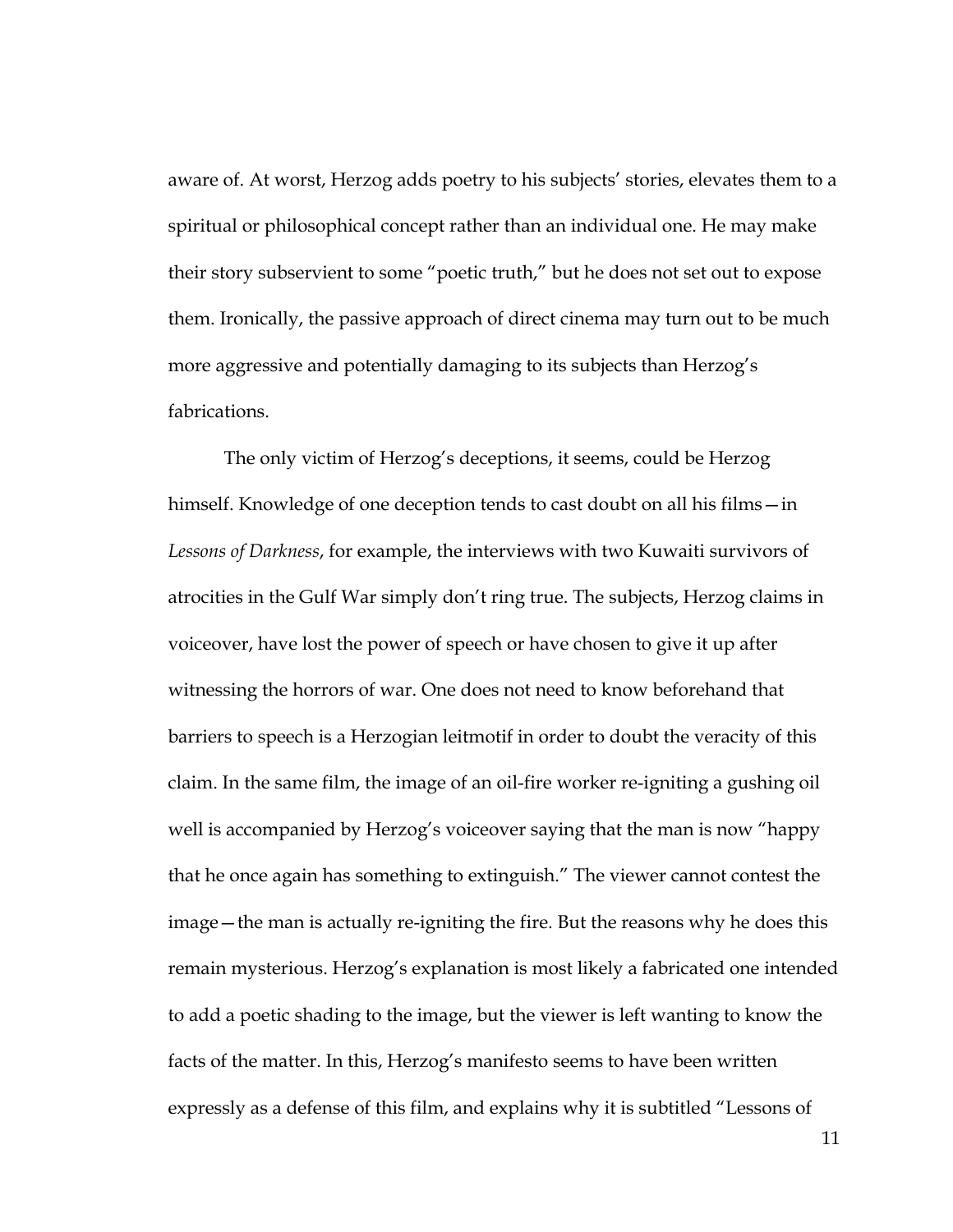Darkness." He continually emphasizes poetic truth over documentary facts, but notes that "facts sometimes have a strange and bizarre power that makes their inherent truth seem unbelievable."17 Here, the fact of the image is indeed unbelievable, and the viewer's persistent belief in the documentary truth-claim creates a problematic tension. The film is so stylized that the viewer is conscious of the fact that Herzog is going for something other than mere depiction of reality here, yet there seems to be a point at which we are no longer willing to suspend our disbelief or allow these images to be removed (for poetic reasons) from their connection to reality. We can accept the otherworldly, science-fiction pall he casts over the images of burning oil fires, but in this image, ironically, his fabrication is not believable enough and his sleight of hand becomes too visible.

These same doubts about authenticity infect Herzog's manifesto as well. His comment about an unnamed "well-known representative of Cinema Verite" claiming to be able to find the truth by being honest with the camera is so generic and sounds like something so many filmmakers have said at some point that one doubts that Herzog has any specific filmmaker in mind at all. Frankly, it sounds fabricated. He seems to be doing in his writing just what he does with his films inventing "facts" (which he has established are inferior to "truth") which work to support his own ideas and beliefs. He seems not to trust that what he needs to support his thesis—filmic or literary—exists out there in the world, so he invents

it.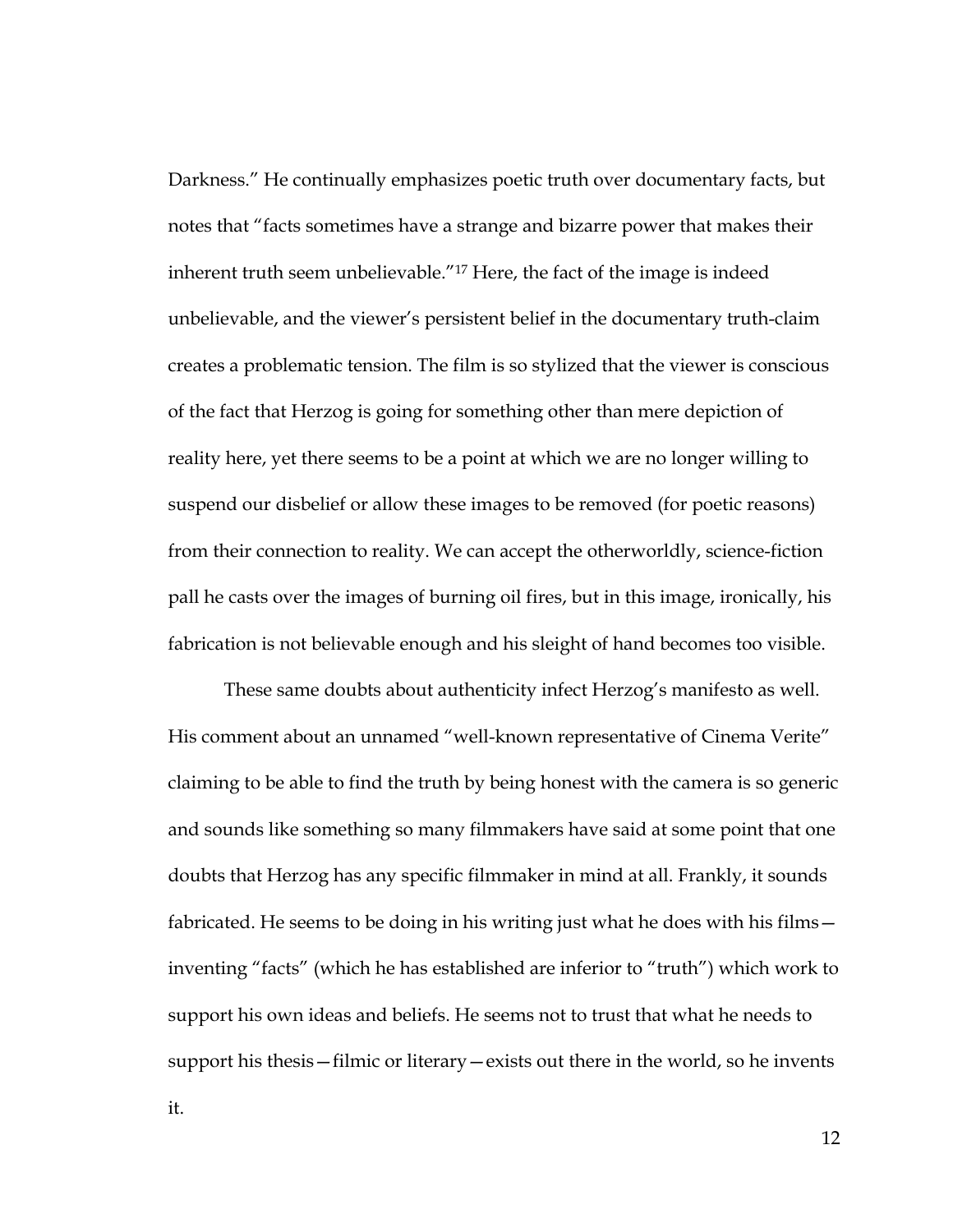It is, in a sense, a re-enactment of a central theme in most of Herzog's films—the barriers to authentic, raw human expression. Be it through the confining categories of language, the codes of socialization, or the rules of documentary cinema, the tools one needs to express oneself fully simply do not exist. Poetry and art are the tools we use to give expression to that which otherwise would remain silent and unexpressed; in Herzog's documentaries it is stylization and fabrication that fills those gaps.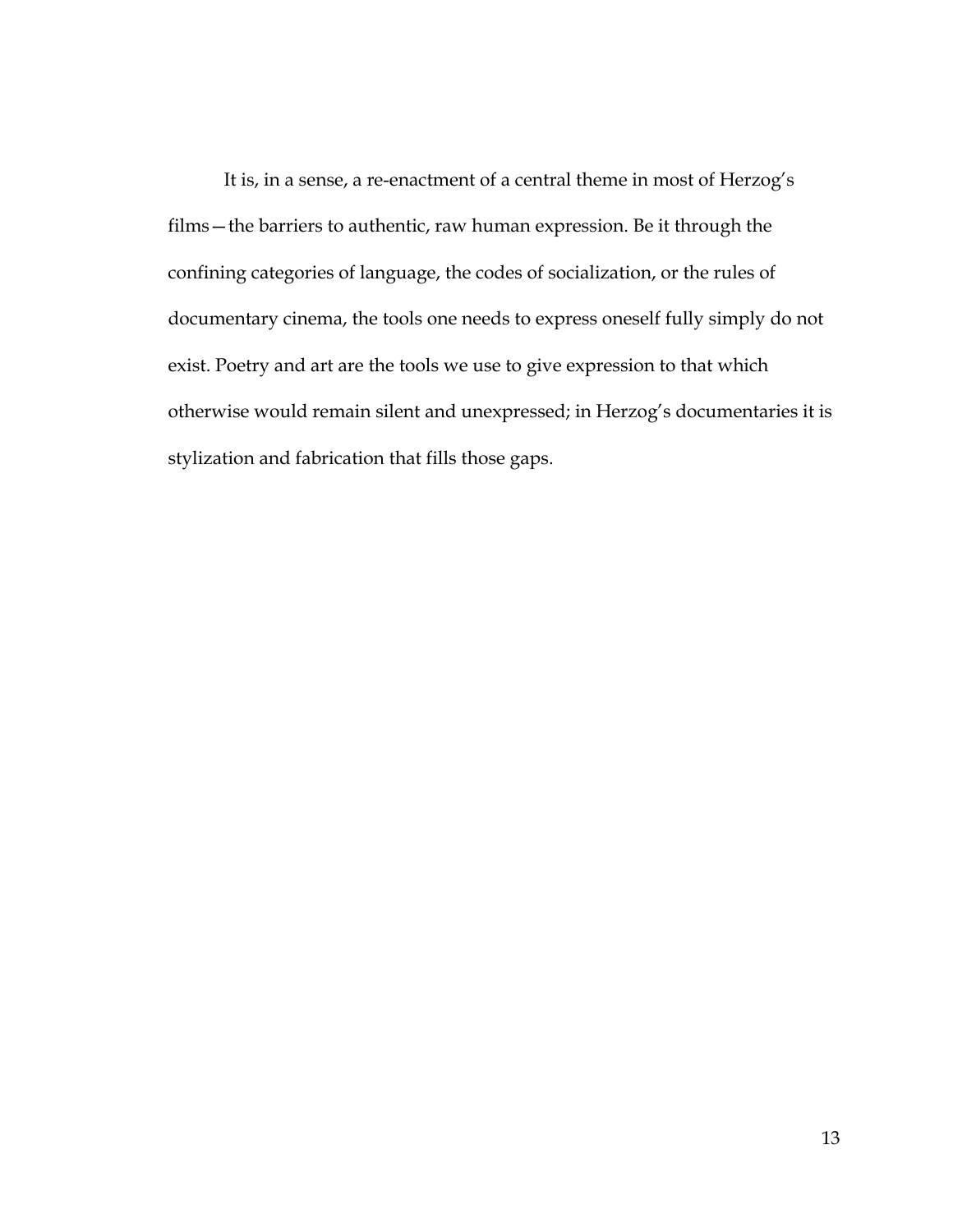# **Chapter One Language and** *Land of Silence & Darkness*

Whatever one decides about the ethics of Herzog's documentary fabrications, in terms of critical analysis of the films, his manipulations stand out as helpful markers to his artistic intent. When a documentary filmmaker finds reality to be so insufficient for his purposes that he is moved to leave it behind and embellish, those embellishments reveal his purpose in its purest and most distilled form. *Land of Silence and Darkness* (1971) is a film about the deaf-blind, a concept which in itself is close enough to the concept of *The Mystery of Kaspar Hauser* (1974), released just three years later, to draw connections between the two films and suggest that Herzog is exploring the same themes in both. But beyond the naturally-occuring, inherent similarities between the deaf-blind and a man locked away in a dark room without human contact for most of his life, the moments that Herzog chooses to embellish make the connection even stronger. This is not to say that *Land of Silence and Darkness* is nothing more than a real-life replica of *Kaspar*, but it does seem to have served as a space for Herzog to explore the themes of communication, speech, and language—and that part of experience which may be unavailable to them—which run through most of his films. Kaspar may have been created from the raw material of *Land of Silence and Darkness*, but he also exists in some form in all of Herzog's films. This may make *Land of Silence and Darkness* one of the most important of Herzog's films, fiction *or*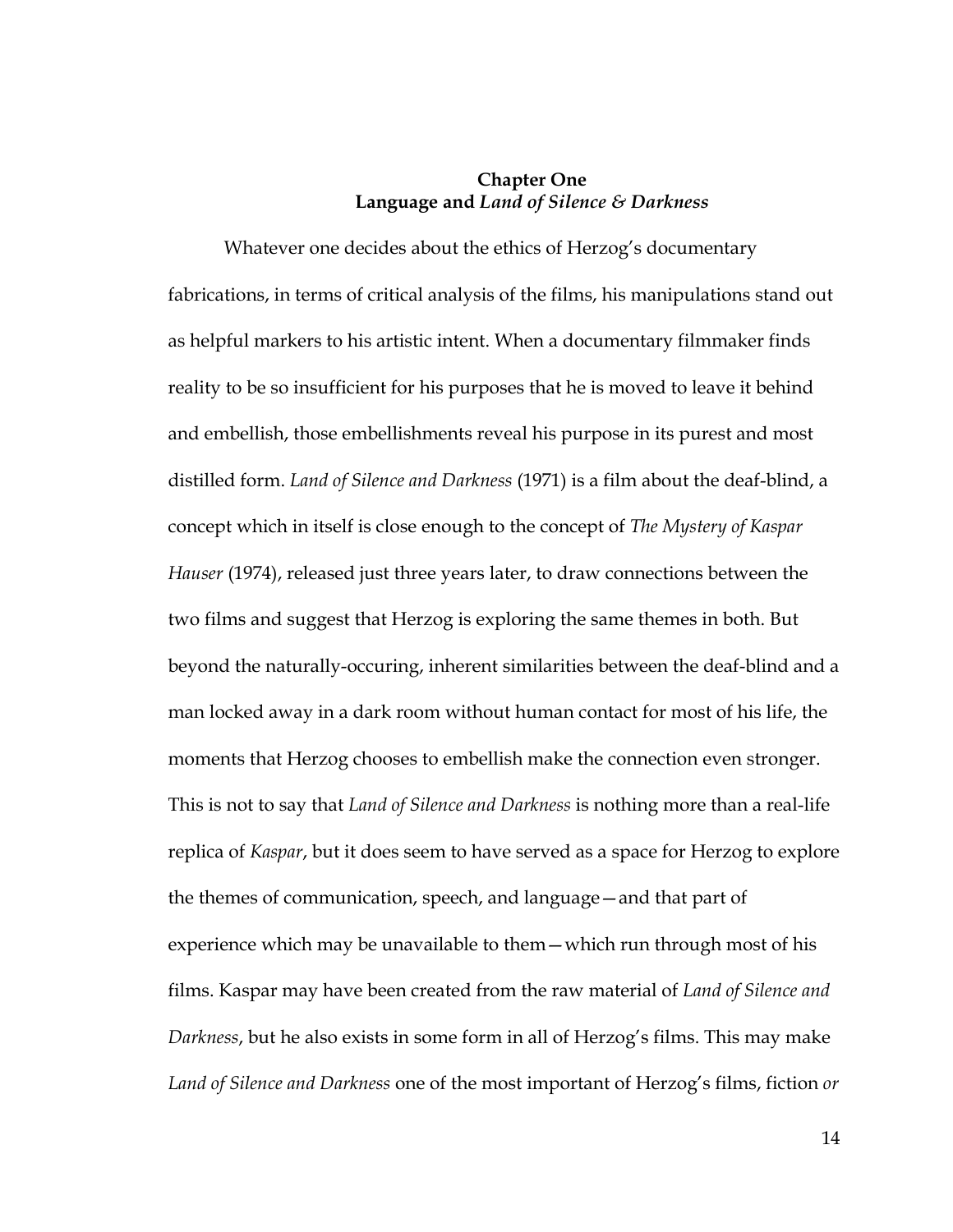documentary. Indeed, Herzog himself has said that an understanding of his documentaries is essential for an understanding of his narrative films,18 and here one of his most pervasive themes is explored in its rawest form.

In the opening sequence of *Land of Silence and Darkness*, over the image of black leader, the deaf-blind Fini Straubinger describes in voiceover an image from her childhood that she says she cannot forget. Before she was injured and lost her sight and hearing, she says, she went to see a ski-jumping competition. The image that sticks in her mind, is that of the ski-jumper, and particularly of his face, as he flies through the air. "I wish you could see that," she says, as the screen remains black. Thus Herzog immediately calls attention to that part of lived experience that is inexpressible, which words can only approximate loosely. While Fini cannot experience our world, she has an inner world that we, the seeing and hearing, cannot experience either. By immediately foregrounding this aspect of Fini's experience, Herzog establishes an association between the viewer and the deaf-blind, suggesting that in the space of the film, Fini is not merely an individual who is deaf and blind, but a metaphoric stand-in for all human beings and their difficulties with expression. We are all Fini, we are all locked in a land of silence and darkness with only very rough and primitive tools to bridge the gap. Herzog is not merely telling Fini's story, or even the story of the deaf-blind. One might say he's not even interested in their personal stories, except for how they might assist his exploration of this theme. It is echoed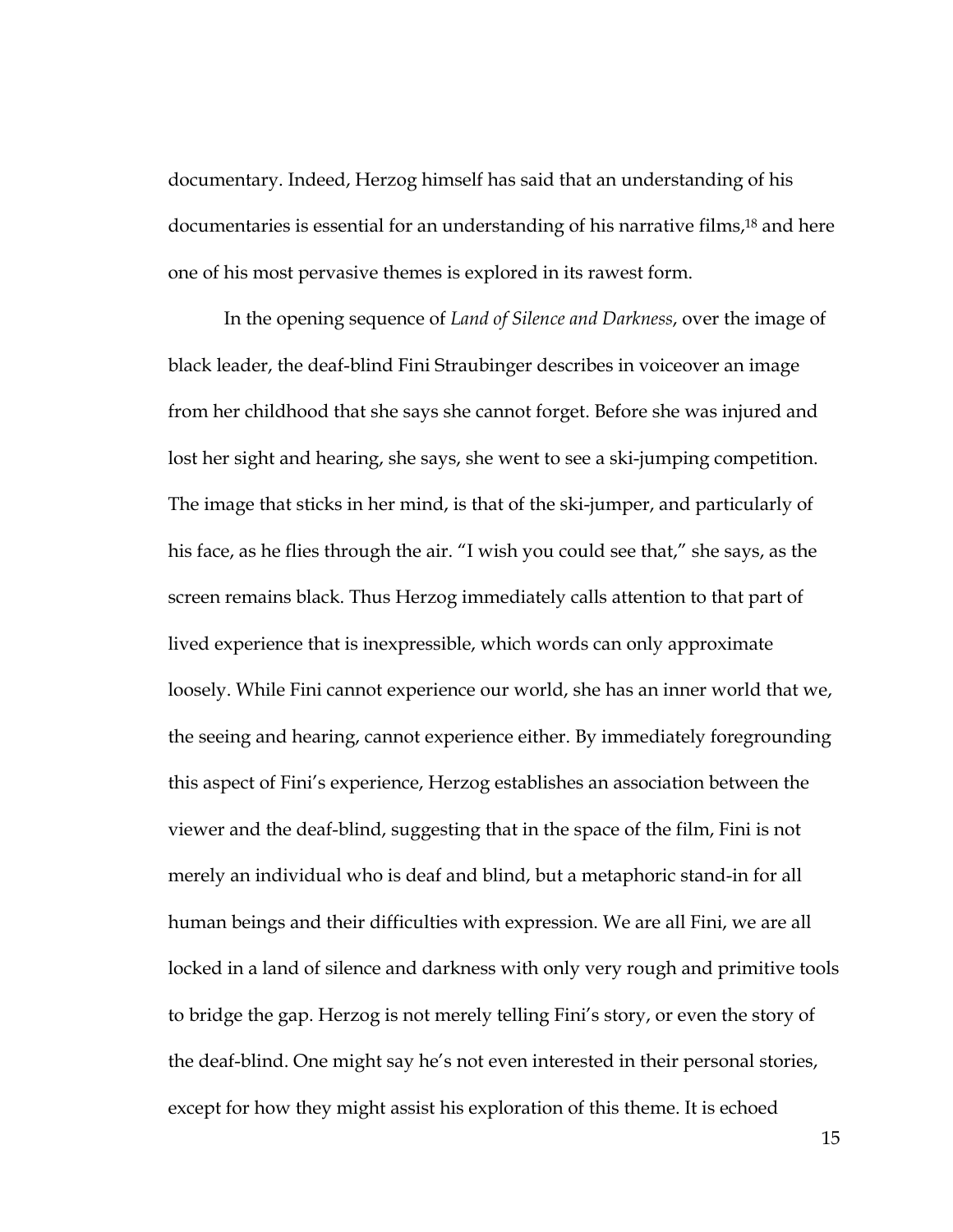throughout the film in each of the many long-held closeups of those deaf-blind persons who never learned to communicate. In the sequences involving Else Fuhrer or Vladimir, whose parents—their only links to the world—have recently died and left them with no way to communicate, the camera stares insistently, quietly, for what seems like an eternity, unable to pierce the barrier as the deafblind sit unaware of its presence. There can be no interaction between camera and subject, and the camera seems interested not so much in telling that person's story but in pondering the inability to do so, the abyss, the metaphorical state the subject represents.

 When Fini finishes her description of the ski-jumper in the opening sequence, Herzog then inserts a series of images of jumpers flying through the air, as if an attempt to rescue Fini's memory and give it expression, to bridge the gap between Fini and us. Art is continually presented throughout the film as a way of tapping that interior state unavailable to language—for example, the obscure poetry that the deaf-blind continually recite to describe their experience—and in this case, film, the medium of light and sound rather than silence and darkness, attempts to give expression to Fini's memory. The theme is echoed later, when Fini describes the image she would paint to represent the experience of the deaf-blind to those who can see and hear. After describing an image of a mountain and a river with sharp rocks that represent the depression of the deaf-blind, she says finally, "I wish I could explain it better, but that's how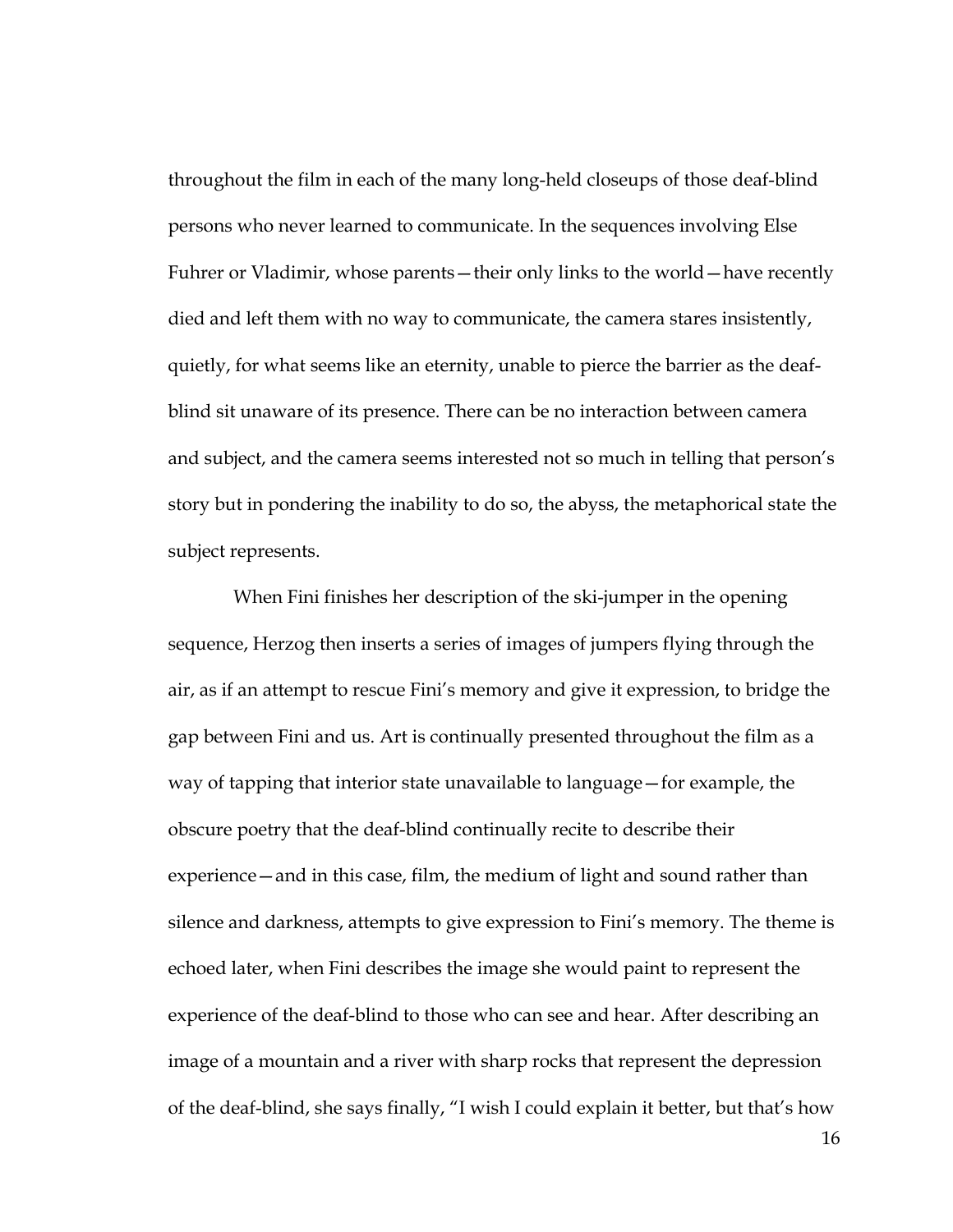I feel it." Again words cannot express her feeling, and she resorts to metaphor, to images, to poetry, to tap that emotion.

If it seems that these examples fit a bit too neatly into Herzog's world view, it's because they're all Herzog. The ski-jumper sequence is pure fabrication, a script Herzog asked Fini to recite.19 Her description of a painting to represent the deaf-blind experience is questionable as well. The language she uses—and in fact the language used in most of the poetry of the deaf-blind—is so similar to the language Herzog has often used himself that it casts doubt on whether it really springs from Fini's thoughts. Even her wish that she could "explain it better," and the futility that wish expresses, smacks of Herzog. In a 1979 workshop interview, Herzog at one point tries to explain why he feels *Signs of Life* is his only "innocent film," and after several attempts, stops himself. "I think we should leave it at that," he says. "I cannot explain it any better."20 And he has become similarly frustrated when asked in interviews to explain the metaphor of the boat in *Fitzcarraldo*. 21 So the chances that Herzog happened upon a group of people who are deaf and blind and who continually spout inscrutable poetry that they feel expresses them and which, coincidentally, fits Herzog's agenda, are slim. The same doubts surface when Fini utters the title of the film during her birthday party, noting that the guests need help communicating "so they do not find themselves alone in the land of silence and darkness." The viewer is reminded of an earlier passage in the film, in which Fini describes that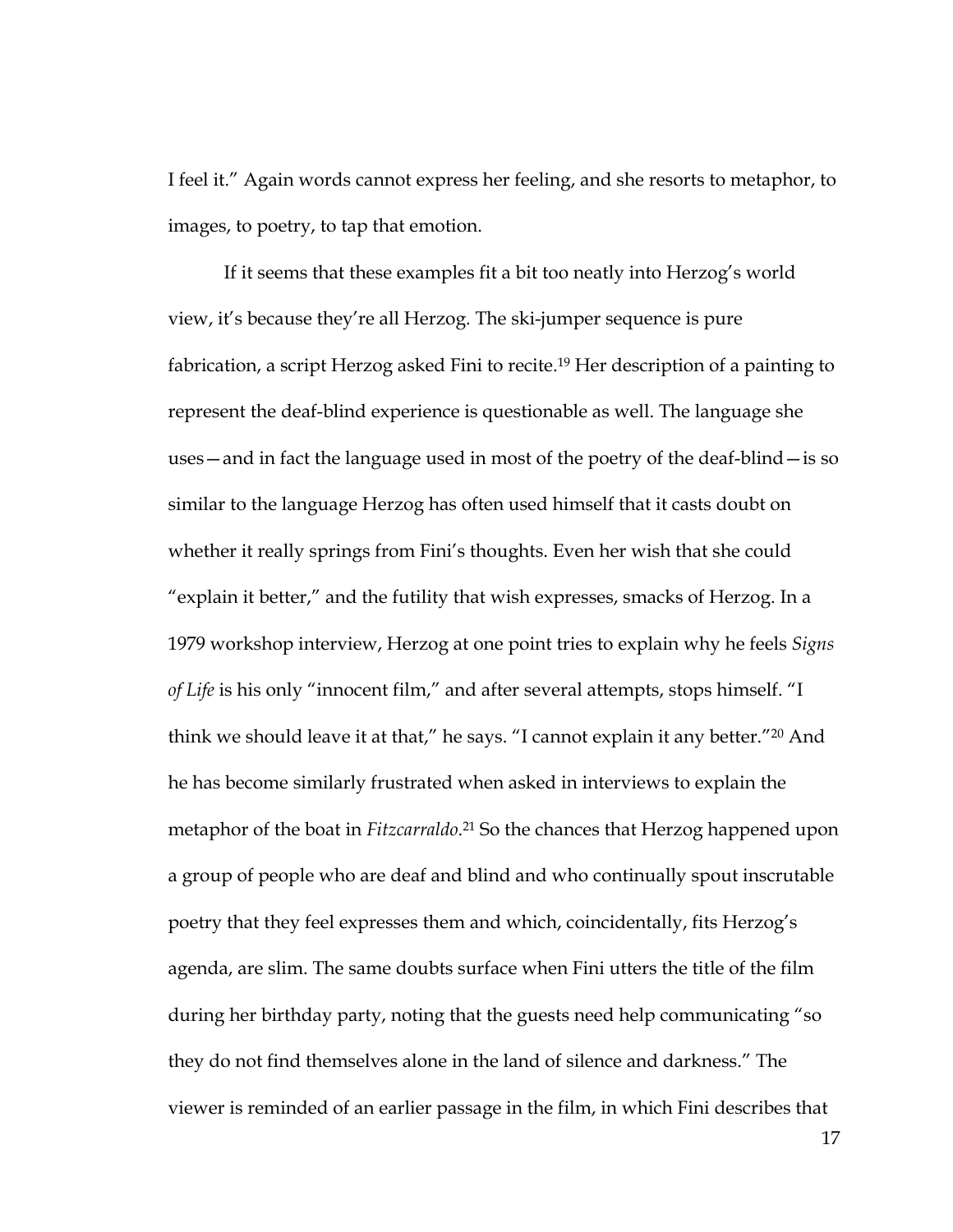deafness is *not* silence and blindness is *not* darkness, thus she is either contradicting herself or revealing Herzog's influence. Documentary cinema thrives on serendipity, and these examples could in fact be an extreme case of it, but it seems doubtful. This is a case where Herzog's tendency toward fabrication may infect the viewer's reception of the film and cast doubt. But ultimately such doubts do not change the nature or meaning of his metaphors—they may serve as a momentary distraction, and those viewers who are more insistent on documentary objectivity may not be able to forgive the fakery, but ultimately, if one sets aside ethical concerns and considers the deceptions a creative device, they can become revealing indications of the artist's intent. It is of course not necessary to know which parts are faked in order to understand the film or grasp its themes—whether or not one knows that the opening sequence was scripted does not change its effectiveness in conveying Herzog's message. It means the same thing whether it's real or faked; knowing that it's faked merely makes the message more concrete. Further, his fakery could be seen as a kind of metaphoric re-enactment of the film's focus on the inexpressible—just as language often fails to express us, Herzog finds the tools of documentary cinema insufficient to express *him*. His scripting of events is his attempt to give expression to something that cannot be articulated with the available tools.

Throughout the film Herzog continues to focus on various themes of speech and communication, as if exploring all its metaphysical ramifications,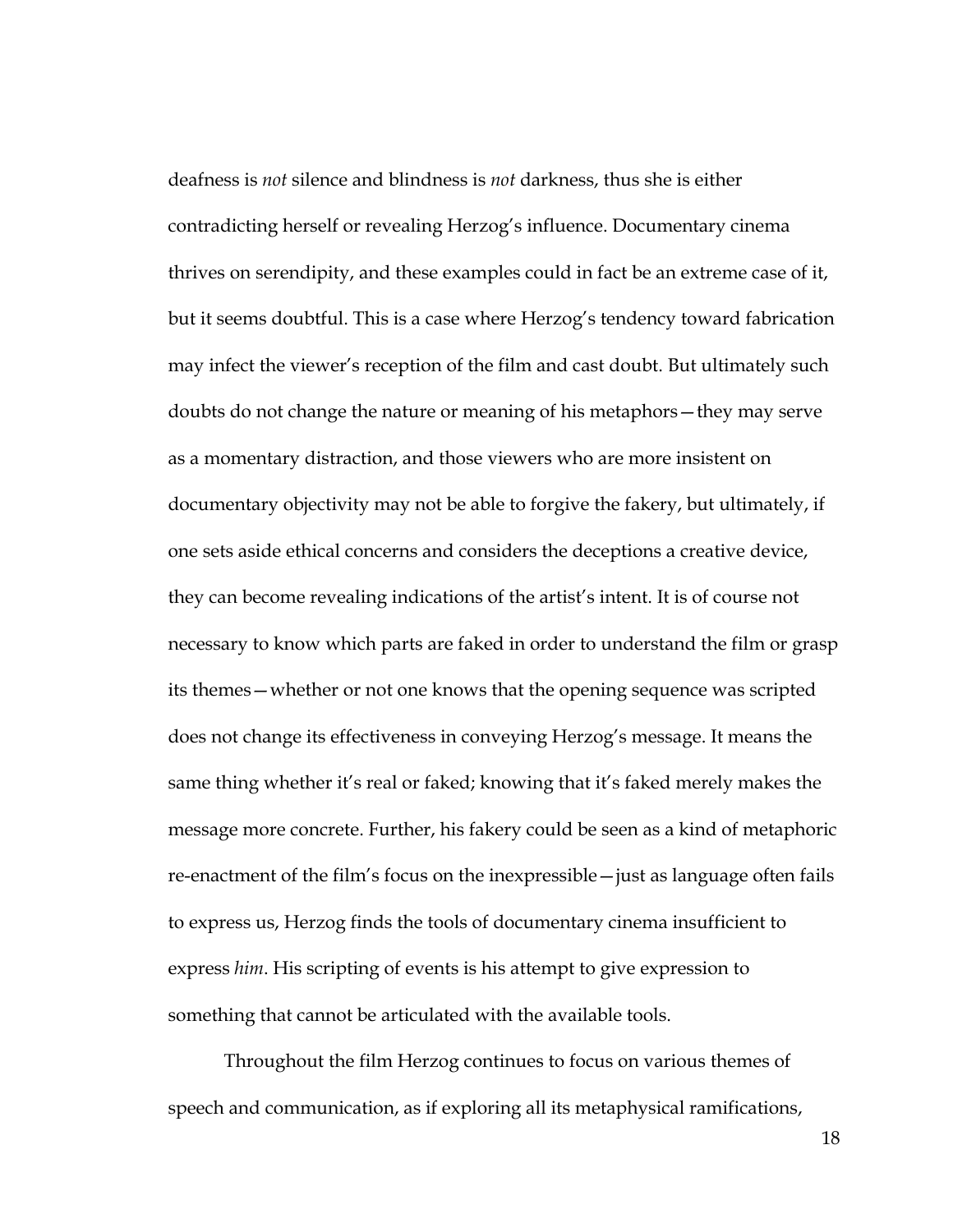both positive and negative. The opening sequence uses Fini to establish the concept that we all have our own inner land of silence and darkness, and the rest of the film devotes itself to examining the various ways people (using the deafblind and their real-life difficulties with communication as metaphor) try to give expression to that space. The film explores and deconstructs the concept of human communication, revealing it to be as much a necessity and a "spiritual birth" (as a speech coach for the deaf-blind will say, quoting Helen Keller), as it is a tragic, pre-*Kaspar* "terrible fall" into the symbolic order. Language helps us by giving us expression and breaking us out of isolation, but at the same time it forces us to use rigid symbolic systems that may rob us of a raw, natural form of expression that cannot be accessed with words. It is a drama that Herzog will reenact in *Kaspar Hauser,* as the protagonist is at first "saved" from his total isolation by being broken out of his prison and taught to speak and read, but ultimately Kaspar decides that his progress has too high a cost. As Kaja Silverman writes, Kaspar undergoes the transition from "meaningless satisfaction to meaningful dissatisfaction," and the film ultimately privileges "being over meaning" and silence over language.22

Throughout the film Fini stands as a representative of the need for communication. Having lost her sight and hearing as a teenager, she is highly functional and knows the world of vision and sound. She spends her time trying to reach out to those with less communication skills than herself, and encounters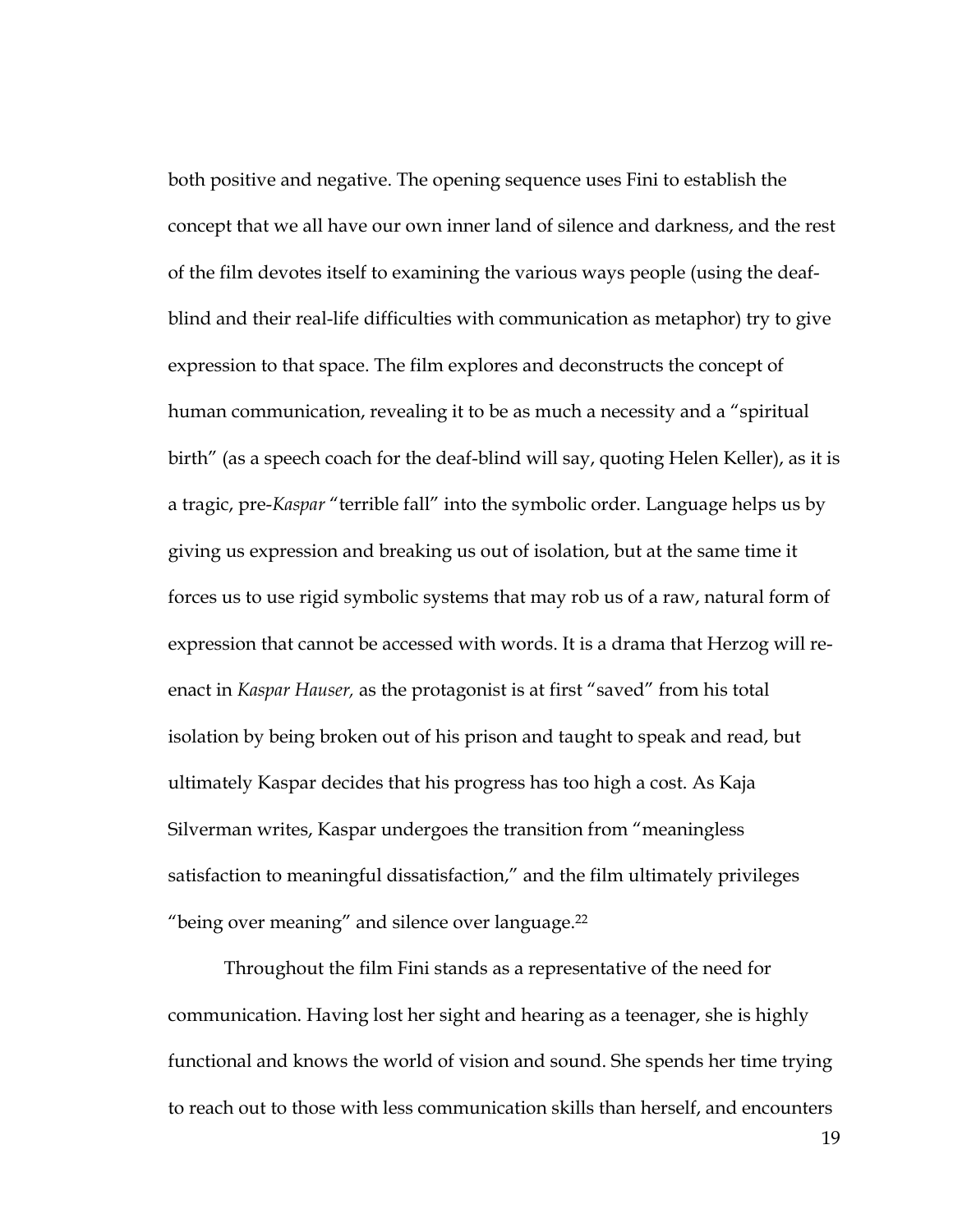varying degrees of success. She is most successful with her friend Julie, who, like her, was not born deaf and blind. Immediately following the opening skijumping sequence, the film establishes Fini's importance as a bridge to the deafblind by presenting a full shot of Fini sitting on a bench, flanked by an interpreter on her left and Julie on her right. The camera zooms in quickly to focus on Fini's hand as the interpreter uses the touch-alphabet to tell her that the filmmakers want her to describe the animals she saw as a child. Before we even get a close-up of the subject, then, we get a close-up of her hand. The film is clearly more interested in this, the process of communication, than in Fini's personal story. Indeed, it is telling that the film does not open with Fini describing how she lost her sight or relating the practical experience of the deafblind—we don't get that until several sequences later. Even here, where Fini is telling a story about visiting a zoo in her childhood, it is a completely banal story that offers no insight into her experience. The focus is on her hands, her speech, not her story. The camera tilts up to ponder Fini's face for a moment as she talks about the animals and, again echoing the ski-jumper sequence, she says, "What a pity you cannot see the colors!" While she continues to speak, Herzog cuts to a closeup of Julie, further emphasizing a lack of interest in Fini's actual words. Julie sits quietly, smiling, cut off from the sound of Fini's voice that we, as viewers, can hear. By juxtaposing the closeup of Julie with the continuous sound of Fini's speech, the film seems to be emphasizing the distance that separates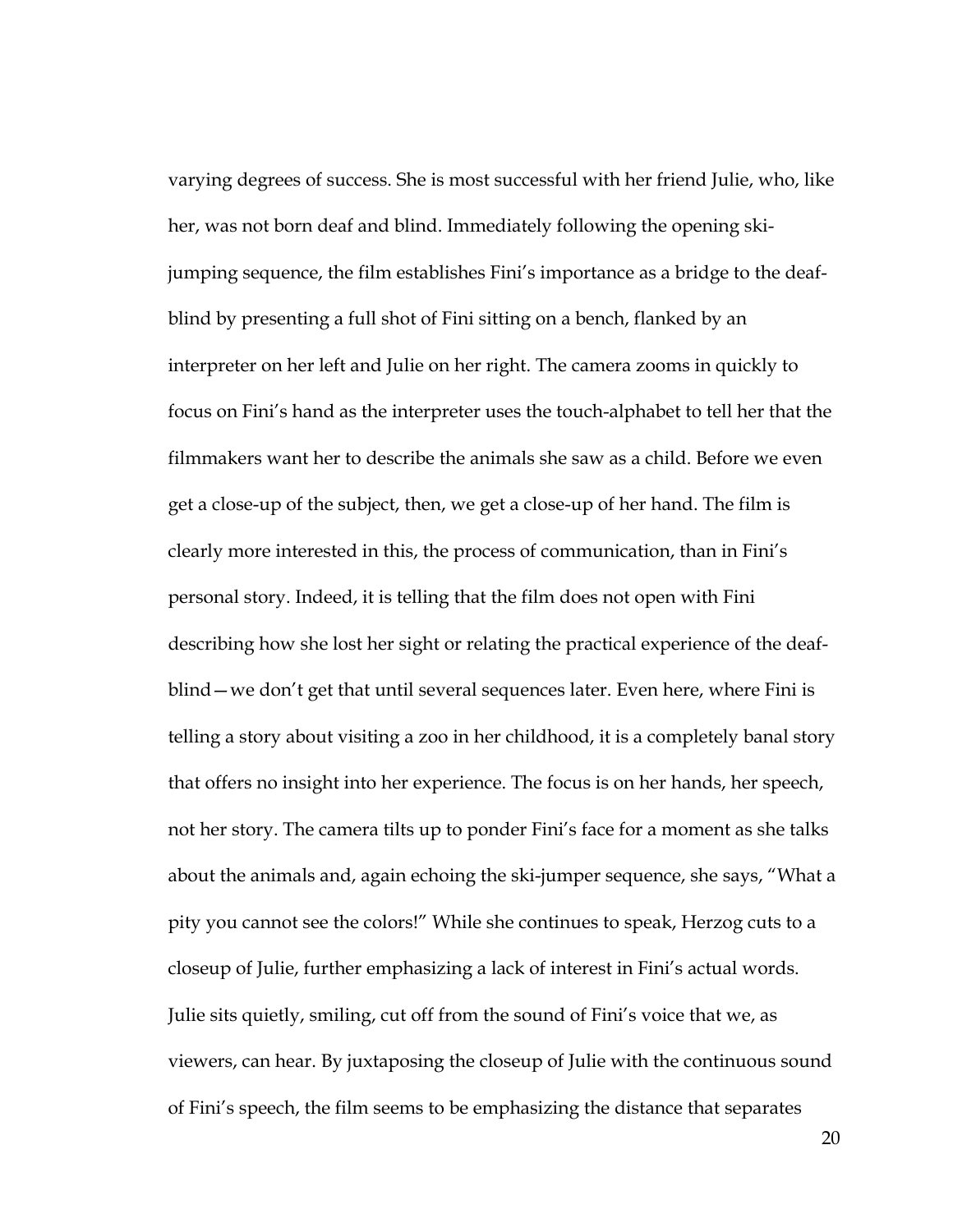these two people sitting right next to each other on a park bench. We as viewers don't care what Fini is saying either; we simply wonder where Julie is as we watch her. The expression on her face—eyes fixed upward, a warm smile on her face—seems to be that of someone lost in reverie, and because we know she cannot hear what Fini is saying, we wonder, as the camera continues to stare at her, what she's thinking. Fini then asks Julie to describe her own experience with the animals, and the sequence ends with a long take of the three sitting silently on the bench. The camera again seems to ponder their existence as Fini and Julie sit motionless and the interpreter, who is not blind, plays with a leaf and glances behind her at passersby.

The focus on the act of communicating rather than the actual message is echoed in the following sequence, where the pair take their first ride in a plane. As the two excitedly communicate by hand, the camera positioned so that their hands are always in the foreground and their faces in the background, Herzog does not even bother to translate what they're saying. All that can be heard on the soundtrack is Bach; what the two say to each other is unimportant, according to the film. Their excitement is evident in their faces, in their smiles, in Julie's intermittent shivers of excitement and clapping hands. While we do not know what Fini and Julie are saying to each other, their nonverbal communication—a language they cannot speak with each other—conveys the message to us just as clearly as if we had their words translated. Thus, while the sequence emphasizes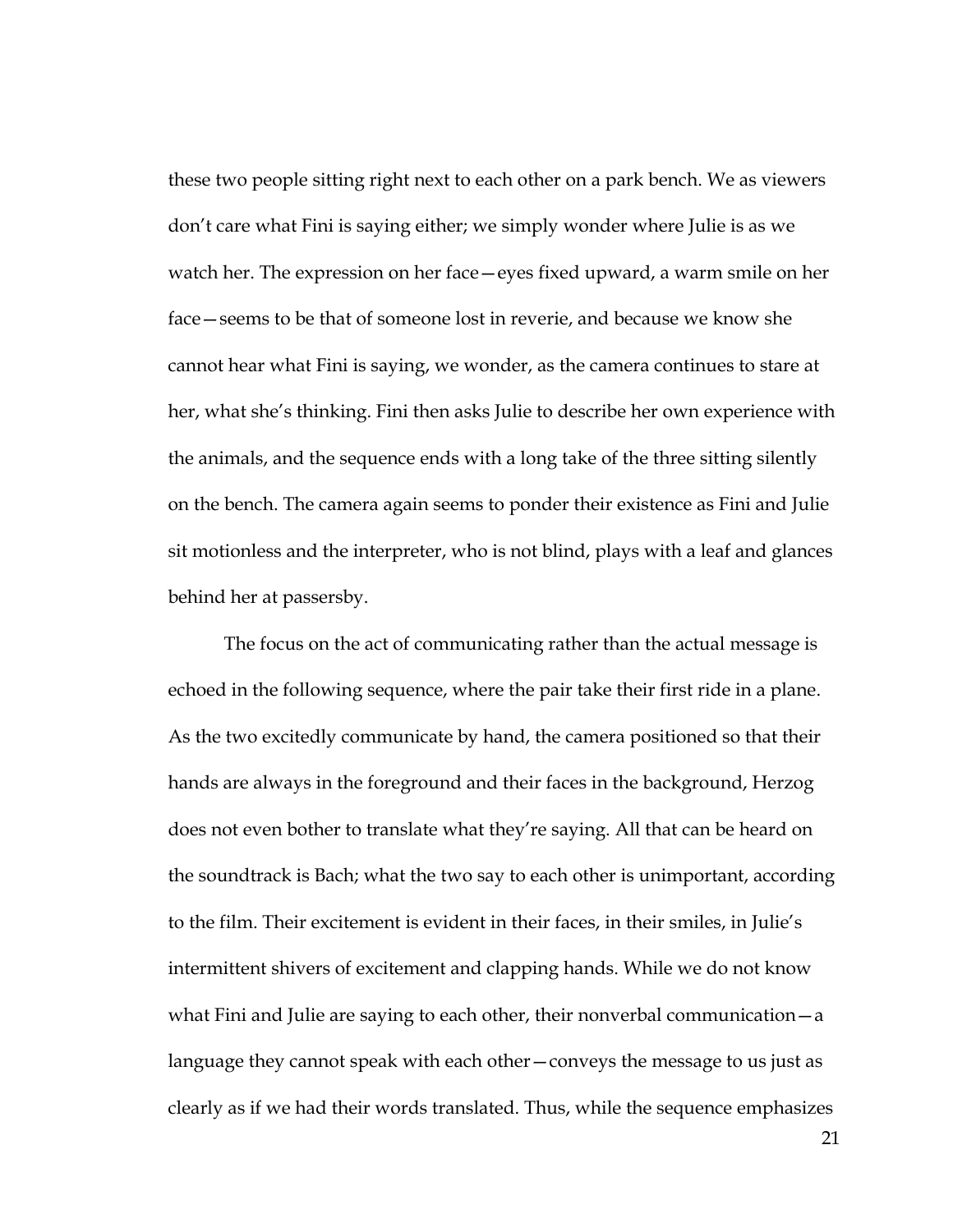the importance of communication (we are anxious for a moment when Julie reaches out to Fini but cannot reach her, and is momentarily isolated, and then relieved when they regain contact), it also deconstructs the hegemony of verbal communication. One might say that the deaf-blind's entire system of communication rests on the nonverbal as well—while they have an alphabet and use words to communicate, they are also constantly touching, always holding hands. We, the seeing and hearing, read gestures and tones, and the deaf-blind do the same with touch. On the plane, when Julie smiles and sighs and caresses Fini's hand at the end of their conversation, the message comes through to us just as it does to Fini.

The moment of anxiety we feel when Julie temporarily cannot find Fini's hand is explored much more deeply throughout the rest of the film, as Fini encounters more difficulty reaching out to the more severely isolated deaf-blind subjects. She visits Else Fuhrer, a deaf-blind woman who lost all communication with the world when her mother died; she has forgotten how to read Braille and does not understand the tactile alphabet. Even Fini cannot reach her. Else is housed in a psychiatric hospital, and Herzog's quietly staring camera seems to emphasize Else's isolation amid a room full of people. The others, who are not deaf-blind, look at her, look at Fini, look at the camera, fascinated by this spectacle, but Else knows nothing of it. Else is presented as a tragic case, a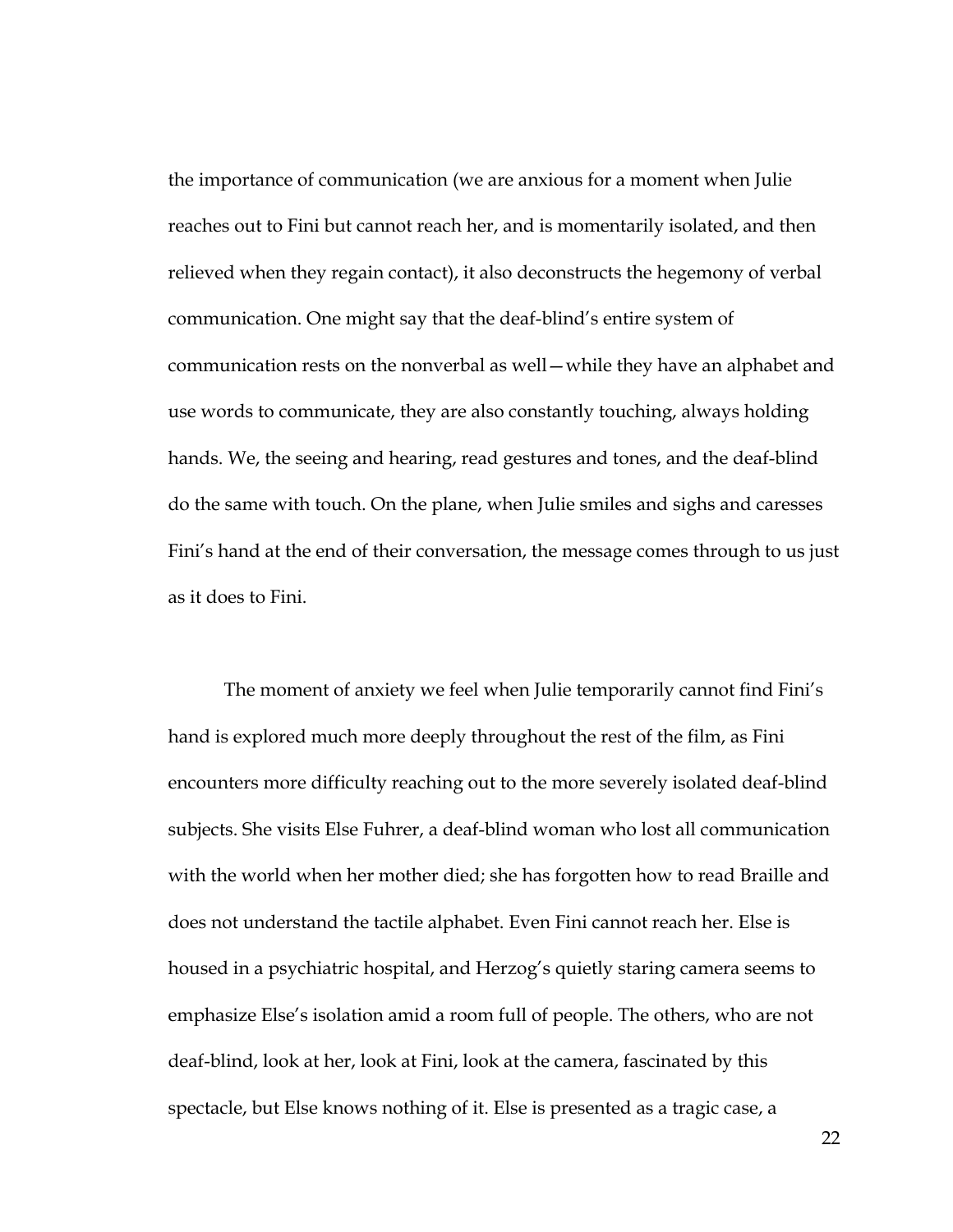human being who has lost all contact with the world and has, as the narrator says, withdrawn into herself. To emphasize the point, Herzog ends the sequence with an intertitle that reads, "When you let go of my hand, it is as if we were 1000 miles apart."

But while the pathos of this scene suggests the tragedy of life without human contact, Herzog also begins to insert some critique of the formal aspects of communication. Earlier in the same sequence we get a closeup of a psychiatric patient sitting on her bed, dressed formally and shifting herself into various poses. She clasps her hands in mock prayer, resettles herself, straightens her dress, then gazes out the window wistfully, resettles again, and moves into another pose. The camera watches quietly as she changes her expression periodically, and then cuts to a closeup of Else, a stark contrast in her utterly blank stare and motionlessness. One woman is an exaggerated mix of exterior expressions, almost a parody of communication in the seeing and hearing world (a parody of *us*), while the other woman is the total absence of such expression. And in neither instance do we get any closer to understanding the women. But the contrast also seems to build on a point that was planted in the plane sequence with Fini and Julie—that the deaf-blind, who are unaware of their own exterior appearance, are privileged communicators of body language. Their gestures, because they are not aware of them, are more authentic. Herzog seems to be using the psychiatric patient, then, as a metaphor for the unreliability of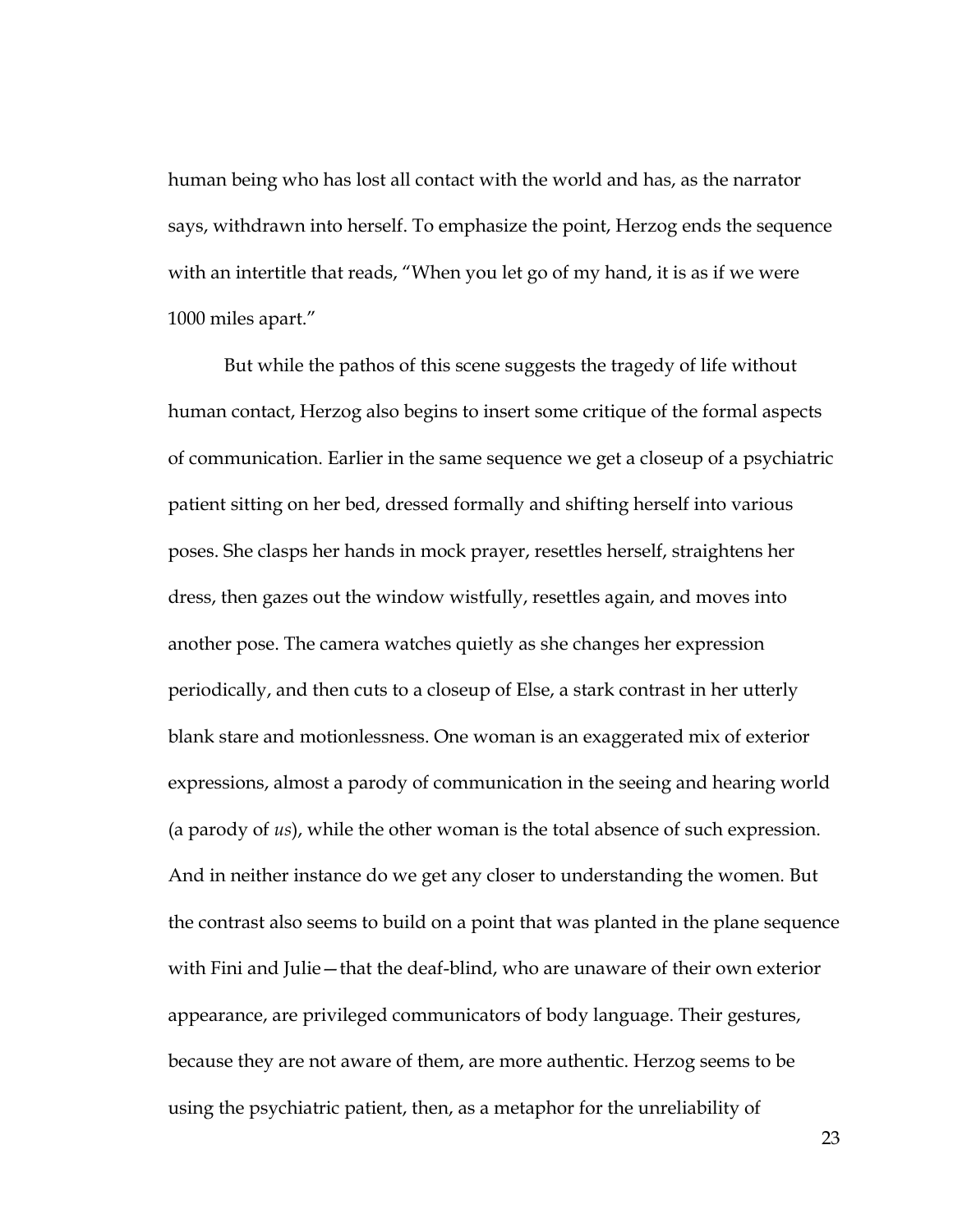nonverbal communication among those who can see and hear. Those who are aware of themselves, of their externals, are unreliable communicators. Else, meanwhile, has recently lost her mother and has no way of communicating with the people around her. She is, as the narrator says, depressed and withdrawn, and her blankness expresses that. Because she is not aware of her external appearance, she does not put on a false face. The deaf-blind seem to represent for Herzog a prediscursive space, an embodiment of the pure, raw expression that is constrained and compartmentalized by language.

This theme is expanded upon in the sequences involving Vladimir and Harald, both born deaf-blind and thus completely unaware of their external appearance. Vladimir is, like Else, a sad case. His father, who recently died, "never tried to awaken him," according to the narrator. He cannot communicate; he never even learned to walk. The camera watches him for a seemingly interminable four minutes as he sits on the floor, entertains himself with a plastic ball, crawls, hits himself, and makes seemingly-random noises and mysterious expressions that seem to indicate boredom. He *is* the prediscursive, it seems, and we watch him with such fascination that it is almost shocking when we witness him making the sign of the cross on himself. To us this gesture is read as evidence of socialization, of institutional influence, but to him it most likely represents a simple memory of human contact, of touch, and an expression of calm washes over his face when he performs the gesture. He then returns to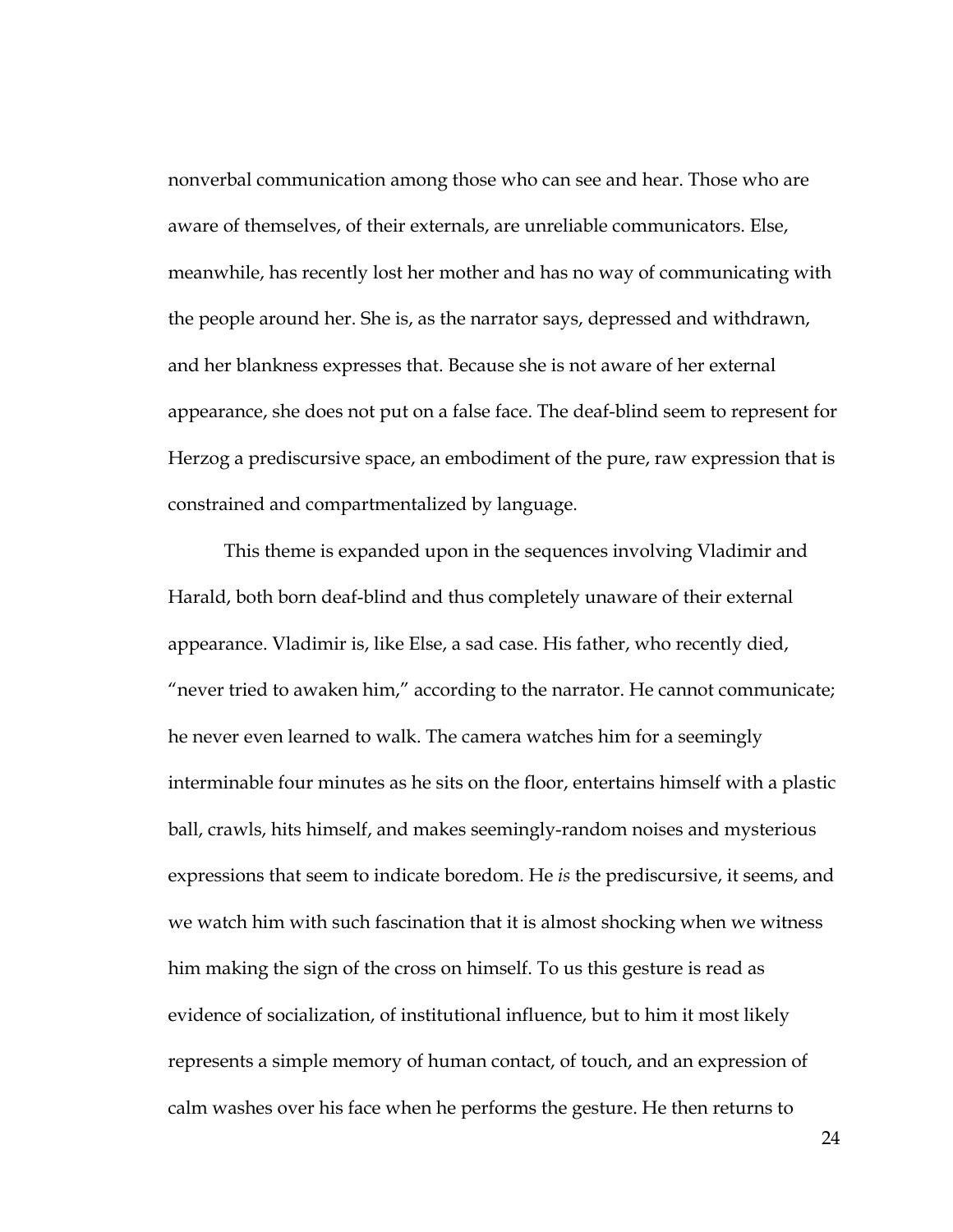making gestures that are inscrutable to the audience, until Fini enters the room. He stops and seems to sense her presence even before she touches him, and when she does, it immediately calms him. He has the same raw expression of calm when she hands him a radio, which he hugs and refuses to let go. "He likes it," Fini says. "He senses something living." Fini tries to communicate with him in various ways without much success, until he guides her hand to make the sign of the cross on himself. "He responded!" Fini says excitedly. Again this sign of socialization, of symbolic language, seemingly so out of place when used by this individual we assume is beyond its reach, is appropriated and inscribed with a different meaning. Herzog again seems to be emphasizing a raw form of communication whose real meaning lies somewhere outside the symbolic. Vladimir is using a sign whose meaning he does not—cannot—know, yet it has meaning for him that has nothing to do with its symbolic meaning.

Harald was also born deaf and blind, but his case is slightly different from that of Vladimir. He is a teenager and lives in an institute for the deaf-blind, where he has learned the tactile alphabet and undergoes rigorous speech therapy. He is surrounded by people and seems happy; he giggles constantly and, like Vladimir, his expressions are raw and unfiltered. The comparison of the two again emphasizes the importance of human contact and communication, but Harald's story is not entirely positive either. His training at times seems violent—the speech therapist must physically force his mouth into certain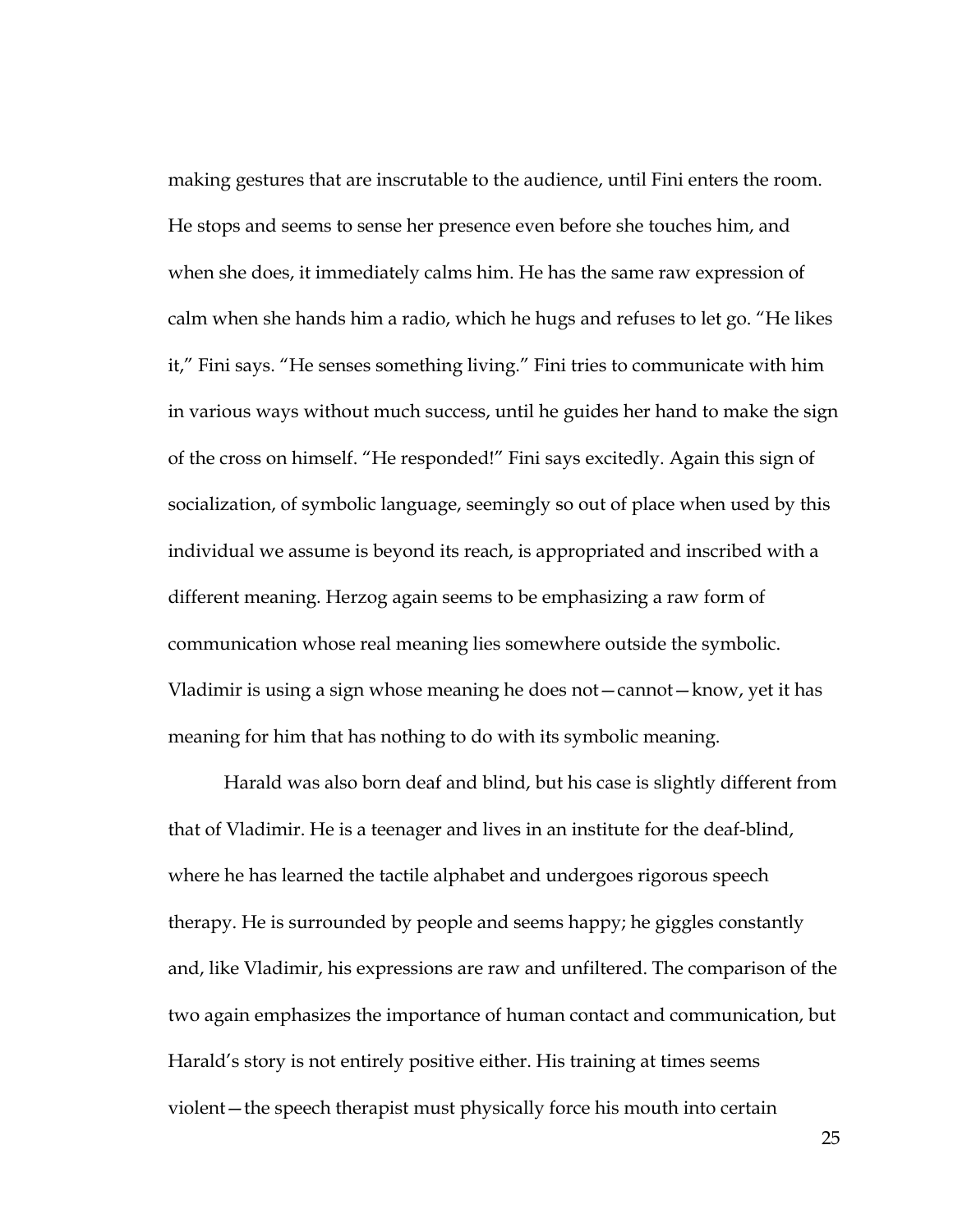positions in order to teach him to talk; likewise the attempts to get him to swim underwater despite his very visible fear seem to be somewhat brutal and insensitive. Here is an individual who has the benefits of society and of communication, which is clearly positive, but the film suggests that progress, the process of socialization, and the acquisition of language itself are somewhat tragic and painful. Harald's teacher quotes Helen Keller, saying that the invention of the tactile alphabet was the "spiritual birth of the deaf-blind," but Herzog seems to also subtly suggest the beginnings of what a disillusioned Kaspar Hauser will later call his "terrible fall" into the world of language and society.

This downside to the acquisition of language is emphasized (more fully realized?) in the final sequence, in which Fini visits Heinrich and his mother. The narrator says that his parents neglected him so badly that he forgot how to speak and write, and that, "rejected by human society, he sought the company of animals," and lived in a horse stable for several years. As the description is spoken by a narrator, it's possible that it was fabricated by Herzog, as it is *very* close to the character of Kaspar Hauser, but it could also be the case that Heinrich's true story served as the inspiration for Herzog's Kaspar. Throughout the sequence Heinrich seems uncomfortable and standoffish, and unlike others in the film, does not welcome Fini's touch. He tries to pull away and even makes gestures as if to shoo her. His mother notes that he only responds to *her* touch,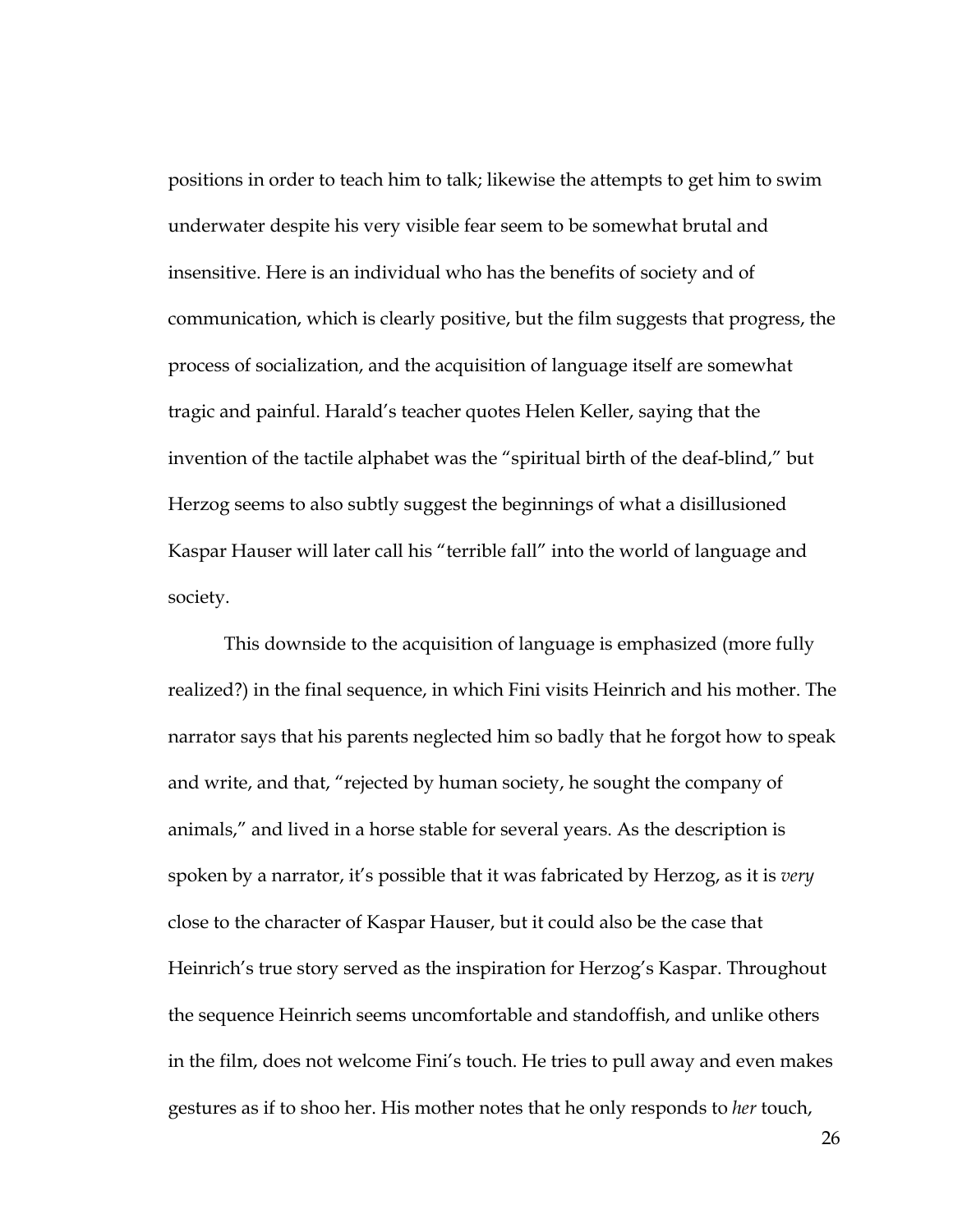and that he doesn't like strangers. Finally, when the group is saying their goodbyes, Heinrich wanders off alone (after pulling away from Fini's touch) while the women speak, and the camera follows him. He bumps into a tree branch and touches it, follows it along to the trunk, feels the branches, and continues to touch the tree, almost embracing it. The camera remains on Heinrich as the women's conversation continues on the soundtrack, oblivious to Heinrich standing 30 feet away, and the Bach score returns. Again the presence of their voice emphasizes his isolation; his embrace of a tree following his rejection of human contact further illustrates this.

Meanwhile, this final sequence is, like much of the film, an example of the power of cinema verite and/or direct cinema that Herzog critiques in his manifesto. While the meeting and conversation between Fini, Heinrich, and his mother is staged for the camera and its presence is commented upon by the participants, the moment when Heinrich (who by definition cannot be aware of the camera's presence) walks away and the camera chooses to observe him rather than the women's conversation is a sublime moment of unprovoked, direct cinema. A similarly serendipitous moment occurs in the sequence involving Harald, when he and his teacher get out of the pool and Harald, eager to get back to the shower, pulls away from the teacher and the camera catches their arms and fingertips slowly parting like the image of Michaelangelo's God and Man. Herzog makes allowances for these moments of true serendipity when he notes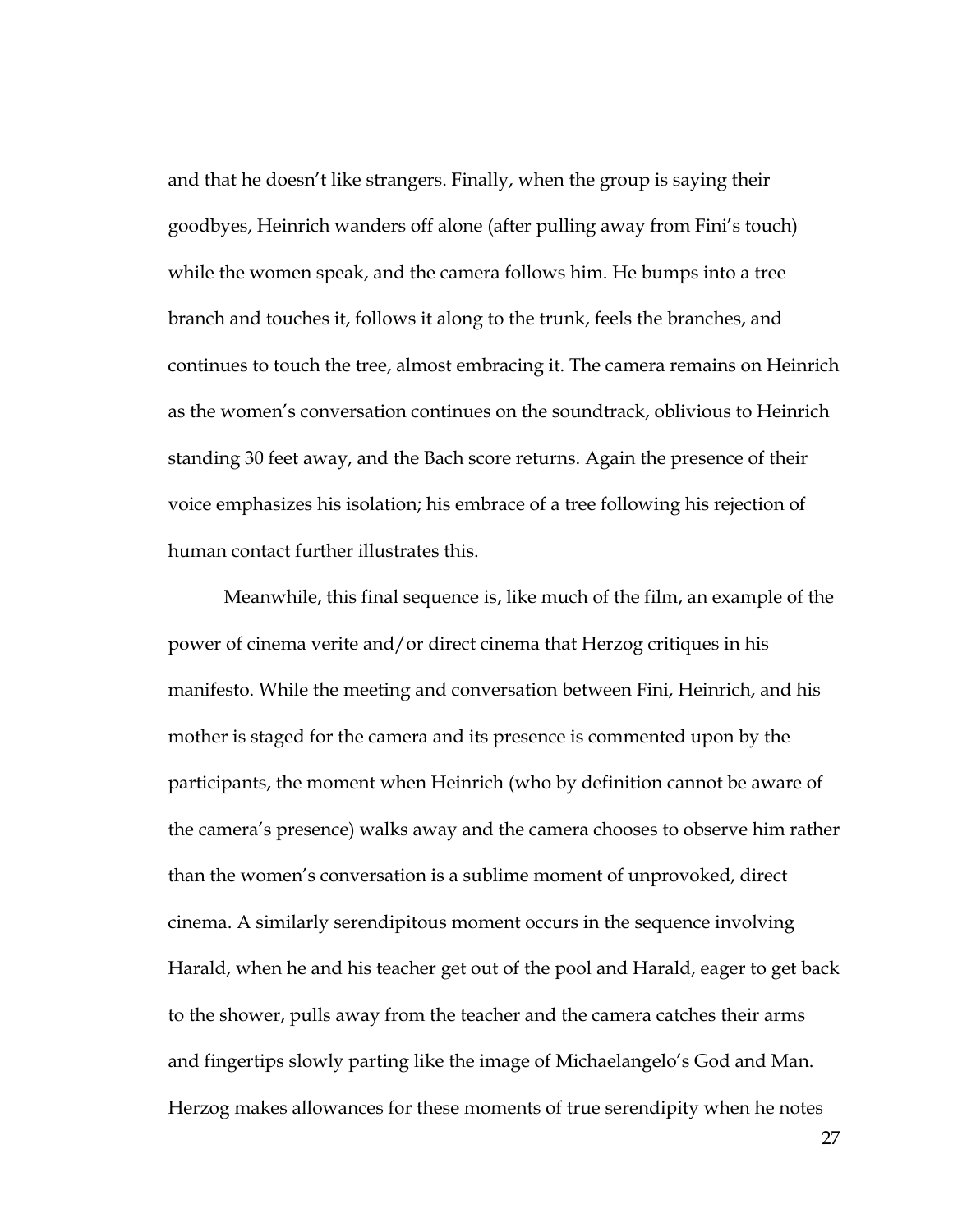in his manifesto that despite their inferior status, "facts sometimes have a truth that makes them unbelievable," but the whole of his manifesto would ultimately label these images—which are arguably the most powerful in the entire film—as inferior, archaeological, "facts."

While the final dramatic tree-embracing sequence leaves the film on a rather dismal note, overall, *Land of Silence and Darkness* doesn't ever come to a conclusion about language; the film is structured as an open-ended exploration of the theme rather than an argument. Communication is alternately (and at the same time) vital, superfluous, destructive, impossible, misleading, constraining, and insufficient for human expression. The complexity and ambiguity of the issue is encapsulated in the final intertitle Herzog inserts at the end of the film. Following Heinrich's withdrawal back into the house with his mother, the following appears printed on the screen: "If a worldwide war would break out now, I wouldn't even notice it." Implicit in the sentence is the question of whether it would be good or bad to be without this kind of knowledge.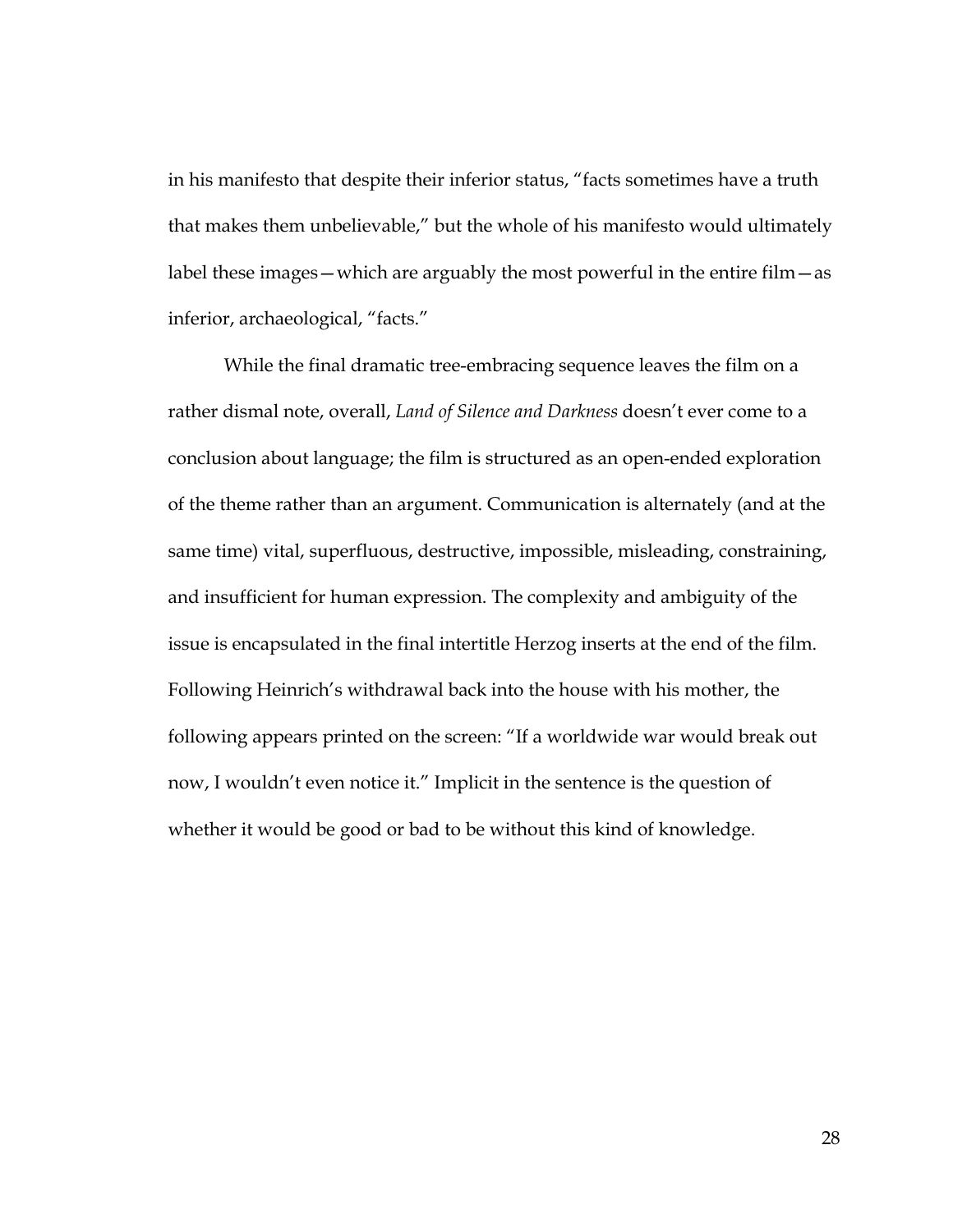# **Chapter Two Freaks, Oddity, and the Ethnic Other Werner Herzog and Ethnographic Film**

Herzog has often been accused of having a fascination with freaks, outsiders, and people on the fringe of society. A quick look at the subjects of his films—fiction or documentary—may seem to confirm that assumption. His narrative films often center on "outsiders" (Kaspar Hauser, Nosferatu, Stroszeck, the institutionalized dwarves in *Even Dwarves Started Small*) or focus on European colonizers immersed in a world of the ethnic Other—Peruvian Indians in *Aguirre* and *Fitzcarraldo*, Africans in *Cobra Verde*. Likewise in his documentaries Herzog seems to select subjects that deal with societal outsiders or the ethnic Other, be it the deaf-blind in *Land of Silence and Darkness* or non-European groups in films as varied as *The Ballad of the Little Soldier* (Sandanista schoolchildren), *The Flying Doctors of East Africa* (European doctors who fly to remote African areas to provide medical care to tribes), *Echoes From a Somber Empire* (an African dictator), *Bells From the Deep* (religious practices in Siberia), and *Herdsmen of the Sun* (an African tribe and its male beauty ceremony). Even *The Great Ecstasy of the Woodsculptor Steiner*, a subject that one would think would be anything *but* Other to Herzog, who is German and a former ski-jumper himself,23 focuses on Steiner as so *freakishly* excellent a ski-jumper (he must shorten his runs so that he doesn't kill himself or be unfair to the competition by flying too far) that he is isolated by the burden of his talent. Much like Kaspar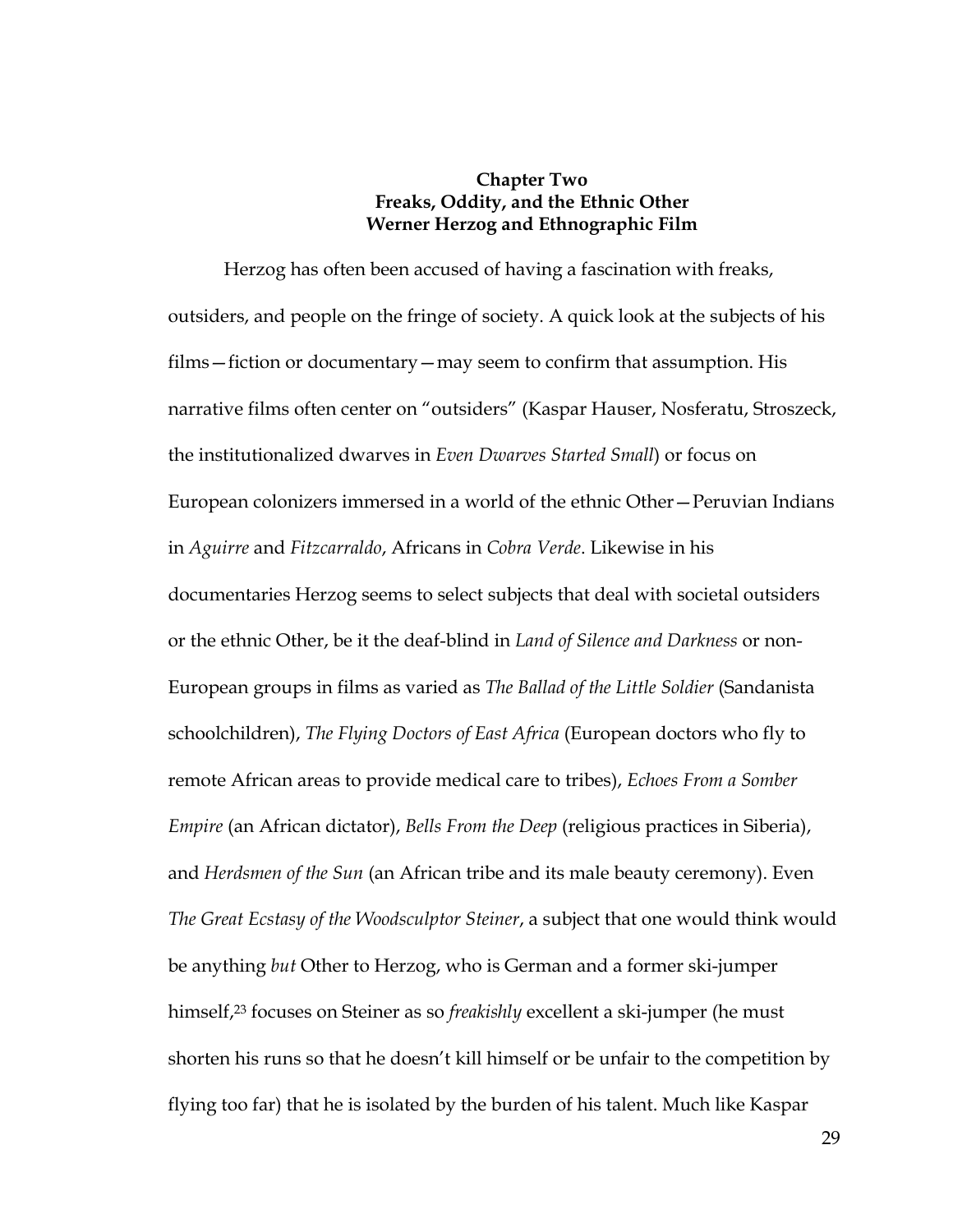Hauser, Herzog's Steiner is an outsider, a marginal, a man who does not fit societal patterns.

And when Herzog casts his eye on America, in films such as *How Much Wood Would a Woodchuck Chuck* (auctioneer society and the Pennsylvania Dutch) and *God's Angry Man* (televangelists), it is with the gaze of an awestruck observer of bizarre spectacle. (Indeed, he has said he believes Americans to be the most "exotic" people in the world.24) *Woodchuck* treats American auctioneers as exotic creatures, speakers of mysterious, ritualistic languages of capitalism that he and his film crew cannot understand. He posits as opposite (and equally exotic) the society of the surrounding Pennsylvania Dutch, who reject modern society and, likewise, speak an early, preserved version of German that Herzog attempts to, but cannot, understand. Thus while his primary focus is, like in many of his films, language and communication, this fascination with language itself is, like in *Land of Silence and Darkness*, based on an attempt to locate a basic, prediscursive essence of humanity.

It is as if the subject must be Other for Herzog to be interested. As difficult as it may be to pin down Herzog's documentary "style," it is clear that one thing he is *not* is an observer of what is to him everyday experience or the mundane. He has said that he believes the extremes of human experience are where one discovers what it means to be human. "Under this sort of pressure, people reveal their various natures to us," he says. He likens the concept to a chemical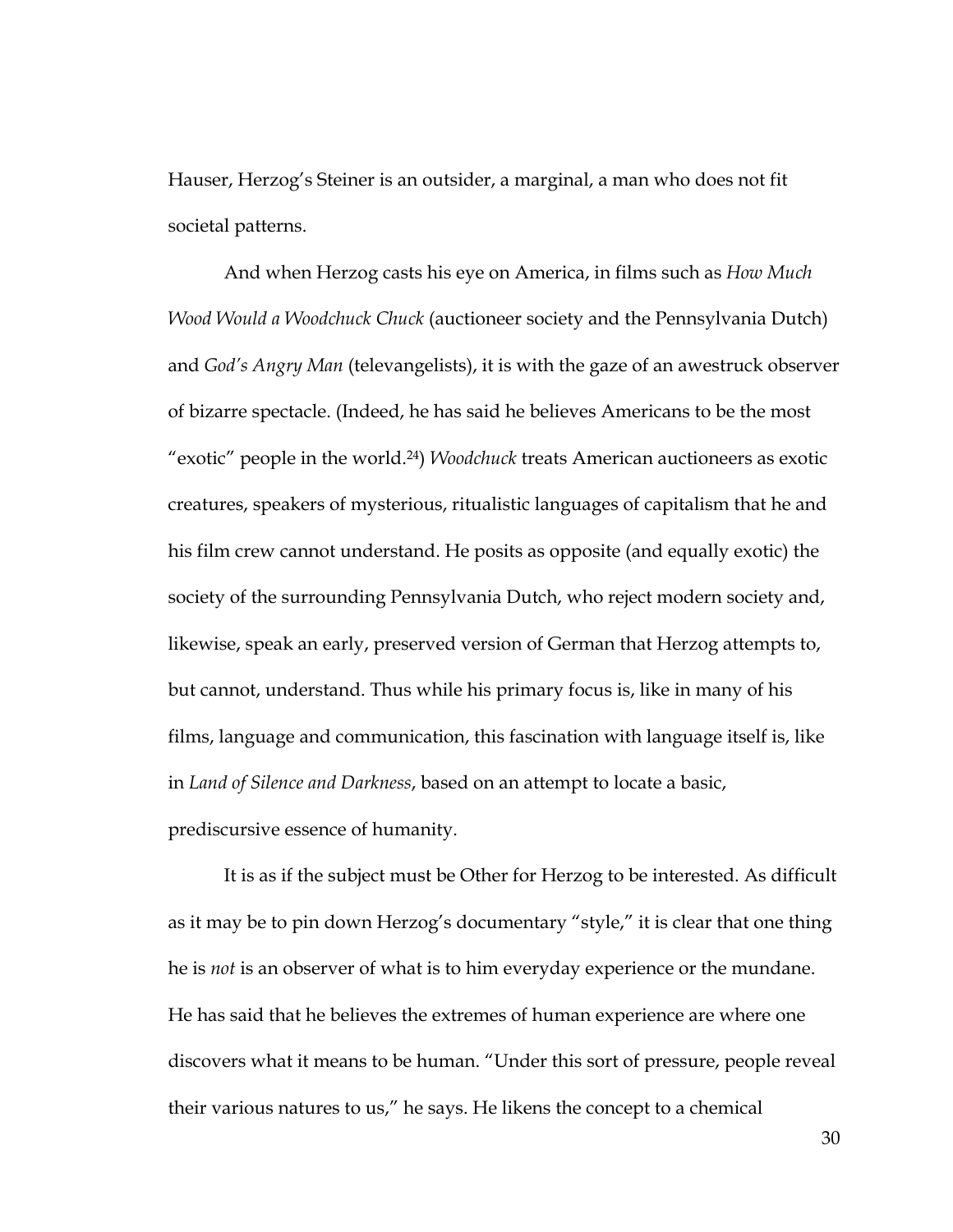experiment, where one must put an "unknown" substance under extreme conditions of heat, pressure, or radiation in order to determine its essential structure.<sup>25</sup> And his choice of film subjects reflects this concern. While he clearly posits his subjects as different, to Herzog these people are not marginal at all. They represent all human beings. His is a humanist quest that seeks commonalities with his subjects, not differences. But it is *in* difference, in the exception, that Herzog believes he can find basic human traits shared by all, traits not created or manufactured by society. Kaspar Hauser, he insists, "is *not* an outsider. He is the very *center*, and all the rest are outsiders." He likens this to his own experience as a filmmaker in Germany, where people label him "an eccentric…some sort of strange freak that does not fit any of their patterns." But, he says, "That's ridiculous. *They* are insane!"26

Thus difference is very important to Herzog, but only in order to highlight commonalities and make them stand out more starkly. If one finds similarities in societies as different as Europe and the nomadic African Wodaabe tribe, that commonality is then that much more profound, he might say. Herzog at once fetishizes difference, emphasizing the strange, bizarre, or exotic and making it into spectacle, but at the same time does so in order to highlight commonality. This is his agenda, his ethnographic ethos. He seeks out the ethnic Other not to tell *their* story, but to tell the story of humanity. He seeks out difference ultimately in order to erase it. Such a humanist agenda is uncomplicated when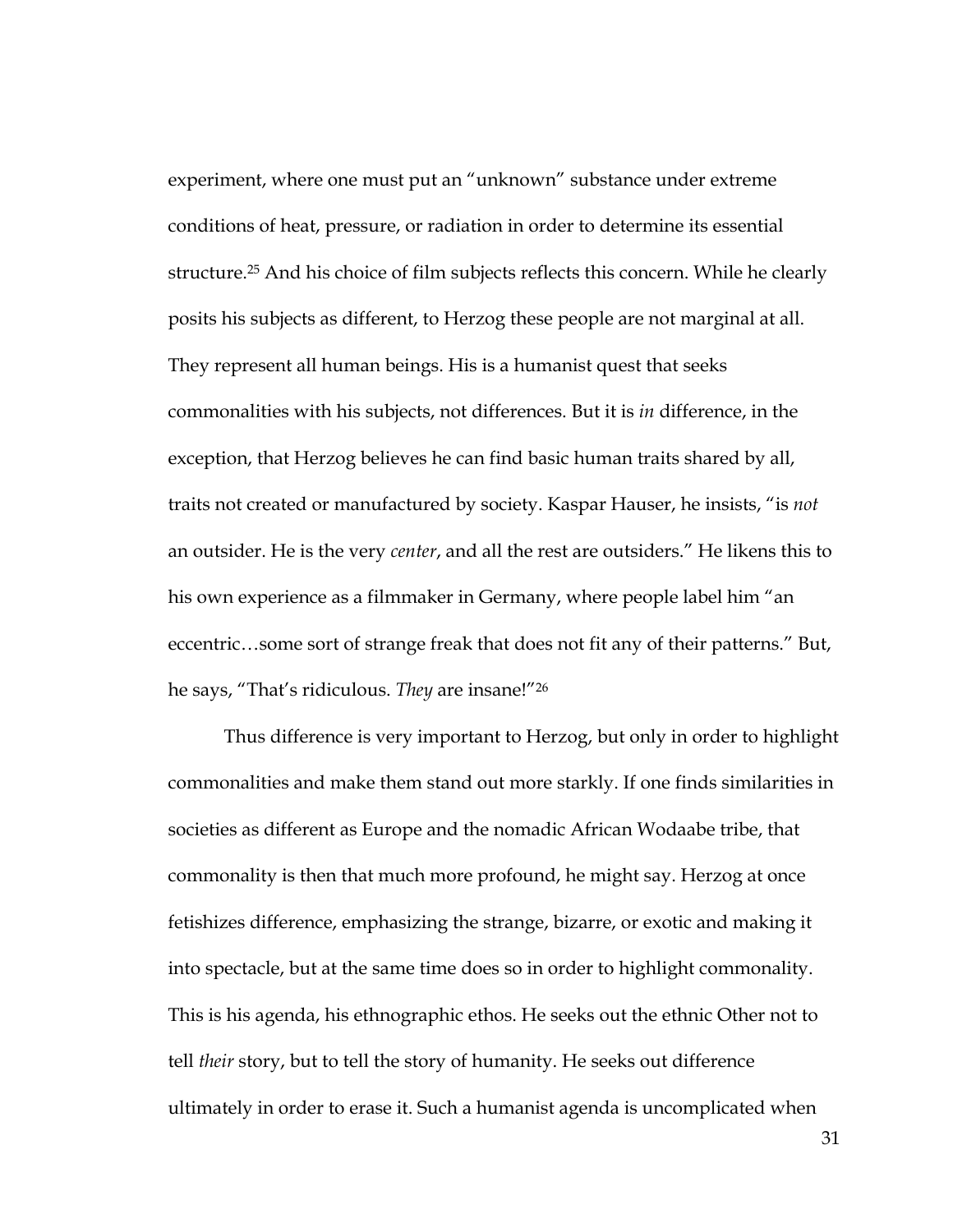fixed to subjects such as a German ski-jumper or American auctioneers members of dominant, Imperialist cultures—but becomes problematic when attached to colonized or third-world cultures. To define an African tribe as an exception, even if only in order to locate a common human bond, is an agenda that is fraught with bias. It also comes dangerously close to privileging the "outsider" as being closer to some basic truth about humanity, in some sense a variation on the "noble savage" theme which ultimately makes the ethnic Other into a mere tool for dominant society to learn about *itself*. 27

But this would not be a terribly alien concept to Herzog, who in all his documentaries seems to be little interested in merely telling a subject's story. His subjects must not only be Other to him—or *made* Other *by* him, treated cinematically in such a way as to make even the German ski-jumper Steiner into a spectacle of difference—but to be suitable for his filmic purposes they must also fit into one of his personal themes. American, German, or Wodaabe, Herzog's subjects are first and foremost representatives of his vision, and only secondly do they represent themselves.

These issues become clearest (and most controversial) when Herzog steps into the territory of ethnography, a subset of documentary that is intricately bound with sociopolitical concerns about cinematic representation of ethnic groups. So politically-charged is the issue of ethnography that some say it shouldn't even exist, that approaching a group as Other can never result in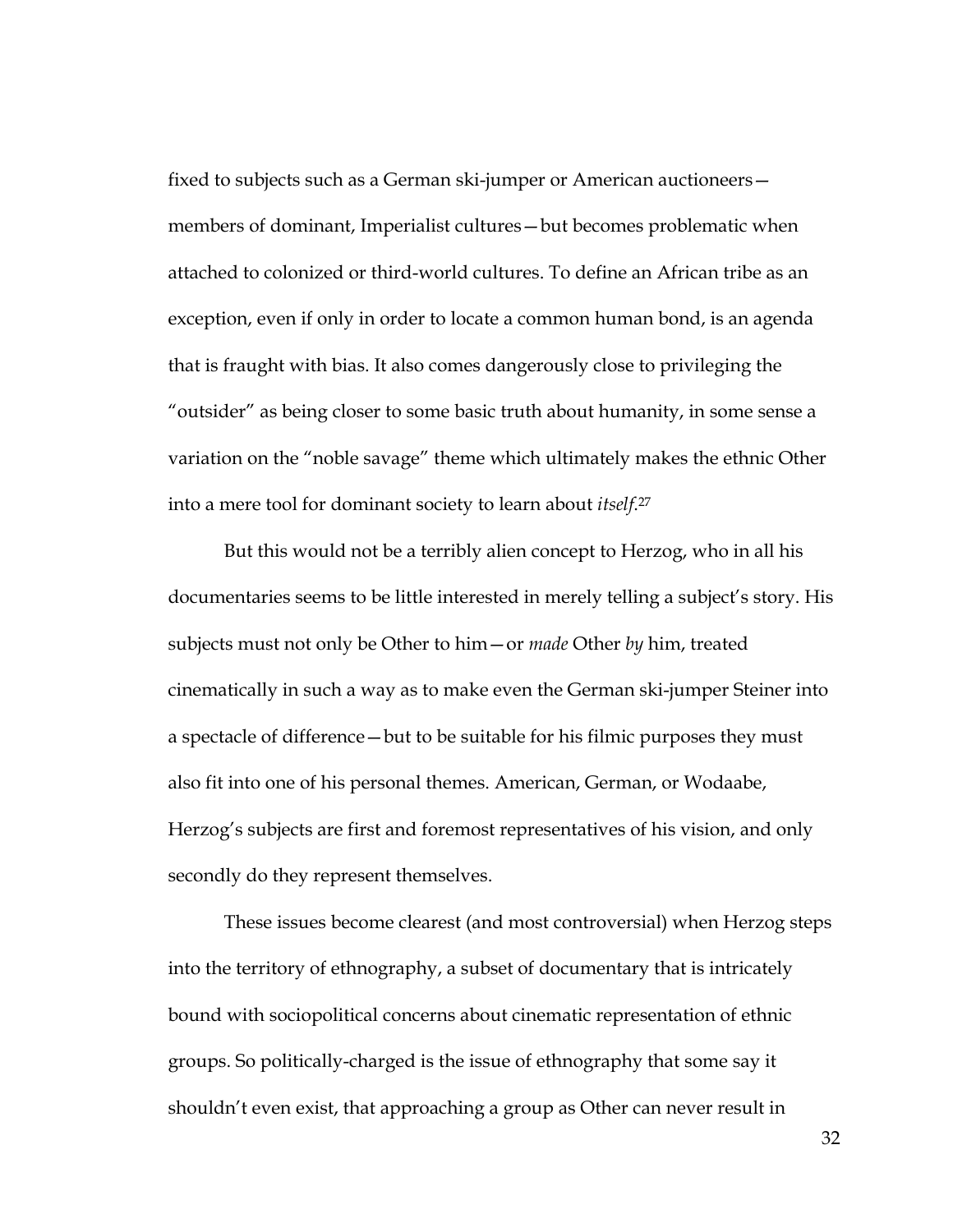adequate representation, that cameras should instead be handed over to ethnic groups so that they can control their own image and representation.28 But Herzog is not interested in the mantle of ethnographer nor even in the rules of ethnographic filmmaking. If his interest takes him into the territory of ethnography, it is only by happenstance. He goes to Africa not in the interests of exploring the continent and bringing back the story of its people, but in the interests of exploring the human condition. He goes in search of universal truths, not specific ones. Whatever ethnic group he makes his subject, his loyalties are to his own conception of "poetic truth" and not to objective ethnographic representation. Films such as *Herdsmen of the Sun* are indeed made in the tradition of ethnographic film—are made to *look* like ethnographic film—but are also made with a focus that is oblivious to the boundaries and sociopolitical concerns of traditional ethnographic filmmaking. Just as Herzog believes that it is more important that his documentaries *behave* like documentaries than actually conform to any ethical standards of documentary reality, so too his ethnographic films are for the most part ethnographic in form but not in function.

But while Herzog's depiction of any subject may not be entirely objective or perfectly accurate, his humanist aim means he generally elevates rather than criticizes; he romanticizes and poeticizes rather than critiques. In this, his films seem to be made in the tradition of Robert Flaherty, with whom he shares not only a willingness to stage and script his "documentaries," but also a (potentially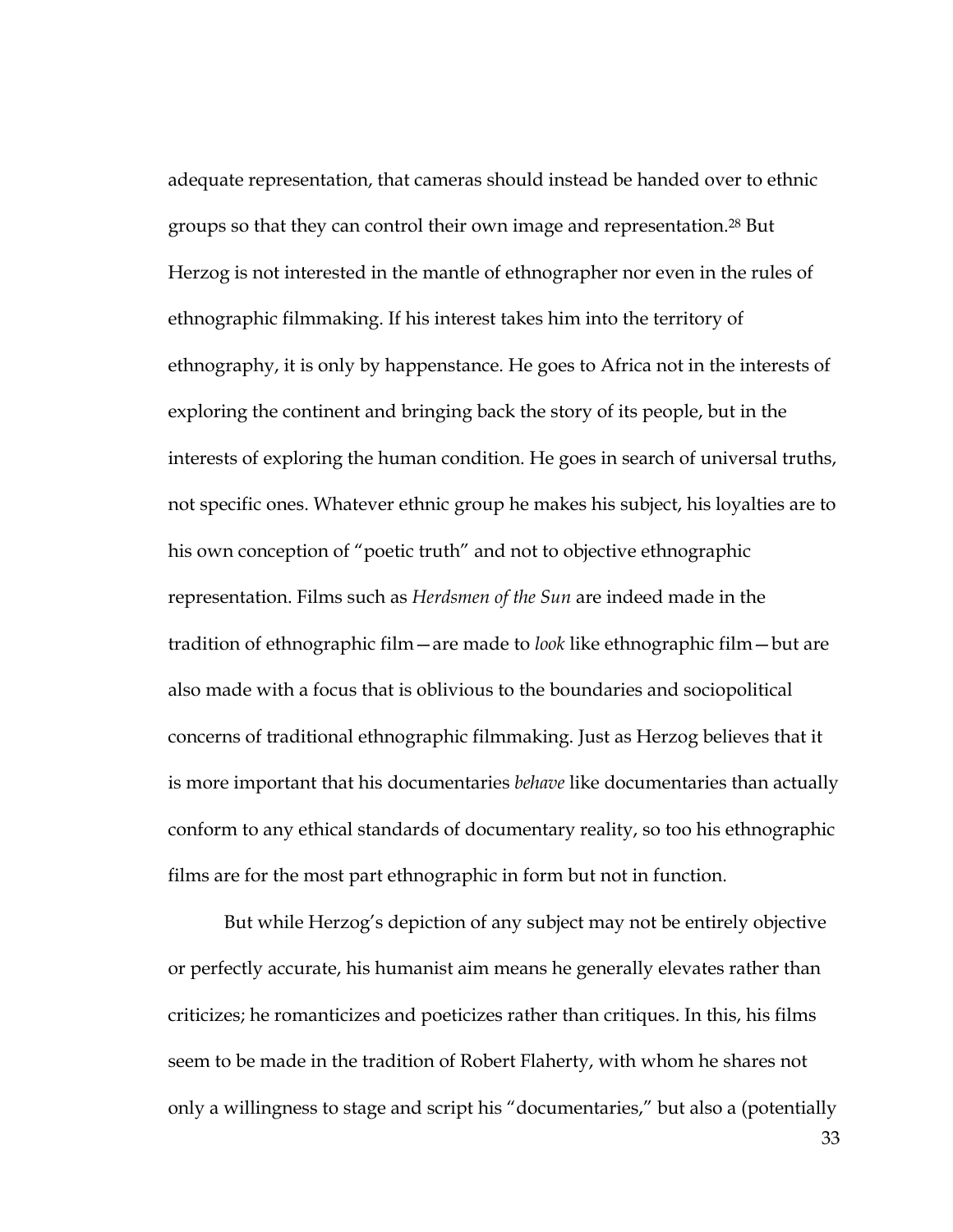patronizing) desire to make his subjects into romantic heroes (albeit unrealistic ones). It is telling, then, that on a recent list of his top ten favorite films of all time, Herzog placed *Nanook of the North* as No. 7, 29 preceded by a variety of other pseudo-documentaries, including two from Errol Morris, two from essayfilmmaker Chris Marker, and one from ethnographic filmmaker Robert Gardner, who himself is often accused of poeticizing his subjects.<sup>30</sup>

In fact, Robert Gardner and Werner Herzog make an interesting comparison, as they both made films about the nomadic Wodaabe tribe and its annual male beauty ceremony, the Gerewol, in which the men of the tribe decorate themselves with elaborate makeup and dress to compete for the attentions of the women in the tribe. Not only do the women select a lover from the group, but they also confer at the ceremony's conclusion to decide who shall receive the title of the most beautiful man. But while Gardner's *Deep Hearts* and Herzog's *Herdsmen of the Sun* share the same subject and the same humanist rather than purely ethnographic agenda, Herzog's more-blatant manipulations and shadings have drawn criticisms from even Gardner himself.31 Particularly objectionable, many say, is Herzog's opening sequence, which features an old scratchy opera recording of "Ave Maria" laid over close-up images of ornatelydecorated Wodaabe men competing in Gerewol. Gardner's film opens with the same images—closeups of the men dancing in competition—but is accompanied on the soundtrack by the indigenous sounds of the men singing and chanting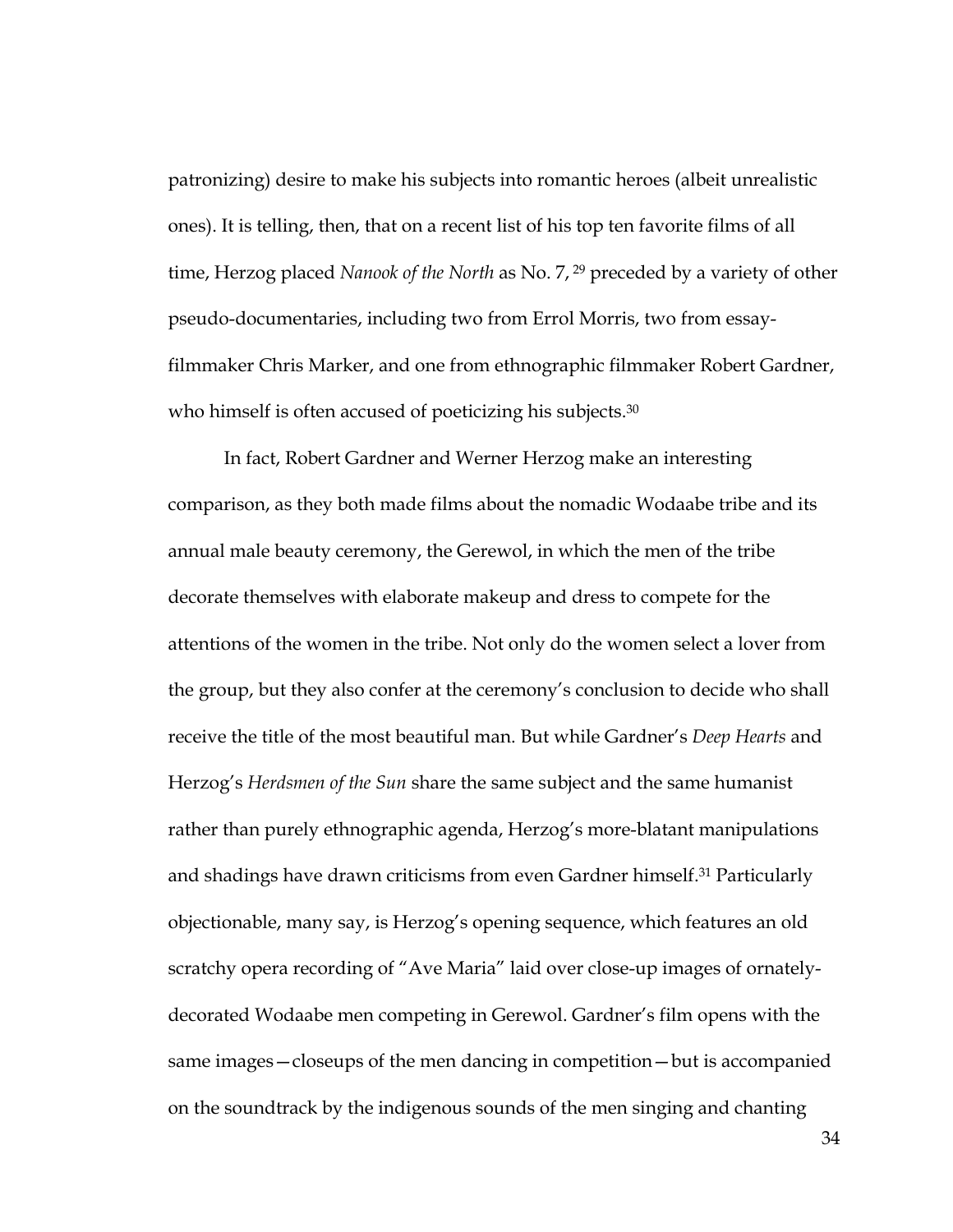while they dance. The effect of Herzog's juxtaposition of Western classical music and native tribal images is complex—on the one hand, it could simply serve as a contrast of European and non-European conceptions of beauty. It could be Herzog's attempt to immediately establish the film's polemic about the nature of beauty, by contrasting two wildly different versions of it. The European version is very different from the Wodaabe version, but the fact that these two very different cultures have a definition of beauty, however different, locates a common human bond in the *search* for beauty. There is no universal conception or manifestation of beauty, but there is a universal desire for it, Herzog seems to be suggesting. A culture's *definition* of beauty may be culturally created, but its *interest* in beauty is a basic human trait. The quest for beauty, then, is another form of the prediscursive that Herzog continually seeks.

But on the other hand, the juxtaposition of the opera recording and the images of the Wodaabe men may have the unintended effect of making the images of the men, which go unexplained until halfway through the film, seem freakish. We are immediately confronted with faces of men wearing colorful makeup and ornate headdresses and making facial gestures that, to a Western observer, are strange. Not until halfway through the film does the viewer learn that it is considered exceptionally beautiful among the Wodaabe to show off the whites of the eyes and teeth, therefore one does not understand the wide-eyed expressions or forced smiles of the dancing men. Accompanying these images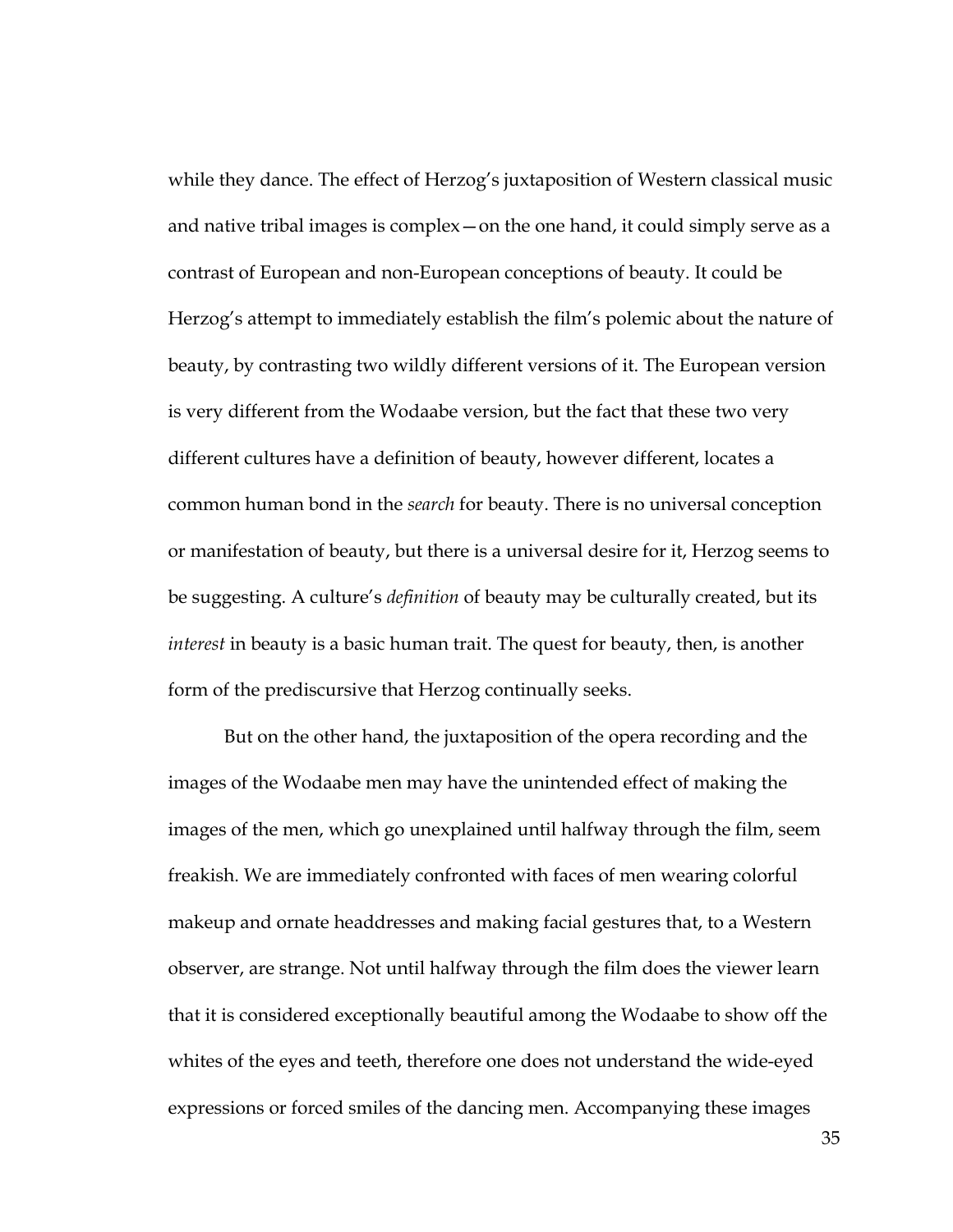with music that a Western viewer would associate with "classical" beauty could create an ironic contrast that accentuates the strangeness of the unexplained images. In this sense Herzog immediately alienates the viewer from the Wodaabe, firmly (and one might say heavy-handedly) placing the men in the exotic Other category. He fetishizes their difference, and accentuates it with music that is familiar to Western observers. But one might also say that the effect of Gardner's opening sequence is similar—he provides indigenous rather than Western music, but he doesn't immediately explain the images either. The effect of his opening sequence is likewise to immediately thrust the viewer into an alien experience with ethnic spectacle, only his choice of indigenous soundtrack makes the thrust a bit more gentle. Ultimately it's a matter of degree. Gardner explains the ceremony soon enough, but also is careful to note that the Wodaabe *want* to "create a spectacle" and "display themselves," revealing a certain selfconsciousness about his own agenda and, in a sense, attempting to absolve himself from blame for potentially exploiting his subjects. It is a guiltyconsciousness that Herzog, oblivious to such ethical concerns in his search for poetic rather than ethnographic truth, does not display.

But both films highlight the "performance" aspect of the Wodaabe's Gerewol ceremony—Gardner does so seemingly as a way of explaining the images (and his own agenda), but Herzog seems to do so as another way of locating similarities with Western culture. He does not verbally articulate the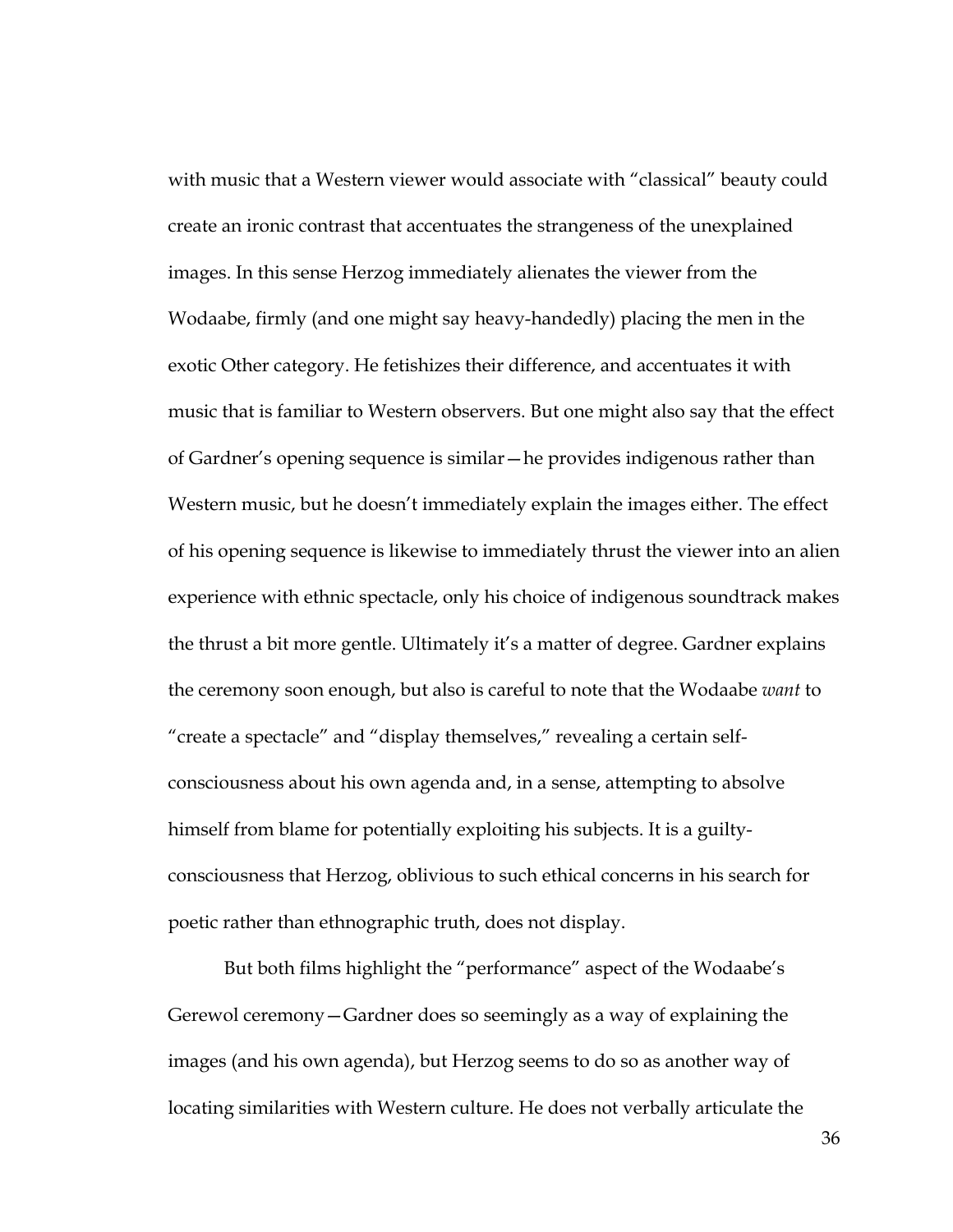Wodaabe's interest in performance and spectacle, but merely takes advantage of it. He juxtaposes the extensive footage of the beauty competition—the performance—with behind-the-scenes footage of the men applying makeup and of post-show conversations where the men act very differently. The images of the men making up, looking into small hand mirrors as they apply colorful substances to their faces and fix each other's hair, call to mind in the Western viewer backstage images of any Western theatrical performance, fashion show, or beauty pageant. Likewise the interviews with men after the ceremony, where they have removed their makeup and costume, highlight the performance aspect of the ceremony images. Away from the ceremony, the men act differently, do not meet the camera's gaze, and seem rather shy and quite different from the mugging for attention that is central to the ceremony. Thus Herzog highlights that the ceremony is not everyday reality for these people—they have "real" and "performed" selves like any other culture. Thus the opera music on the soundtrack is given another dimension—Gerewol *is* the Woodabe's opera.

Herzog also highlights the ceremony vs. reality issue with the structure of the film—after the opening images of the men in makeup competing in Gerewol, the film does not return to these images (or explain them) until halfway through the film. It instead explores the Wodaabe's nomadic lifestyle, the women's ownership of property, their agrarian existence, and the four-year drought that nearly killed off the population. The men are not seen in makeup again until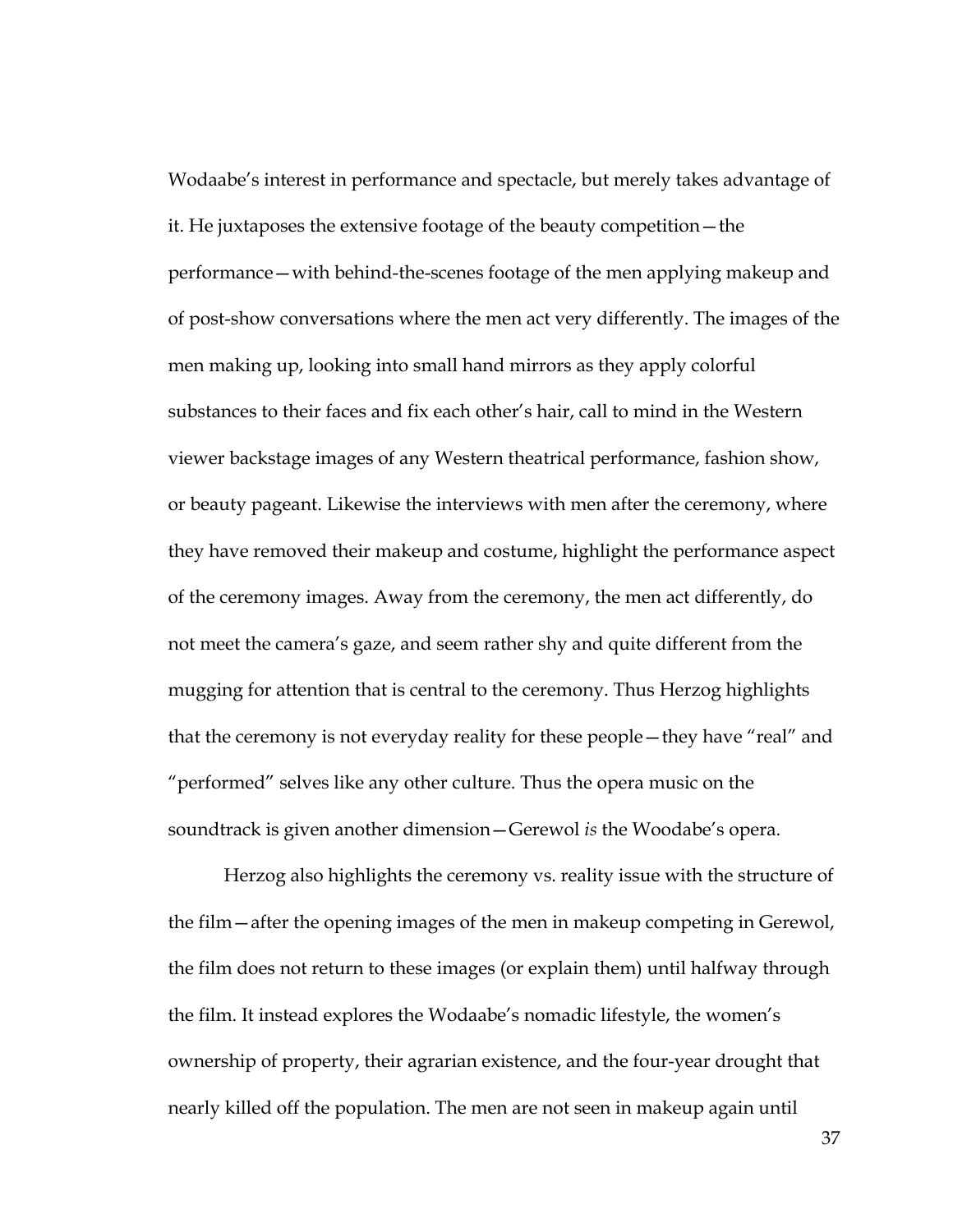much later, after Herzog has established that the Gerewol only takes place once a year and that the present ceremony is the first to be held in four years, postponed by drought. Some ethnographic films are criticized for focusing on a ceremony or ritual, thereby ignoring the everyday reality of their subjects and creating the impression that the ritual *is* the everyday. But, as John Adams writes, "'Ritual' as an organizing principle in peoples' lives does not by any means entirely account for their actions."32 I would not suggest that Herzog made his film with this ethical principle in mind, but rather that in emphasizing the Wodaabe's "real" and "performed" selves as a link to Western culture, he coincidentally satisfied this ethnographic principle.

In his description of the life of the Wodaabe, Herzog also constructs a detailed account of the tribe's gender roles. He explains in detail that the women of the tribe own all property and have the right to leave their husbands—and often do—and take with them all of the couple's possessions. Women not only have the power of choice at Gerewol, but also can choose a different man each night, even if they are already married. In the film's two brief exchanges with women, one is dismissive of the men and says none of them are beautiful enough for her; the other is asked by her chosen man whether she chose him for his beauty or his charms. In neither case do the women engage with the camera; they speak only to a Wodaabe man, and if the off-camera voice asks a question, it is asked of the man, who then speaks to the woman. The overall impression is that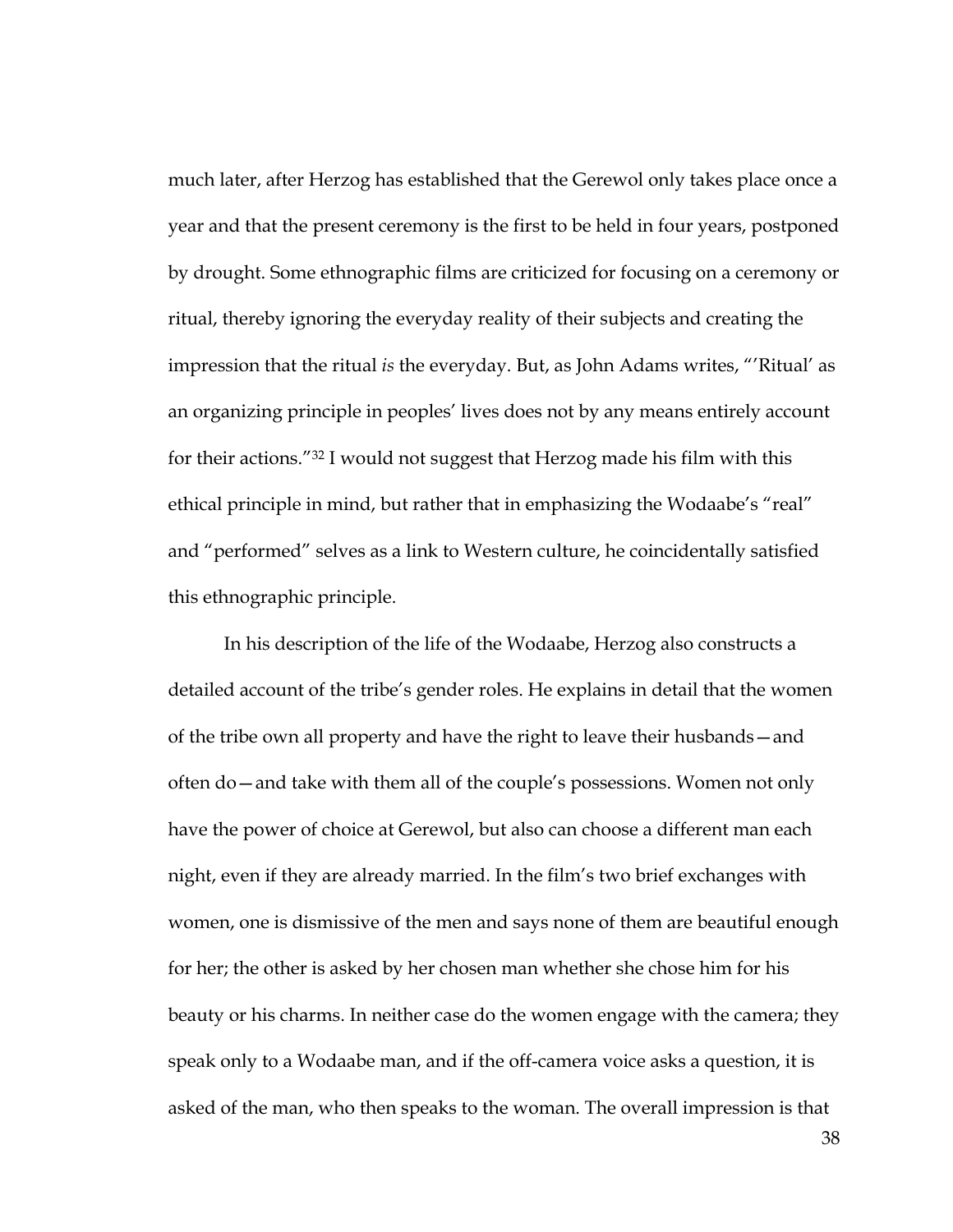the women are unapproachable and refuse to submit to the gaze of the camera. In this culture it is the men who are the subject of the gaze, and the women seem almost hostile toward the camera. In some shots they hide their faces behind their headdress, in some they simply refuse to acknowledge the camera, and in others they simply stare back in defiance. Women are the real Other in this film, if only because the power of the gaze belongs to the them and they refuse to be made its subject. Herzog tries, but is kept at a distance, which is literally manifest in the many long shots of the women accompanied by Herzog's voiceover describing them and their role in the tribe. Like wild animals, Herzog cannot get close to them (at least not without a male Wodaabe chaperone). Women are perpetually Other in most of Herzog's films (recall Kaspar Hauser asking a female character what women are good for), but here the women's status as Other is a self-made and oppositional one rather than a default position.

Clearly women's place in Wodaabe society is very different from that of women in Western society, and Herzog is emphasizing that difference. The men are the ones primping and preening for the attention of women, while the women sit in judgment. Herzog's camera travels past the line of dancing men in closeup, each trying to appear taller and more beautiful and attract more attention than the others, and in the following shot the camera travels past a line of women—silent, stoic, judging, refusing to meet the camera's gaze. The worlds of men and women are shown to be very different, much like in Western culture,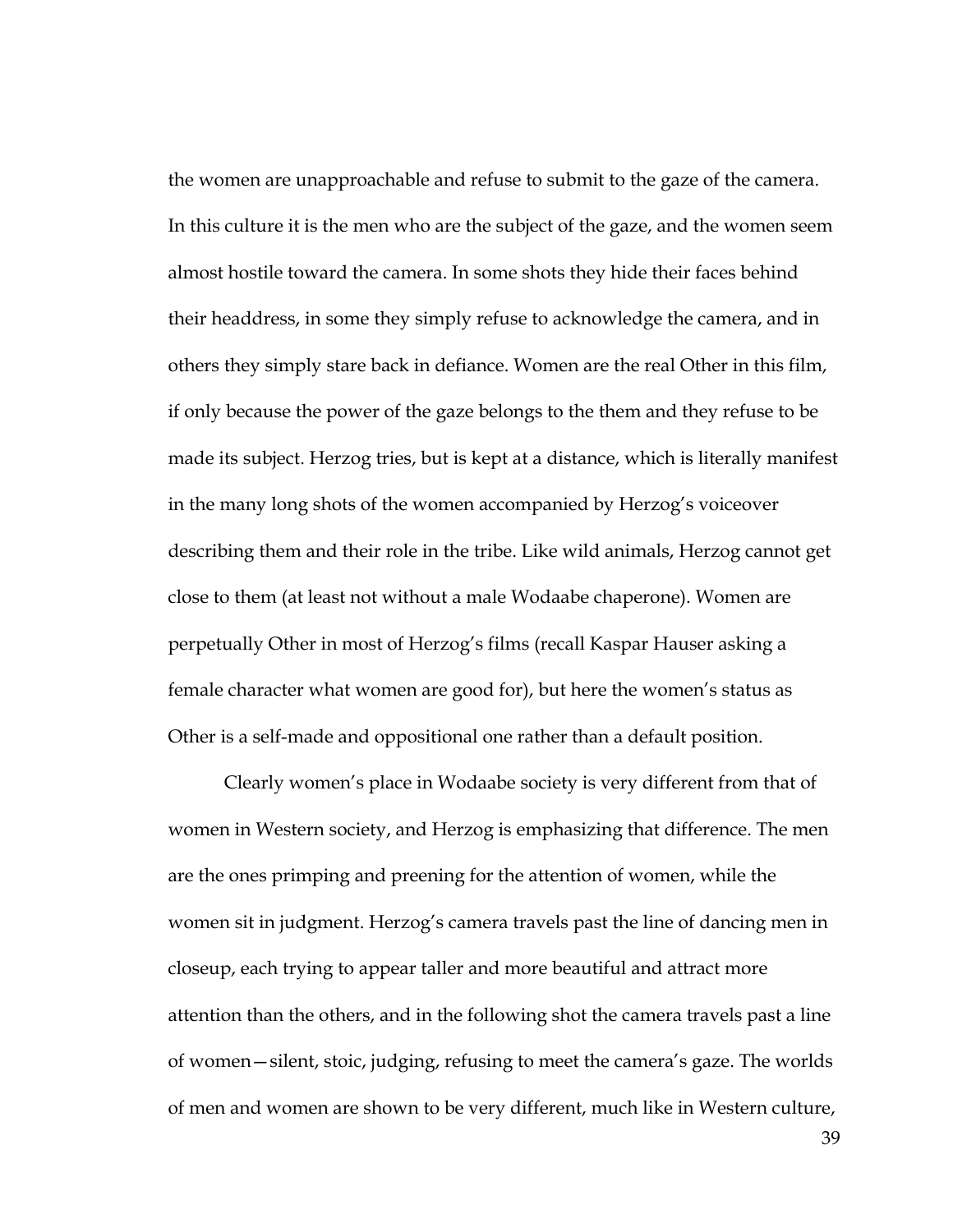only here the roles are obviously reversed. But for Herzog, ultimately the point is that they *have* such strictly defined roles, however they are manifest. The existence of Wodaabe culture may prove that patriarchy is not a natural human order, but as always what is most important to Herzog is not the specific story, but what it means in a universal sense. The difference in gender roles is not the point—the point is that they have gender roles at all. They have an order of their own, completely outside Western influence. One cannot blame imperialism or industrialization for these social norms.

Herzog is often criticized for patronizing his ethnographic subjects and placing them closer to a basic human nature uncorrupted by civilization (and he is guilty of this to some extent in *Herdsmen*, as his voiceover narration in the beginning of the film specifically links the Wodaabe to prehistoric times) but in this film he also seems to be suggesting (or possibly discovering, with amazement) that even a people as far away from European ideas of culture as the Wodaabe have their own *drive* to build culture. They live off the land, they are not industrialized, but they are not the prediscursive. Herzog may be positioning them as closer to it than Western cultures, but also seems to be suggesting that perhaps tragically, in his opinion—they do not embody it. Even a people as "close to nature" as the Wodaabe are not uncontaminated by culture, Herzog seems to suggest. They have their own theater, their own gender roles, their own rules about ownership of property. They are no freer from cultural norms than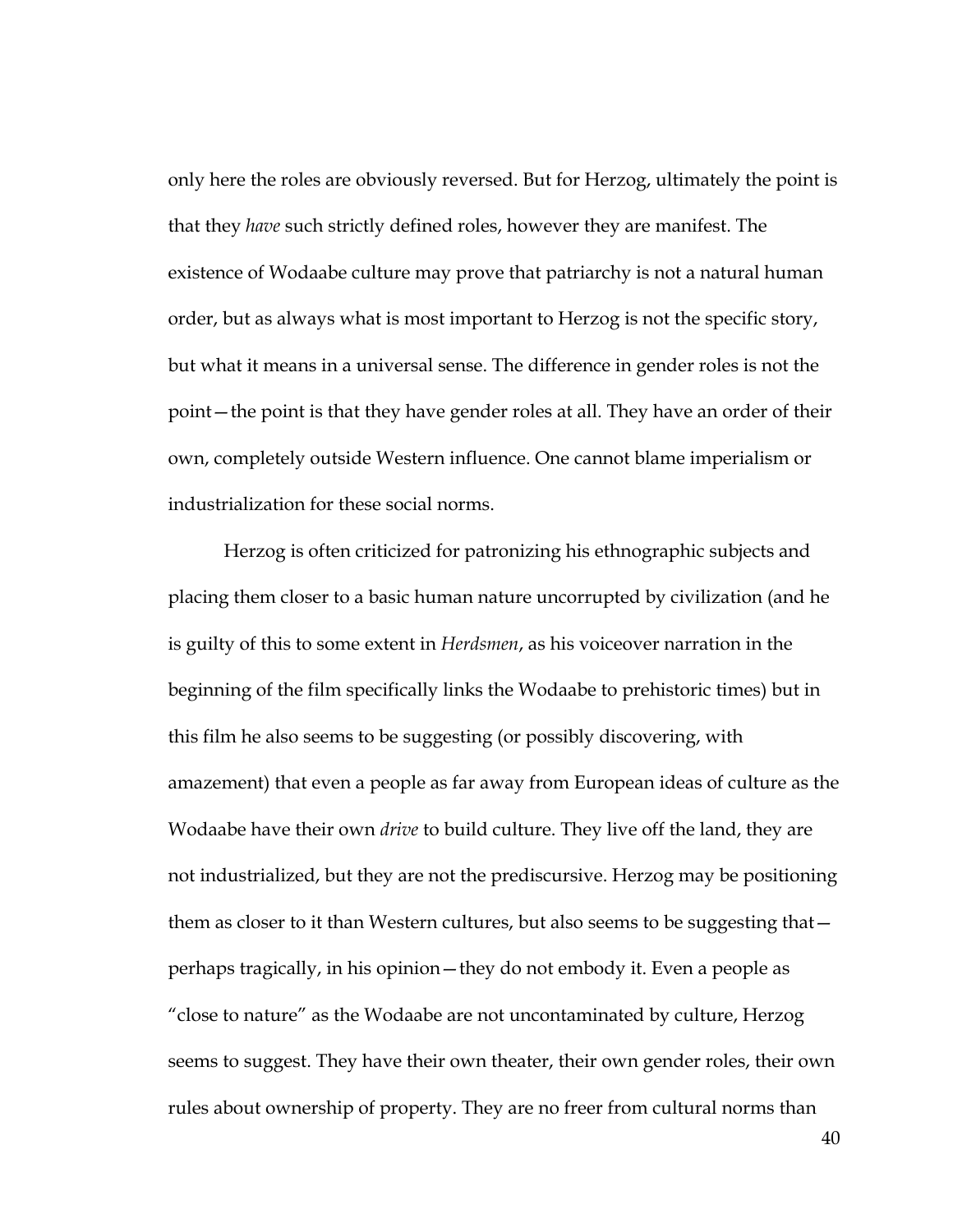any Westerner. Such is Herzog's tragic view of the human condition. The basic human trait he locates is the drive *away* from the prediscursive. When the Wodaabe in the film lament that the drought has forced them into industrialized areas and taken them away from the land (in words that are suspiciously Herzogian: "The Wodaabe in the city does not walk the sweet earth"), they seem to be voicing Herzog's own lament over the loss of a basic essence of humanity. Industrialization is just one of many manifestations of this tragic human drive, along with language, performance, and countless forms of socialization.

But to make this point Herzog does indeed engage in "ennobling" the Wodaabe. He omits unflattering information about the Wodaabe that is included in Gardner's film, such as the men's extreme vanity and jealousy of each other and of other tribes, with whom they are always fighting. The title of Gardner's film, *Deep Hearts*, refers to the Wodaabe's desire for a deep heart in which one can hide one's envy and self-love. None of this is in Herzog's film, and the omissions make the subjects seem more dignified, more powerful, more noble. He notes in the opening narration that the Wodaabe are "despised by neighboring tribes," and "consider themselves the most beautiful people on earth," but this is very different from describing them as vain and prone to excessive self-regard, as Gardner does. Herzog's spin on the same information makes the tribe sound dignified and noble—a misunderstood band of romantic outsiders that could fit into any of his narrative films.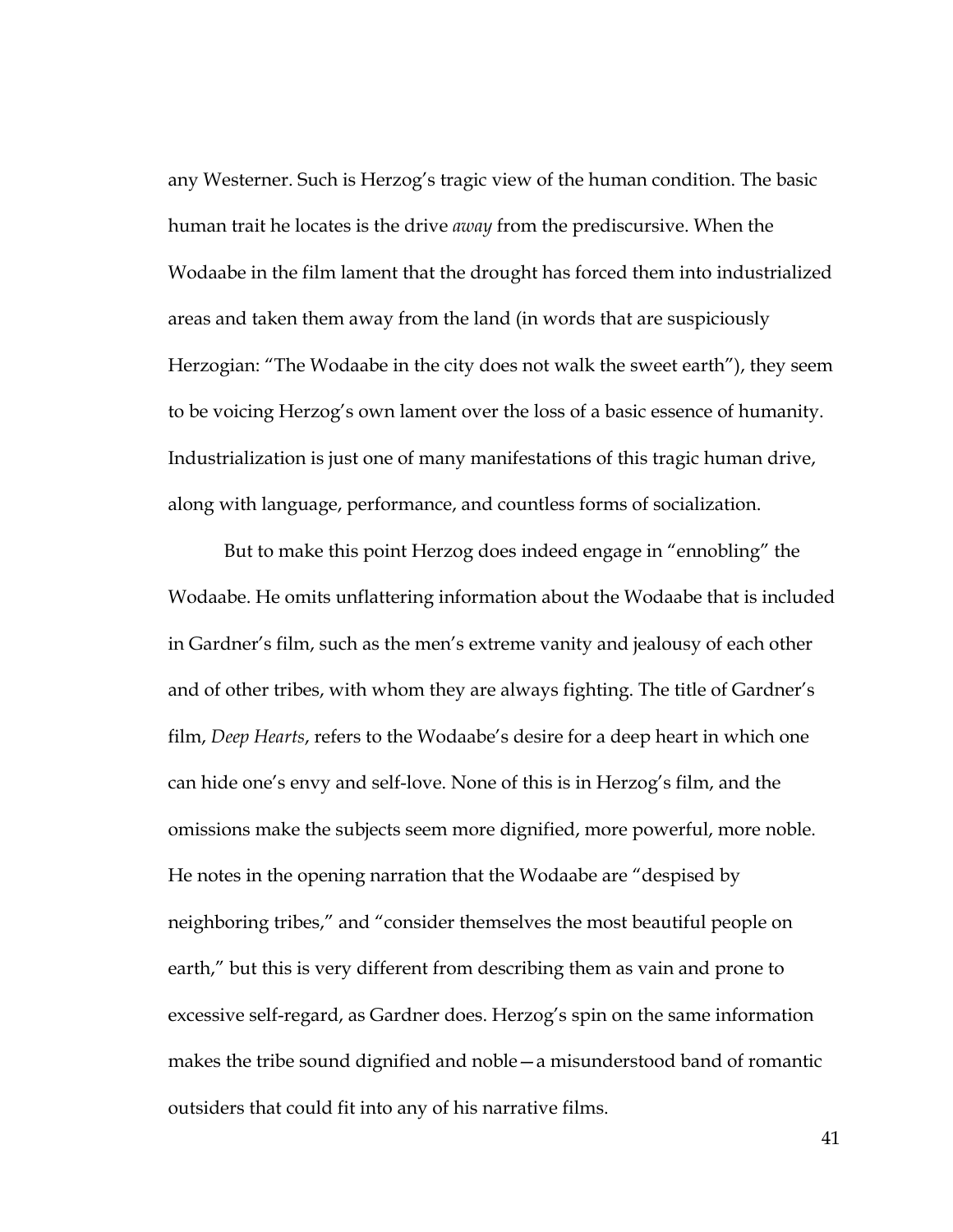## **Chapter Three Metaphysical Meditations on Reality:**  *Lessons of Darkness* **and** *Fata Morgana*

While ethnographic film is the branch of documentary that takes most seriously the truth-claim in documentary cinema, at the opposite end of the spectrum is the essay-film, a subgenre that is by definition purely subjective.<sup>33</sup> While there is no clear definition of an essay-film style, the baseline quality is a voiceover narration that expresses the filmmaker's personal meditation on the film's images.34 It is fitting, then, that Herzog's most thorough expropriation of a particular story to convey a "universal" truth comes in *Lessons of Darkness*, an essay-style film that casts the burning oil-fires in Kuwait after the Gulf War into an otherworldly realm of science-fiction. Herzog went to Kuwait and shot footage of the fires from a helicopter, at times frighteningly close to the towers of flame. The death-defying footage seems to fit with Herzog's oft-repeated desire to "articulate new images"35 for a society that is suffering from a proliferation of "worn-out" images. His quest to find adequate images that will express the human condition seems to lead him to ever-more astonishing feats—dragging a steamboat over a mountain in the jungles of Peru in *Fitzcarraldo*, visiting a deserted town where a volcano is threatening to erupt in the 1977 documentary *La Soufriere*, flying over the burning oil wells in Kuwait.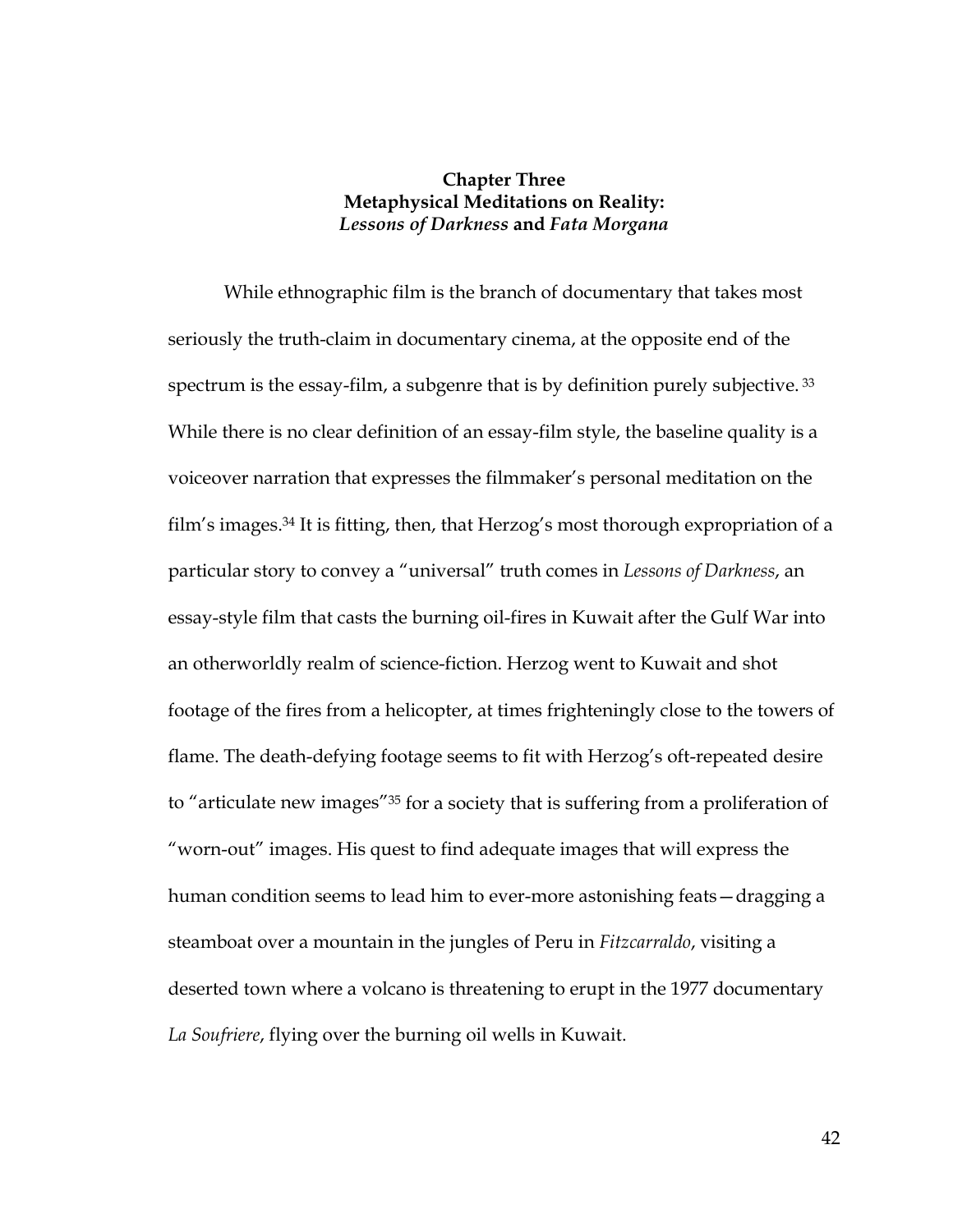And of all Herzog's documentaries, *Lessons* is his most pointedly and rigorously removed from documentary "reality." While its images consist entirely of "real" post-war oil fires in Kuwait and the surrounding destruction caused by the war, its structure creates a skeletal science-fiction narrative that tells not the story of the oil fires or the war—he never even names Kuwait—but of universal and metaphysical concepts of destruction and apocalypse. In this, the film seems to be the counterpoint to his 1969 film *Fata Morgana*, which uses a similar style and structure with images of the Sahara desert to tell the story of Creation. Both films consist mainly of landscape footage and an occasional interview with an inhabitant whose words are either suspiciously Herzogian and potentially scripted or are made to seem strange in the otherworldly context of the film. Again they are *made* other *by* Herzog—even the Germans interviewed in *Fata Morgana* are like alien creatures. That film establishes a rhythm of long, slow, panning shots of desert, and when a human finally appears, the impression is that he is one of the last few inhabitants on a deserted planet. Coupled with the narrated story of failed Creation, the film seems to tell the story of a planet sparsely inhabited by flawed creatures deserted by God.

Both films are also broken up into sections with titles—in *Fata Morgana*, there are three sections, titled "Creation", "Paradise", and "The Golden Age", while *Lessons* is broken into thirteen sections with titles such as "A Capital", "The War", "After the Battle", "What is Found in Torture Chambers", "Satan's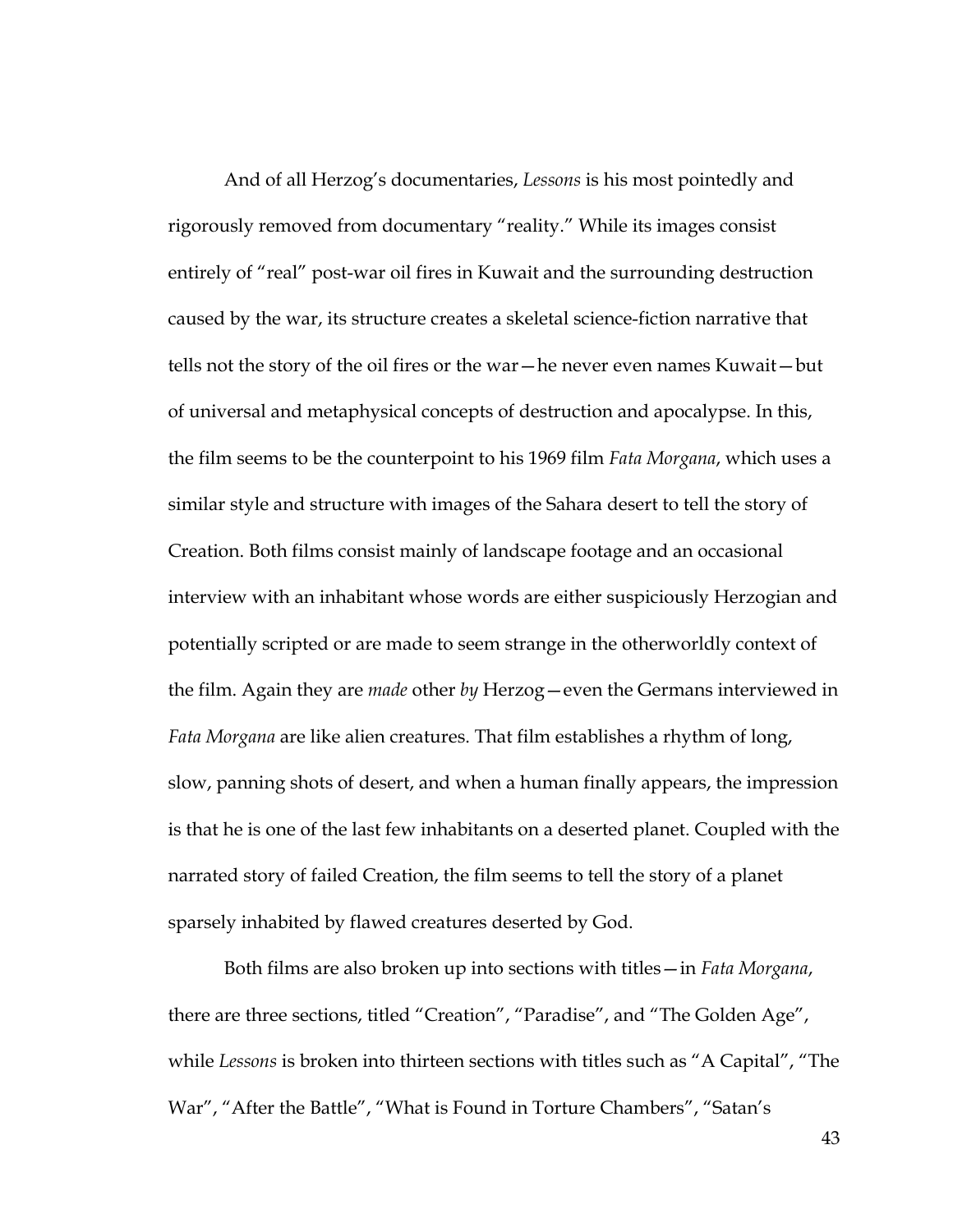National Park", "A Pilgrimage", and "Life Without Fire." And while the hushed, intermittent voiceover in *Lessons* is Herzog reciting his own text, in *Fata* it is Lotte Eisner reciting an ancient Guatemalan creation myth. In both cases, the style and structure of the films have the effect of disengaging the "real" images from reality and specificity and fact. The stories the films tell are stories that can only be told from above, from afar, from a distance…from a helicopter. Herzog's aerial shots of Kuwait become the perfect metaphor for his approach to his documentary subjects. He's not interested in the minutiae, the specificity and particularity of a story. His is not the firefighter's story. The *real* story, for Herzog, hovers far above the heat and flame and spurting oil.

While Herzog could surely count on the media-savvy viewer recognizing the images in *Lessons* as those of Kuwait, he never names the country nor describes the particulars of the horrors the film witnesses—indeed, he deliberately removes the film not just from Kuwait but from the planet earth entirely. The film opens with a quote, written by Herzog but attributed to 17thcentury French mathematician, philosopher, and Christian apologist Blaise Pascal,<sup>36</sup> which immediately pushes the viewer into the realm of the spiritual rather than the specific. "The collapse of all universes will unfold—just like creation—in grandiose beauty," the quote reads. Herzog himself said that he manufactured the quote and placed it at the opening of the film in order to get the audience to step into it "at a high intellectual level,"37 admitting his intent to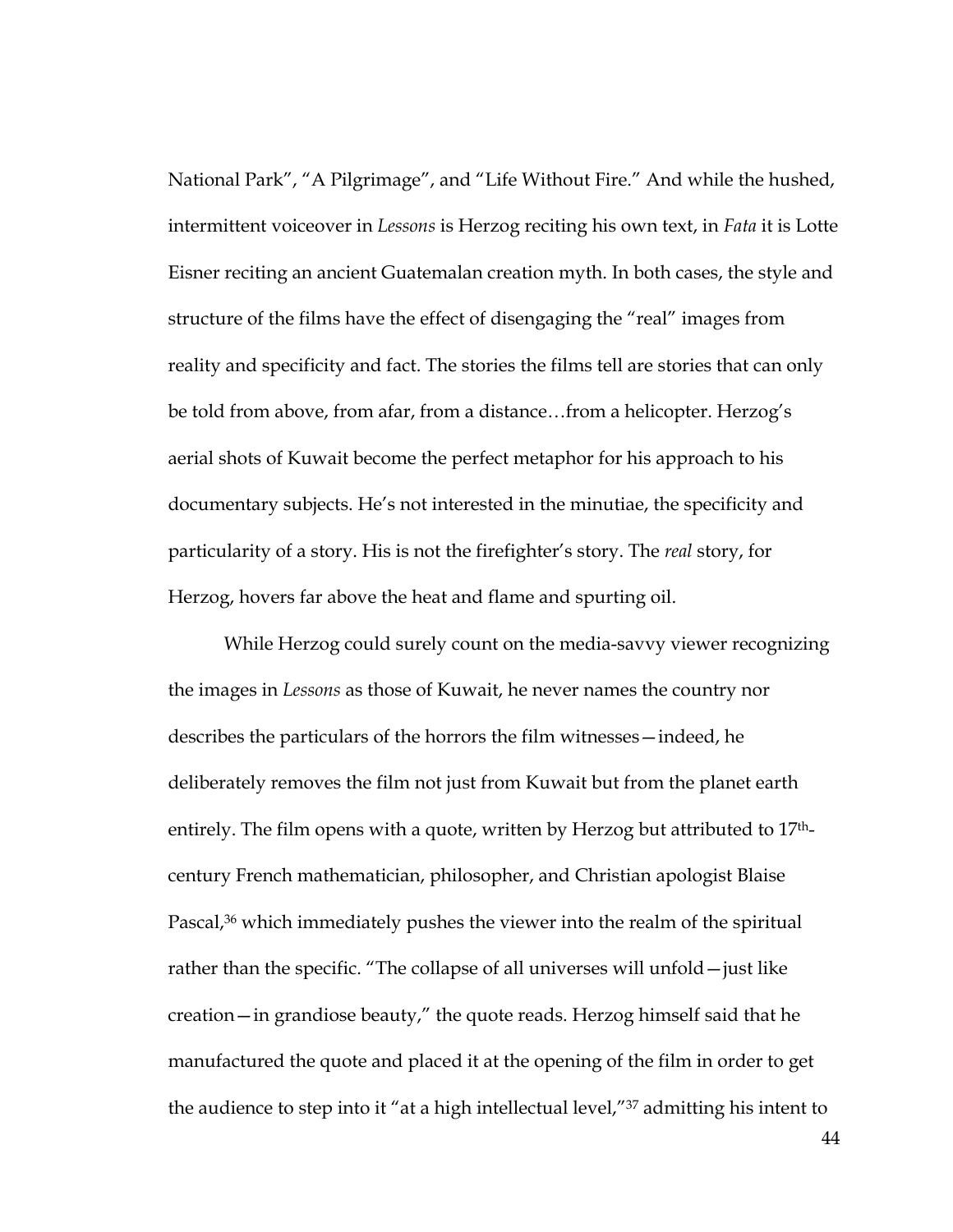pull viewers away from the particularity of the images. The use of Pascal seems an attempt to establish some context for the film's decidedly spiritual slant by attributing the quote to a man who was both a mathematician and an apologist, dedicated equally to logic and to Christ. And the content of the quote, which is now given added weight by this attribution, seems to be an explanation or at least preparation for what will be the film's overall aestheticization of the horror of the fires. The film's images are indeed gorgeous, and lest we think Herzog is merely admiring the beauty of the spectacle of destruction, the quote links that beauty to a spiritual concept.

This displacement of the images from their context continues rigorously throughout the opening sequence—the first images of Kuwait are of an otherworldly red sky with an accompanying voiceover that names the location merely as "a planet in our solar system." The next images seem to be a misty, alien reddish-brown mountain range from some far-off planet—Herzog has admitted that this is actually an extreme close-up of tractor tracks in the mud made to look like mountains<sup>38</sup> and labeled as such by the voiceover, which continues, "Wide mountain ranges, clouds, the land shrouded in mist…" The next image is of a wall of red fire in front of which is a darkened shelter with two figures—firefighters—moving inside. The voiceover continues, "The first creature we encounter tries to tell us something." One of the men leaves the box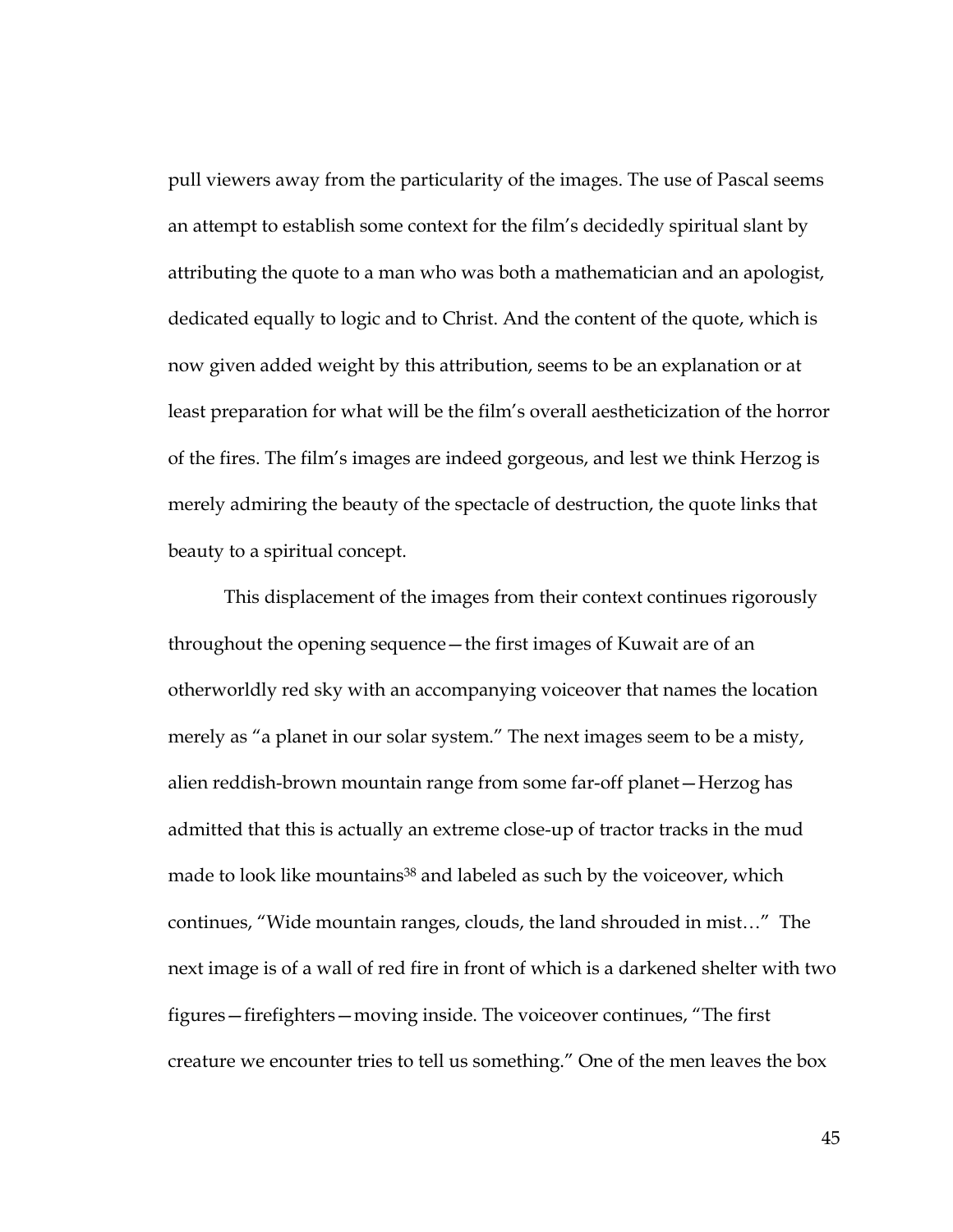and seems to be motioning toward the camera to tell Herzog's crew to stop filming.

So the opening sequence pulls the film out of Kuwait, off the planet earth, onto some unnamed "planet" with a red sky and red misty mountains inhabited by "creatures" rather than human beings who "try" to communicate but cannot be understood. The first of thirteen section titles again is characteristically vague: "A Capital," it reads. Not Kuwait, not any specific city, but an unnamed capital. The next image is an aerial shot of the city cast in a bluish, pre-dawn tint, starkly contrasting the previous red-tinted shots. The early-morning image accentuates the voiceover's claim that the city "will soon be laid waste by war. Nobody has yet begun to suspect the impending doom." Had this aerial shot of the city been the first image in the film it would look like a recognizable city on the planet earth, possibly unnamed but not otherworldly. But Herzog's thorough defamiliarization of the landscape now makes this ordinary aerial shot of a city seem otherworldly as well. Likewise with the following section title, "The War", which is followed by well-known CNN footage of the Gulf War—nighttime bombings, with balls of light streaming through the air and the sound of sirens on the soundtrack. These images have been so visible in the media that they are immediately recognizable as Gulf War footage, but Herzog has done so thorough a job of establishing a science-fiction tone that he has effectively loosened these familiar images from their referent and they do, in fact, appear otherworldly. He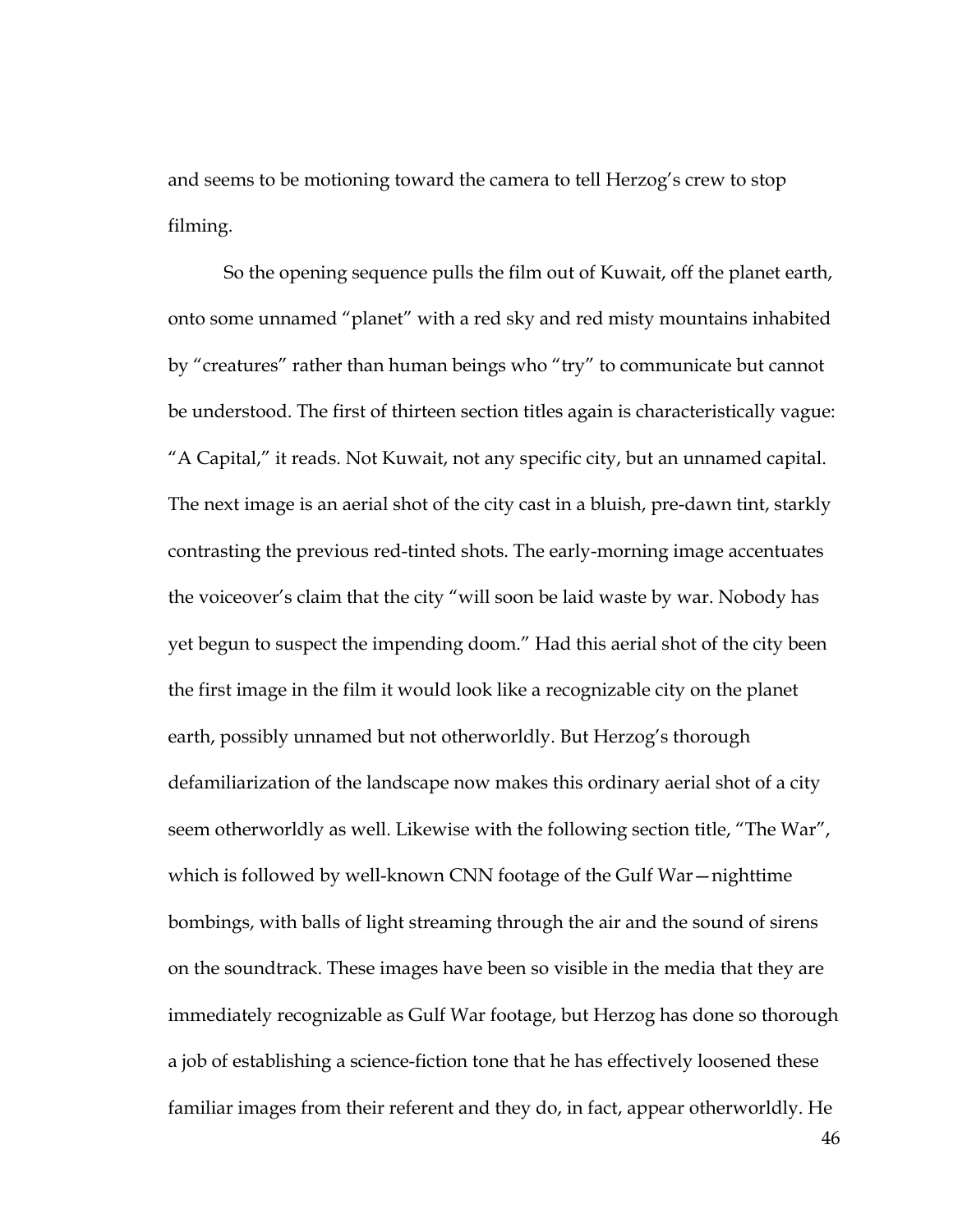has taken "worn-out" images and re-articulated them. Throughout the film Herzog has kidnapped Gulf War images, not in a consciously self-reflexive, postmodern interrogation of the status of the image but merely as part of his quest for poetic truth through stylization and fabrication. But here Herzog's manipulations are, unlike his previous films, not intended to fool anyone. He would surely know that viewers would recognize the famous images and could not be hoping the audience would believe the film actually took place on another planet. Yet it is precisely because these images are so recognizable that the film has drawn so much criticism for taking a particular tragedy and turning it into a universal theme. When Herzog interviews two Kuwaitis who witnessed atrocities and now, Herzog claims in voiceover, have difficulty with speech, his interest is not so much in their pain but in how their pain fits into his vision. (And because he has already established the location as otherworldly, these inhabitants of this strange city must then be alien beings, not even humans.) He doesn't even translate their words as they speak—he summarizes in voiceover, which takes the power of storytelling away from them and gives it to Herzog. It also casts doubt on the veracity of Herzog's version of their speech, not only because their aphasia fits a little too perfectly into Herzog's artistic themes but also simply because we are being asked to trust a man who is already asking us to suspend our disbelief and imagine that the film's real earthly images are not of this world.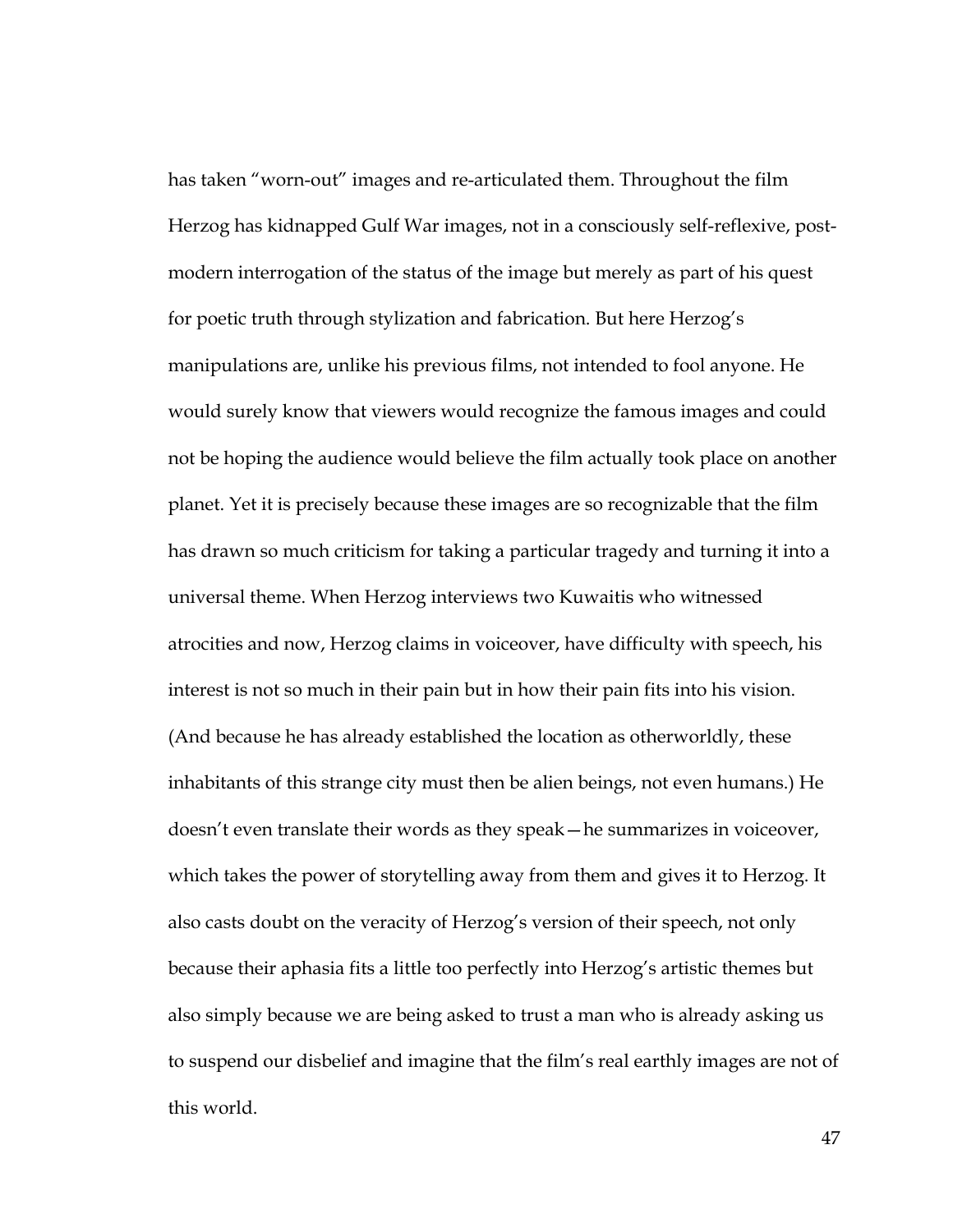The film's overall structure progresses from the city to the war to the postwar destruction (bombed-out buildings and satellites, burned-out shrubbery, blackened bones on the ground), to the beautiful images of the fires, and then to the activities of the firefighters. With the section title "A Pilgrimage" (which again casts the fires as a spiritual occurrence rather than a specific one), the firefighters are first shown spraying water on the fires, and then on each other to cool off. The extreme heat is palpable as they spray the high-power hoses inside their jackets and on each other, and even on the bulldozers as they work, seemingly in order to prevent melting or other damage from the intense heat. The intermittent music that accompanies the images on the soundtrack has dropped out, and one hears only the diegetic sound of the gushing fires and hoses. The images are predominantly long shots and extreme long shots of the men, keeping them anonymous, but in the first of few close-ups of the men they are wearing bizarre mirrored masks, which, in context, make them appear alien. Herzog includes their voices on the soundtrack as they talk to each other, but he keeps the sounds muffled and indecipherable, as if they are speaking an alien language we cannot understand.

The men then use explosives to stop a gushing well, and the utter silence that follows the explosion is extraordinary. One recalls the quote that opens Herzog's *The Mystery of Kaspar Hauser*: "Can't you hear that screaming that men call silence?" Standing alone, these images would provide only a tenuous link to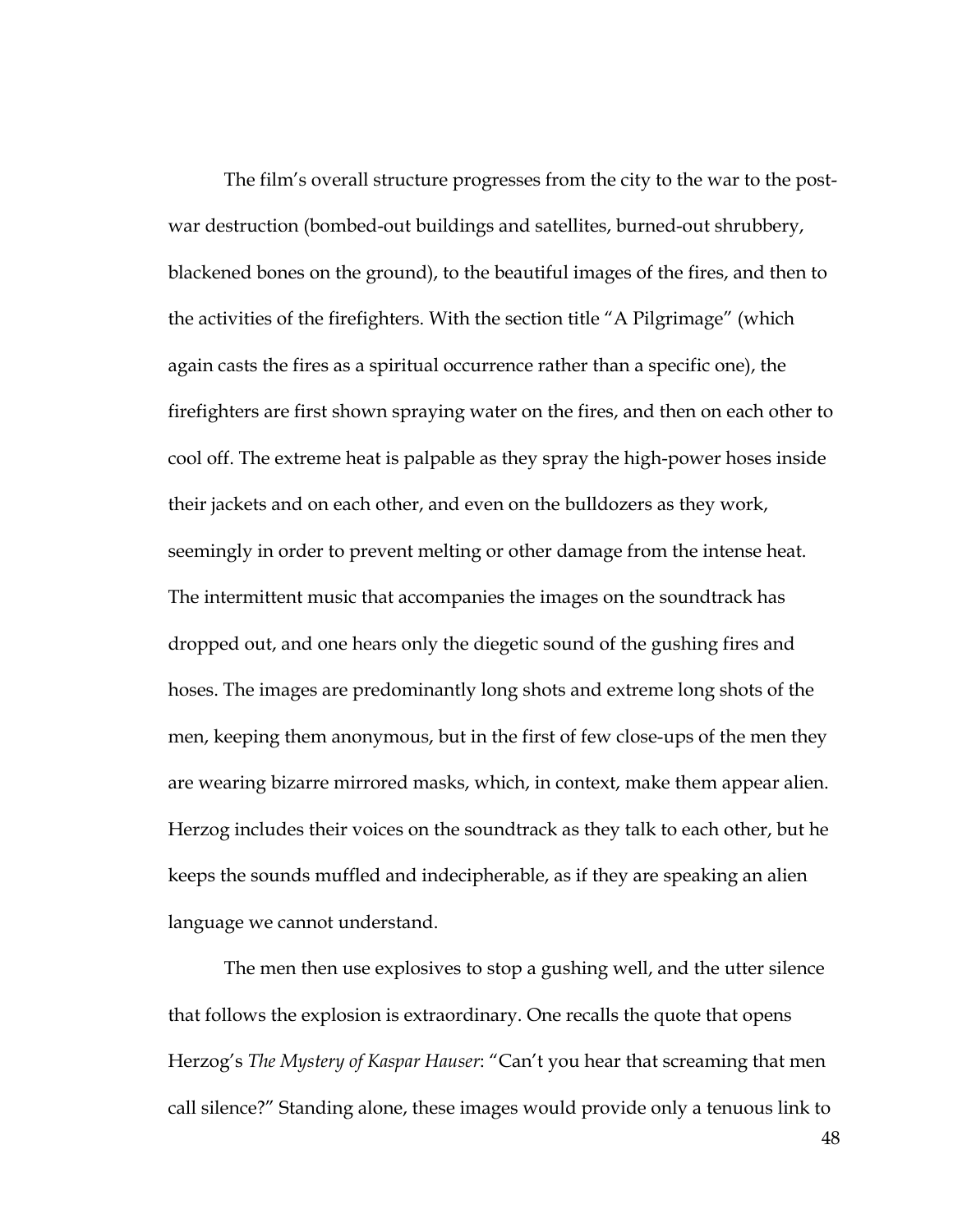the quote, but when coupled with a later sequence the link is strengthened—in the section titled "Life Without Fire," one of the firefighters approaches a well that is gushing oil but is not aflame. The man lights a piece of fabric, throws it at the well, and it explodes into flame. In voiceover, Herzog says with amazement, "Is he insane?" As the man walks away laughing, Herzog says, "Now he is content, now there is something to extinguish again." Human beings need the distraction of noise, of work, to distract us from the tragedy of our existence, Herzog is suggesting. Silence and inactivity open up a dangerous space for us to become conscious of this tragedy, so we try to divert ourselves, preferring to live in denial. The concept is also very Pascalian. As Pascal writes in his *Pensees*: "The natural misfortune of our mortality and weakness is so miserable that nothing can console us when we really think about it….The only good thing for man, therefore, is to be diverted so that he will stop thinking about his circumstances."39

The image of the man re-igniting the fire is quite shocking, and the viewer is likely to feel deprived of a "real" explanation for it. Why would this man reignite the spurting oil well? As thorough a job as Herzog has done in removing the images from reality, the viewer's familiarity with the images here threatens to undermine Herzog's poetic project. The image is so powerful that it pulls the viewer out of the imaginary world Herzog has created. It seems fitting, then, that Herzog wrote his documentary manifesto, the Minnesota Declaration, on the eve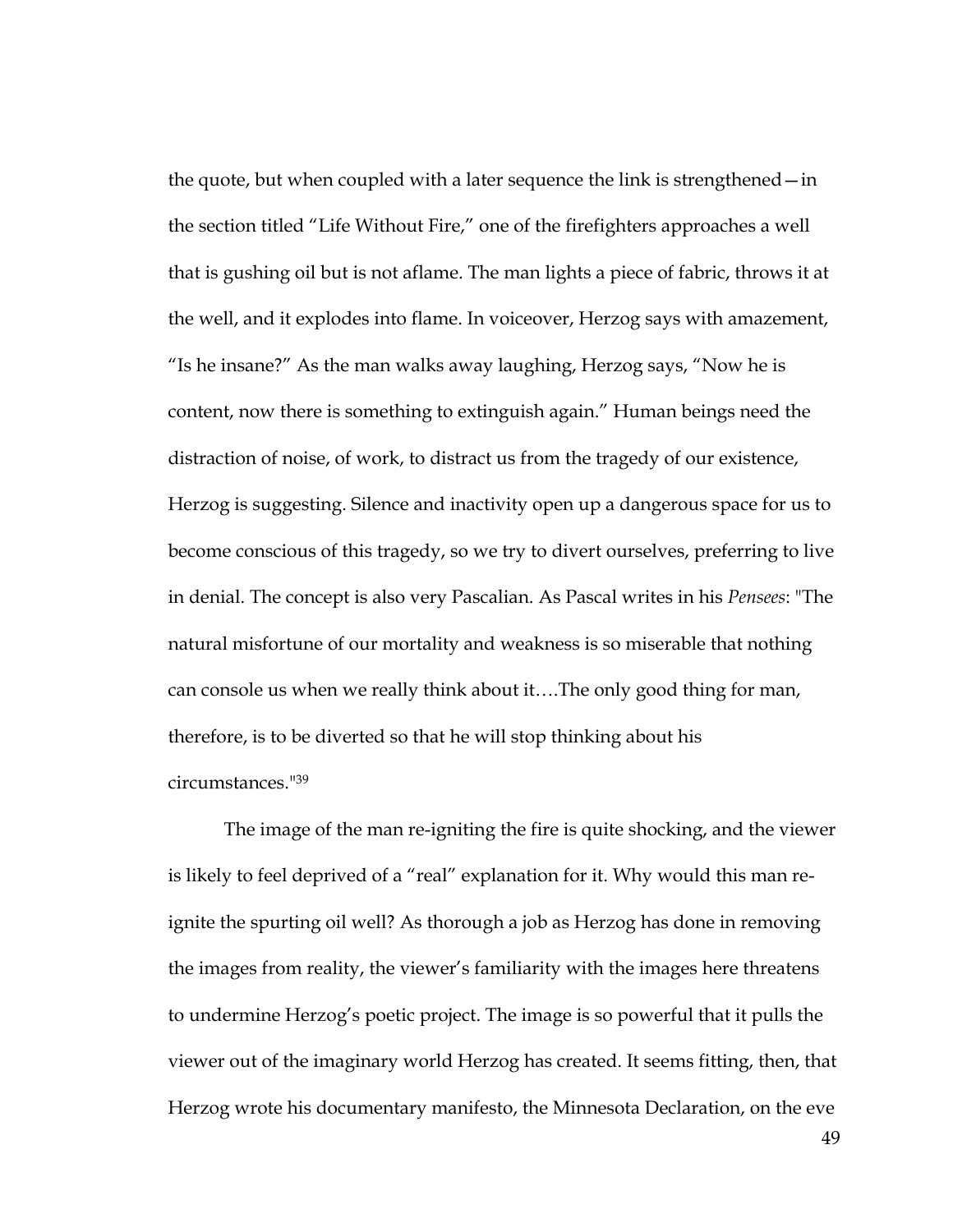of presenting *Lessons* at the Walker Art Center in Minneapolis in 1999. The manifesto is not only subtitled "Lessons of Darkness", but seems to have been tailored specifically as a defense or explanation of this film. The declaration's focus on cinema's ability to express "poetic, ecstatic truth" that "can be reached only through fabrication and imagination and stylization," and its dismissal of traditional cinema verite as "superficial", as confusing "fact and truth", and its practitioners as "tourists" photographing "ancient ruins of facts", seem wellsuited for a film that so thoroughly ignores the "facts" of its subject, such as the real location of the city and the specific causes or effects of the oil fires (or their re-ignition) or of the Gulf War itself. Such "facts", Herzog would say, are inferior to the "truth" found by stepping back and finding the poetry in a subject. The specific causes and effects of the oil fires are the "accountant's truth," Herzog would say; the poetic truth lies somewhere above and beyond these "ancient ruins of facts."

Yet the film is not entirely devoid of such "facts"—its images are of real oil fires, of real firefighters trying to put out the fires, of real machinery and hoses and rivers of oil. They are beautiful images, but they are not stylized or doctored in any way. They are simply "factual" images of the fires. But these facts do not represent themselves in the film, they are instead put into a context that elevates them above the level of "accountant's truth." And Herzog includes in his manifesto a statement that nearly reads as a disclaimer for realism: "And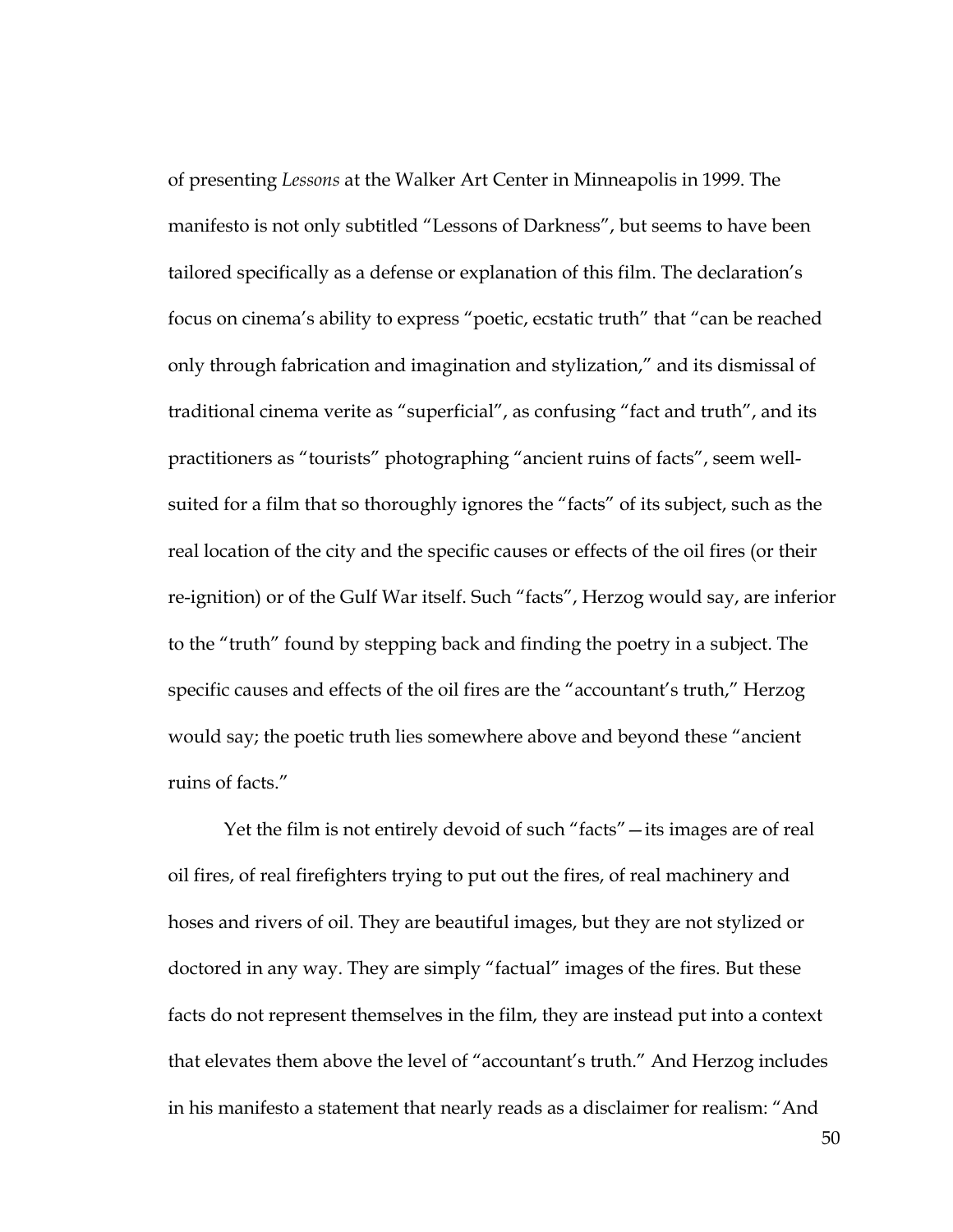yet, facts sometimes have a strange and bizarre power that makes their inherent truth seem unbelievable." The awesome power and beauty of the Kuwaiti oil fires has nothing to do with Herzog's stylization; it is a fact. The shocking image of the firefighter re-igniting an oil well was not Herzog's intervention; it is a fact. These factual images do indeed have a "strange and bizarre power" and an "inherent truth" all their own.

Meanwhile, Herzog himself says the manifesto fits best with the film. "*Lessons of Darkness* fits in very well with my manifesto, in what I define as ecstatic truth," he said in an interview with *Cineaste*. 40 "We have fifteen-second film clips of fires in Kuwait hundreds of times on CNN, and that is the accountants' truth. But in this film, more visibly than in others, I was searching for something different, for something beyond that, for an epic, ecstatic truth. [The film clarifies] what I mean by the terms of my manifesto—of what distinguishes the accountant's truth, what constitutes fact, and what constitutes the inherent truth of images in cinema and, of course, in poetry." The "facts" about why the firefighter re-ignited the oil well, then, can easily be found on CNN or in the newspaper, along with other facts about the war, and are unimportant for Herzog's agenda.

And in an ironic twist, Herzog's tendency to uproot his subjects from their specific circumstances in this case has produced an account of the Gulf War that actually *corrects* the official version propagated by the U.S. media and the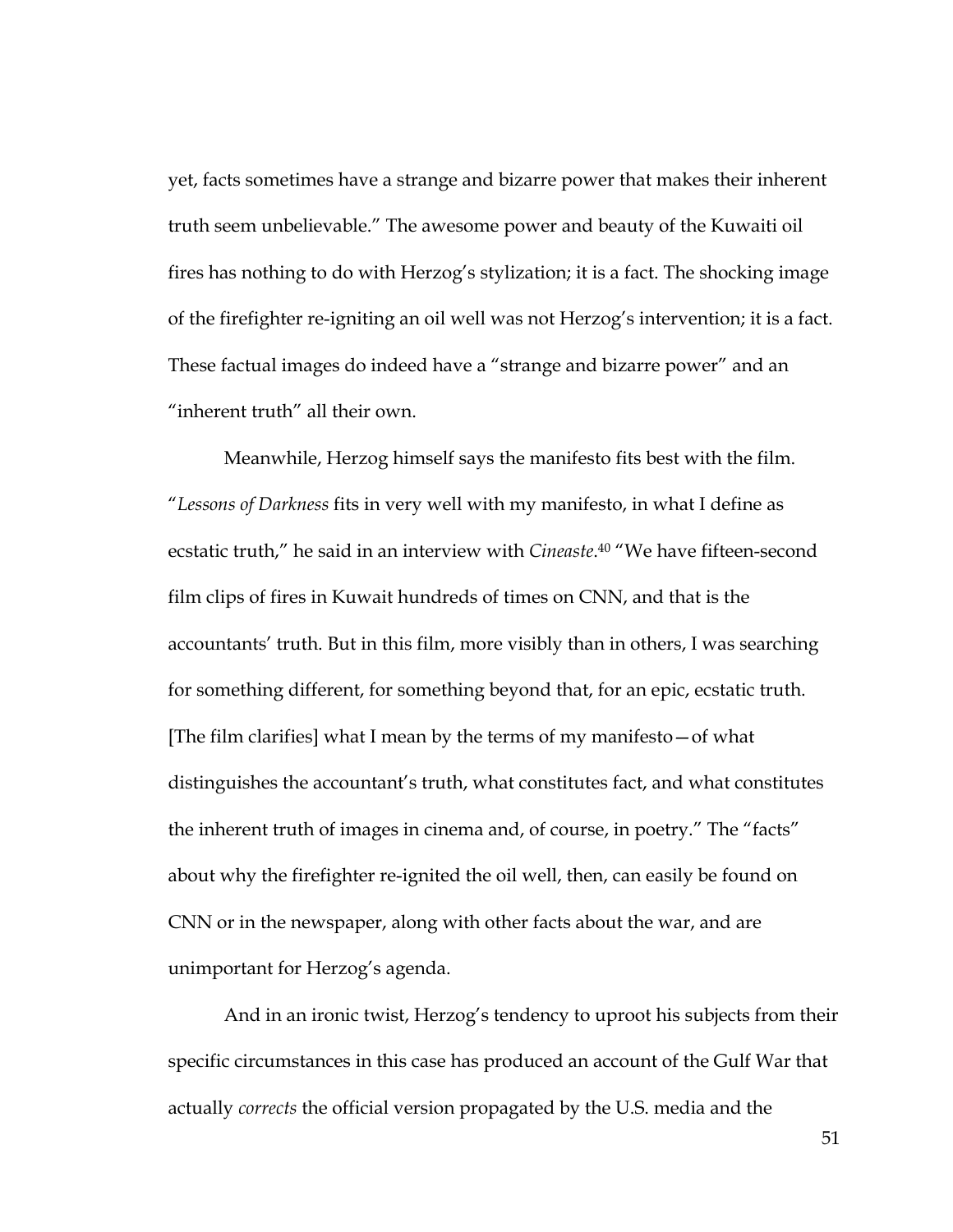military. According to U.S. television news reports and official military accounts, the Gulf War was a remote-control war carried out with surgical precision. There was relatively little damage or loss of life, and the perception among the U.S. population is that it was a "minor" war, easily won and heartily celebrated as proof of American power and heroism. The actual effects on Kuwait and the surrounding areas were glossed over by the media and are for the most part unknown to most Americans. But ironically, Herzog's drama and bombast tell a very different story that inadvertently corrects this "official" version of the war. It is not his intention to correct the public's perception about the Gulf War or to offer any specific message about any specific war, but by immersing the viewer in the terrifying images of destruction and heightening those images to an apocalyptic level—images which previously had only been seen, as Herzog said, in "fifteen-second clips" on television—his film forces the viewer to confront the awesome devastation brought by the war. No matter how Herzog tries to turn the images into metaphor or poetry, they carry their own realistic power that even his rigorous manipulation cannot erase. Images of pools of boiling oil surrounding the fires are labeled "Protuberances" by Herzog, but while the viewer may grasp his metaphor, the "realistic" power of the images supersede the power of that metaphor. Likewise his characterization of the firefighters' work as "A Pilgrimage" does not remove the power of the images to convey the awesome effort required to stop the fires. Almost despite himself, Herzog's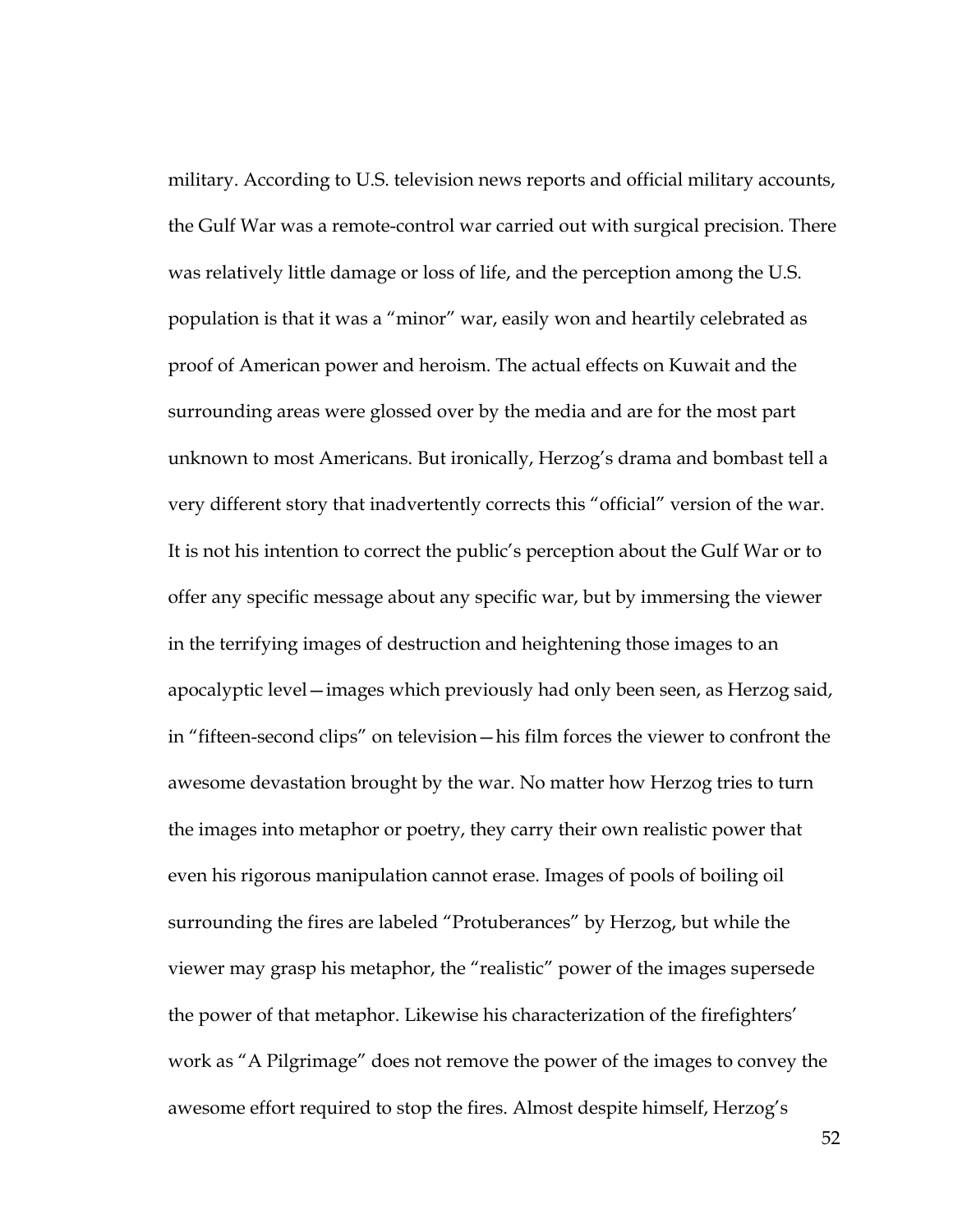stylization has ironically produced a more "real" version of the Gulf War than any U.S. television news report ever did. As John E. Davidson writes, Herzog's attraction to catastrophe and his aestheticization of his subjects inadvertently "offers a context to the virtual reality of the evening news."41

Herzog's manifesto also contains three points that refer not to the nature of documentary film but to nature itself. Herzog writes, "The moon is dull. Mother Nature doesn't call, doesn't speak to you." He continues, "We ought to be grateful that the Universe out there knows no smile." Nature's indifference to the concerns of man is a recurring theme in Herzog's films, and provides another link to his 1977 documentary *La Soufriere*, about the town whose inhabitants fled under the threat of an erupting volcano, except for one man who stayed behind. The man was a drifter who spoke of giving himself over to God's will, of allowing fate to decide whether he lives or dies. But the volcano in that film never erupted, much to the chagrin of Herzog and his film crew. In voiceover at the film's end, Herzog says his film now seems "pathetic" and "embarrassing," insisting that never in geological history has there been a volcano that has given so many clear signs of impending eruption but did not erupt. And now, he says, over images of the quieted volcano and triumphant Wagner on the soundtrack, that his film has become "a report on an inevitable catastrophe that did not take place." William Van Wert says the use of this piece of music is ironic, that it is Herzog being humorous and highlighting his own folly.42 And while there is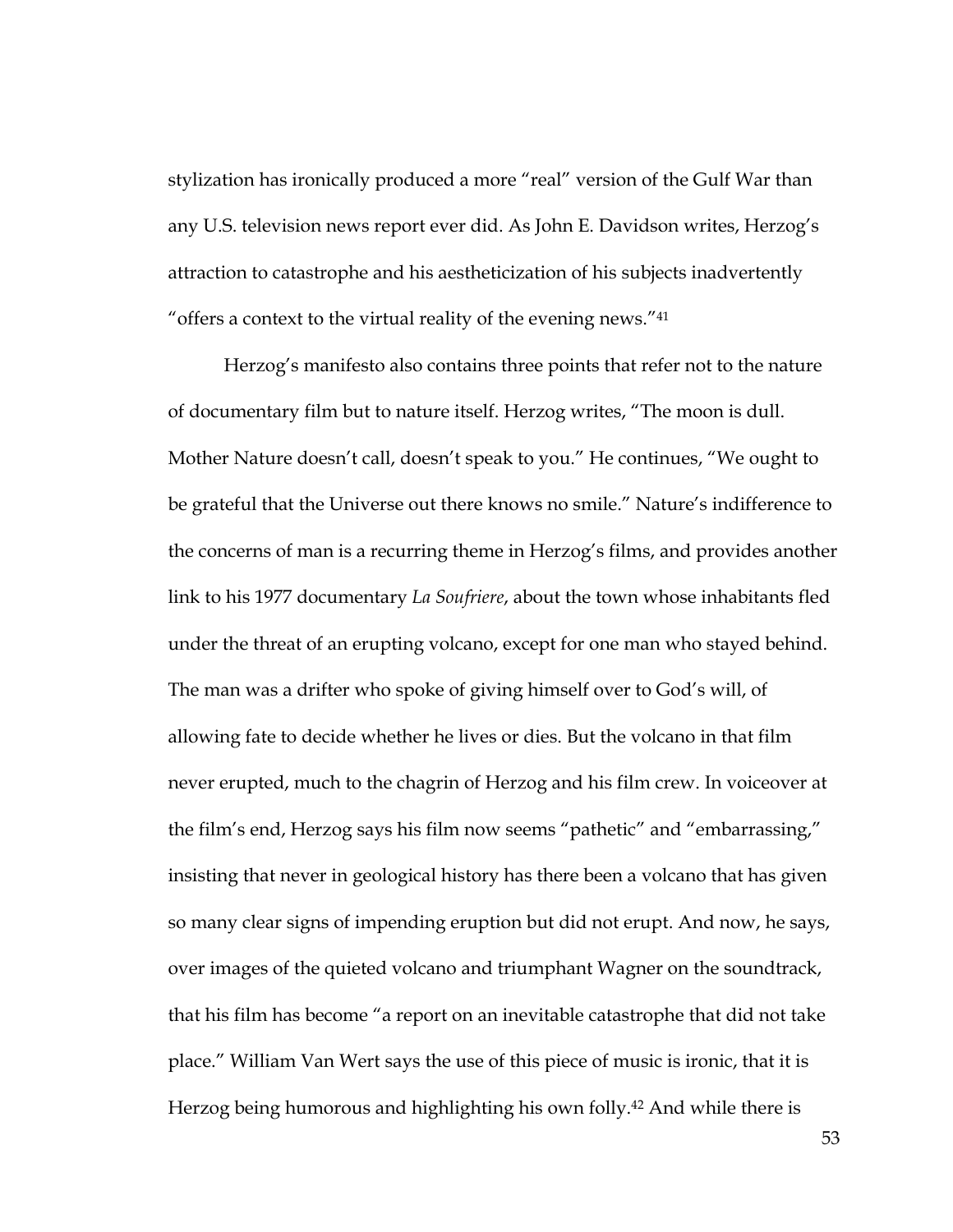indeed an ironic effect to Herzog expressing embarrassment at his failure to the tune of triumphant Wagner, the effect is more complex than simple irony when one shifts the focus of the music to nature rather than Herzog. The music represents nature's triumph, which is, at the same time, Herzog's failure.

In some sense it could be argued that *Lessons* is Herzog's attempt to rescue that film (and his vision) from the tyranny of nature's indifference. It may not necessarily be a conscious attempt on his part, but clearly something attracts him to images of catastrophe and to what they might represent in a universal, poetic sense—indeed, the images of the smoking volcano are similar to the landscape images found in nearly every Herzog film, narrative or documentary, including *Lessons of Darkness*. Nature's whim turned *La Soufriere* into a film about man's humbling (specifically Herzog's) before the raw power of nature, and it seems with *Lessons* that Herzog found in man-made destruction the story of apocalypse that an uncooperative nature would not conspire with him to tell.

But there is a flip side to this—as Herzog writes in his manifesto, nature is not a place of solace for human beings but "a vast, merciless hell of permanent and immediate danger." Evolution, he continues, was man's attempt to escape this hell, to crawl out of the primordial ocean and onto solid land, "where the Lessons of Darkness continue." Nature is a "merciless hell," while civilization provides nothing but "lessons of darkness." Neither nature nor civilization are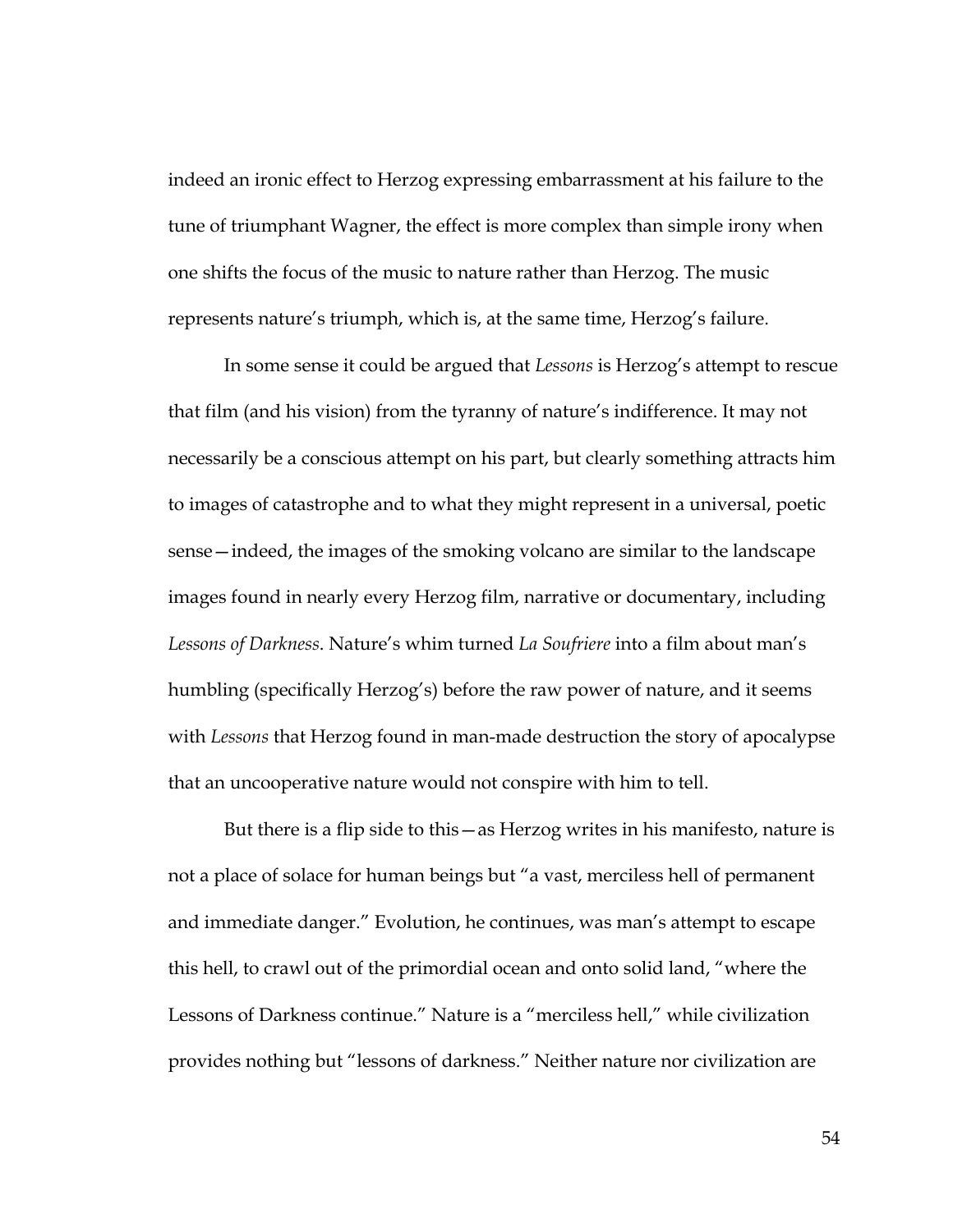safe havens for humans, as the "permanent and immediate danger" of nature is only reproduced by man—by oil fires, by war, by progress and industrialization.

The concept is evident in Herzog's work even as early as his 1969 *Fata Morgana*, which tells the story of Creation, of the Gods' failure to create Paradise and a race of perfect beings. The film's story of Creation, which is a mix of Guatemalan myth, Judeo-Christian scripture, and Herzog's own script,<sup>43</sup> is laid over images of industrial wasteland in the Sahara desert. It is the Sahara desert corrupted by technology and industrialization, complete with the wreckage of a crashed plane in the sand, burned-out cars used as domestic shelter, picked-over animal carcasses, and bizarre interviews with the desert's inhabitants that all come together to provide an image of humanity as wasteland. God's failed creation in *Fata Morgana* culminates in *Lessons of Darkness*; Man's flawed nature brings about his own destruction. Herzog himself has commented on the "religious rage" that is contained in *Fata Morgana,* calling it "a rage over the absurdity of the universe, over these blunders, these shortcomings implanted from the cradle."44

The film is a near twin to *Lessons of Darkness* in style and structure, and likewise fits well within the tenets of his manifesto, if retroactively. Indeed, a review of the film by Amos Vogel in 1970 provides a description that evokes Herzog's own language in his manifesto, and which could just as easily be applied to *Lessons of Darkness*: "Working solely with the materials of reality,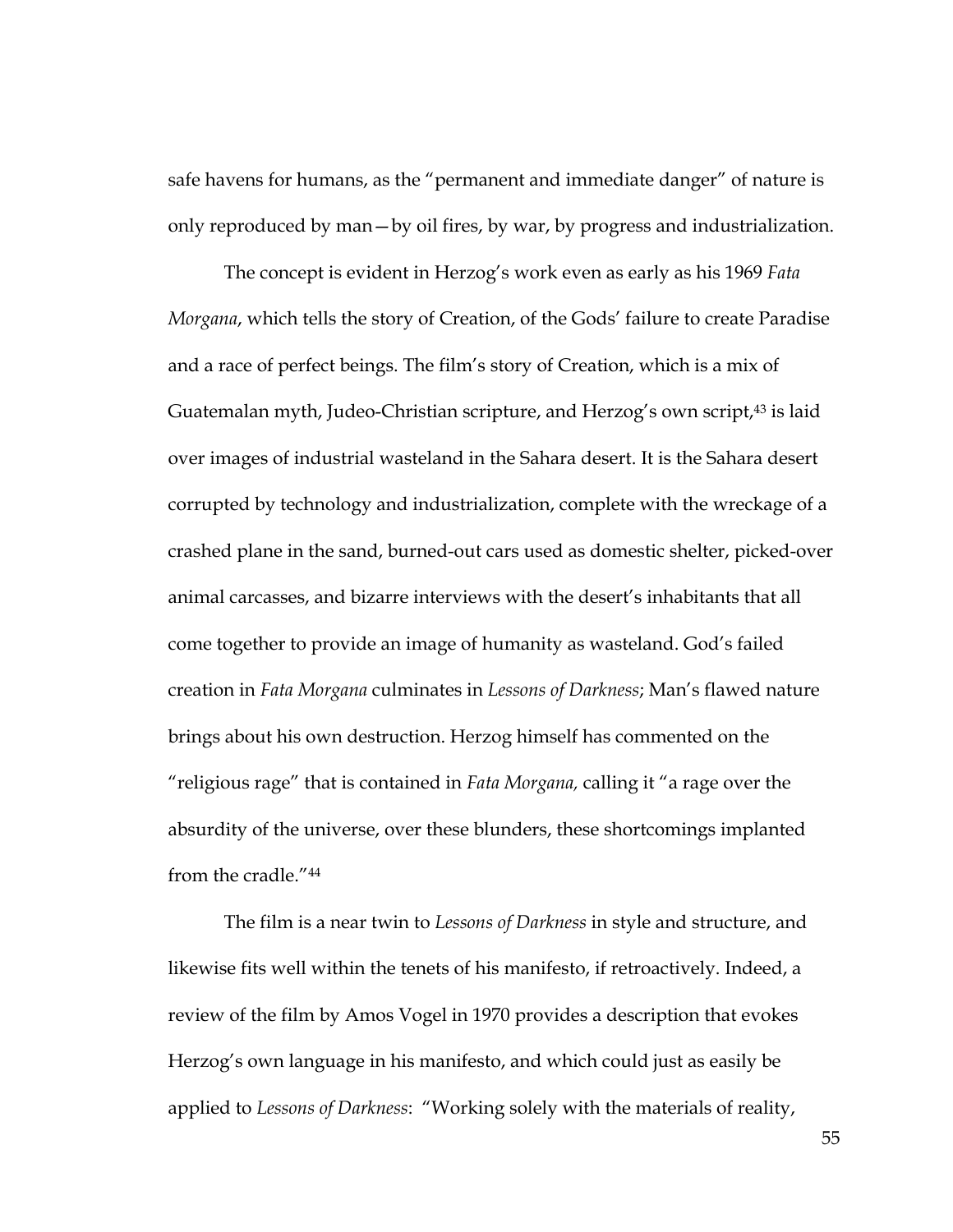Herzog, in a cosmic pun on cinema verite, has recovered the metaphysical beneath the visible."45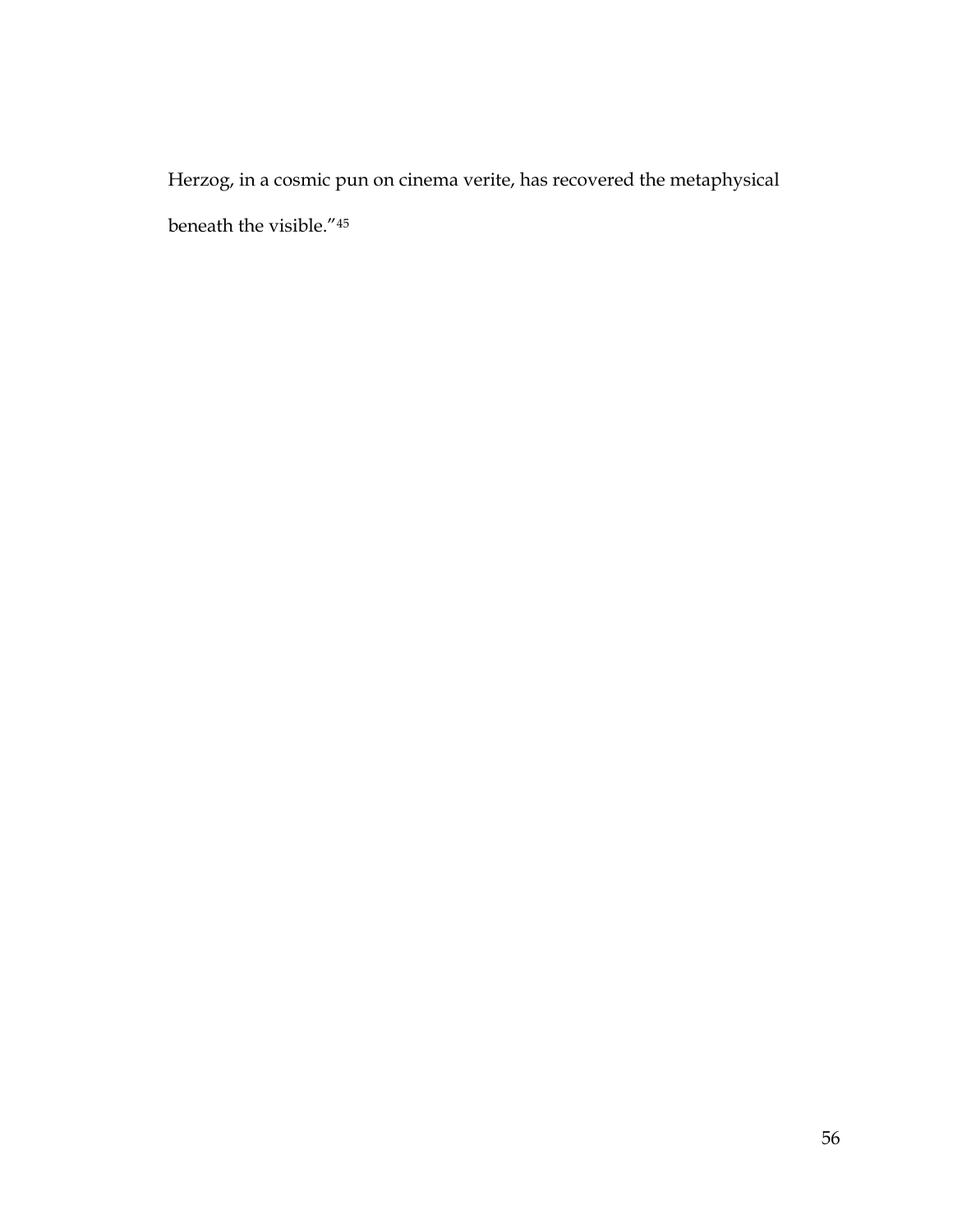#### **Conclusion**

Werner Herzog has often been quoted as saying his narrative films are "unmediated life, filmed on the spot."46 *Aguirre, the Wrath of God* may be a fictional story created by Herzog but in some sense it is also a documentary of the making of that film—Herzog and cast and crew actually did make the trek over the mountains and through the jungle, and one man actually died along the way.47 Likewise the dragging of a steamboat over a mountain in *Fitzcarraldo* actually took place, without special effects and despite the strong objections of engineers who told Herzog the feat would be too dangerous, not to mention near-impossible. The steamboat, then, is a metaphor not only within the film but within the reality of the filmmaker's life as well. Herzog *is* Fitzcarraldo. He *did* travel to the jungle and live there for months with the aim of bringing art (his film), he *did* deal with hostile natives (a war among native tribes broke out during filming), and some might say that ultimately the final product, his film, is as much a failure as was Fitzcarraldo's failed attempt to bring opera to the jungle. Meanwhile, when asked whether his fiction films could be considered documentaries about their star, Klaus Kinski, Herzog replied, "If you use the term documentary with very wide margins, yes. …The line between documentary and fiction film is obviously blurred for me. They bear such an affinity to each other that I can't really distinguish that easily."<sup>48</sup>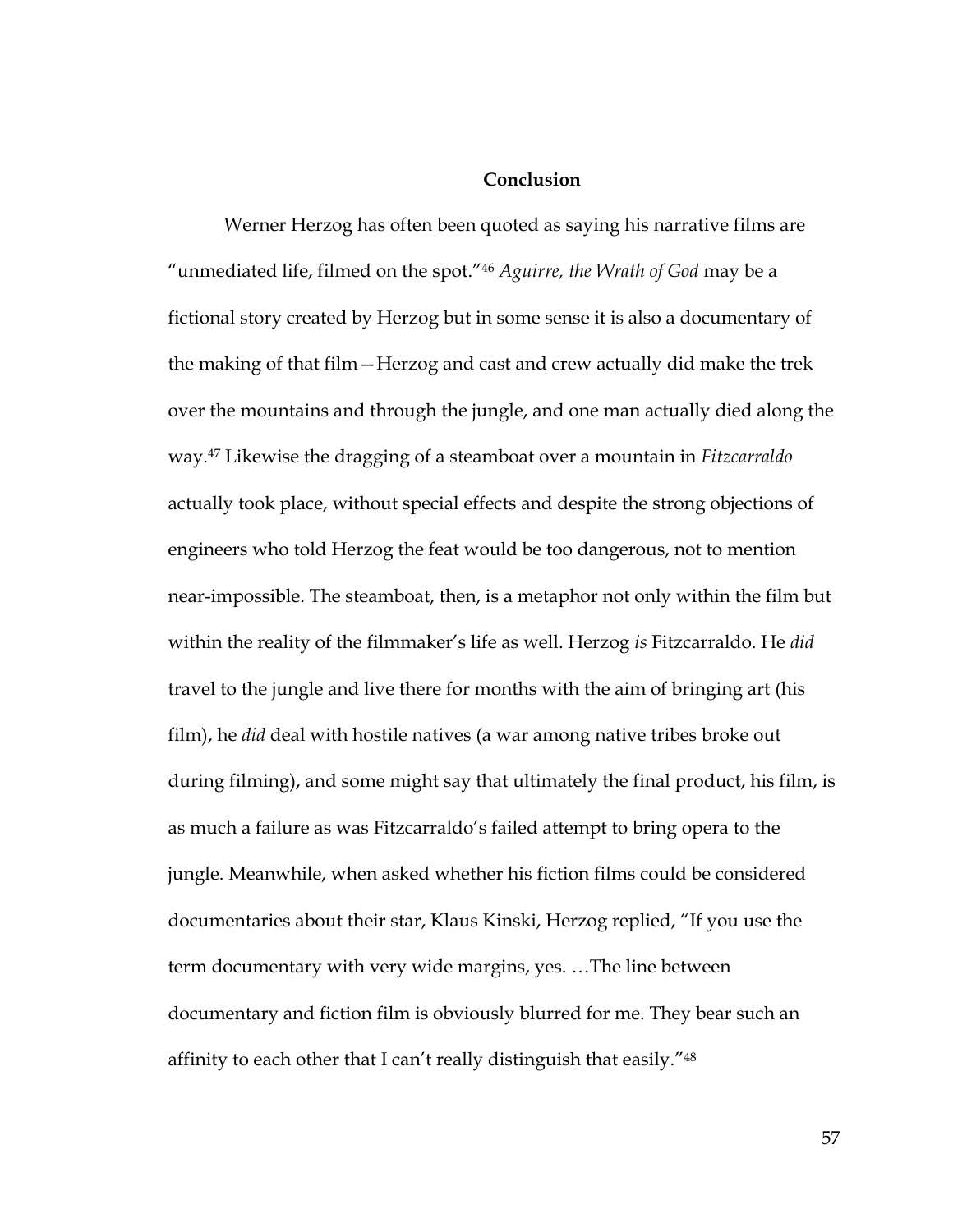Indeed, Herzog's documentaries cannot make the same claim to being "unmediated reality" that he claims for his narratives. Some might say his fiction films are *more* truthful than his documentaries (in the ethical rather than poetic sense outlined in his manifesto) because they contain the same balance of fiction and reality as his documentaries but are at least *labeled* as fictional. His documentaries, meanwhile, contain just as much fiction as his narratives but do not reveal those deviations from reality. Ultimately the two forms seem to meet somewhere in the middle—his fiction films are as documentary as his documentaries are fictional, and the common ground seems to be the expression of a "poetic, ecstatic truth" rather than an objective, realistic, factual one.

There is an argument that the boundaries of documentary and of the truth-claim of the photographic image *need* to be explored and interrogated and broken down. But while Herzog would likely agree with this position, his films' violations of the documentary truth-claim are not motivated by it. He may intentionally disengage his images and subjects from their specific context, but his intention is not to comment on referent vs. reality. Post-modernism can provide a defense of his tactics, but it does not provide motivation for them. It could be said that Herzog's films operate on a level that assumes the postmodern debate over the status of the image is already settled, a given, a moot point.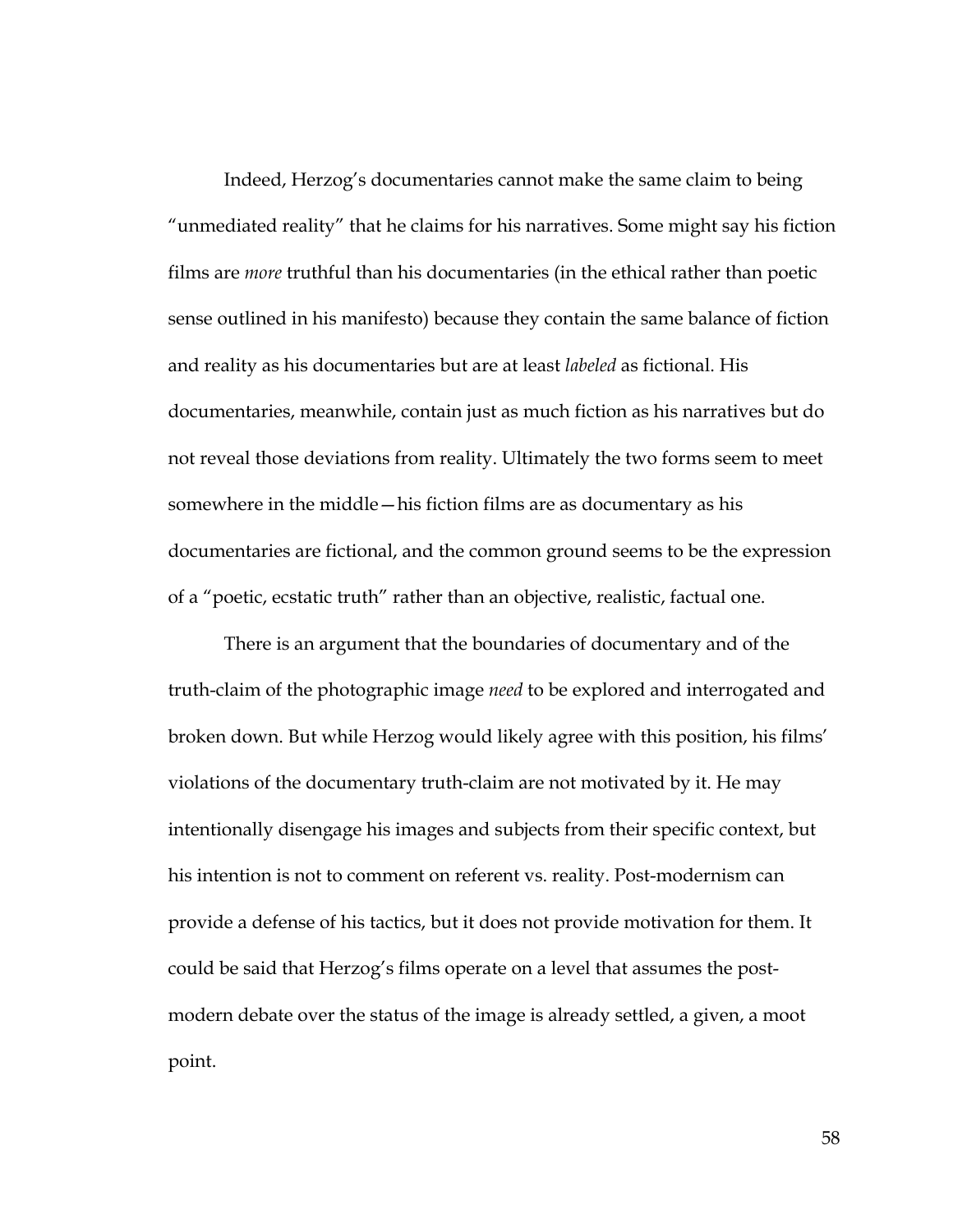And in Herzog's cinematic world, all images and subjects become tools for him to use to express *his* vision, *his* truth. It is fitting, then, that the title of his recent documentary about Klaus Kinski, *My Best Fiend*, was originally titled "Herzog's Kinski." Indeed, the film does not describe Kinski's background or personal life, which Herzog says "never interested me." The film "is as much about me as it is about him…I believe his character becomes somewhat evident, of course, as seen through my eyes and his deeds."49 The same could be done with the titles of all his documentaries: Herzog's Deaf-Blind, Herzog's Wodaabe, Herzog's Gulf War. The lives of his subjects first and foremost provide *him* with the vocabulary to express *his* own poetic truth. Post-modernism may be able to defend his loosening of the image from reality, but it can't really firm up the shaky ground he treads when he appropriates a subject's story for his own purposes, erasing the specificity of a story in order to express a "universal truth."

But fortunately for Herzog, he is not bothered by such concerns and sees his humanist artistic intentions as transcending the importance of sociopolitical specificity. When the audience at a screening of *Lessons of Darkness* harshly criticized Herzog's aestheticization of the burning oil-fires and his use of a classical music score, he replied simply: "I don't care if you like the music, I want it that way."50

There has been very little scholarship in the area of Herzog's documentaries, and some might say the reason for this is simply that the films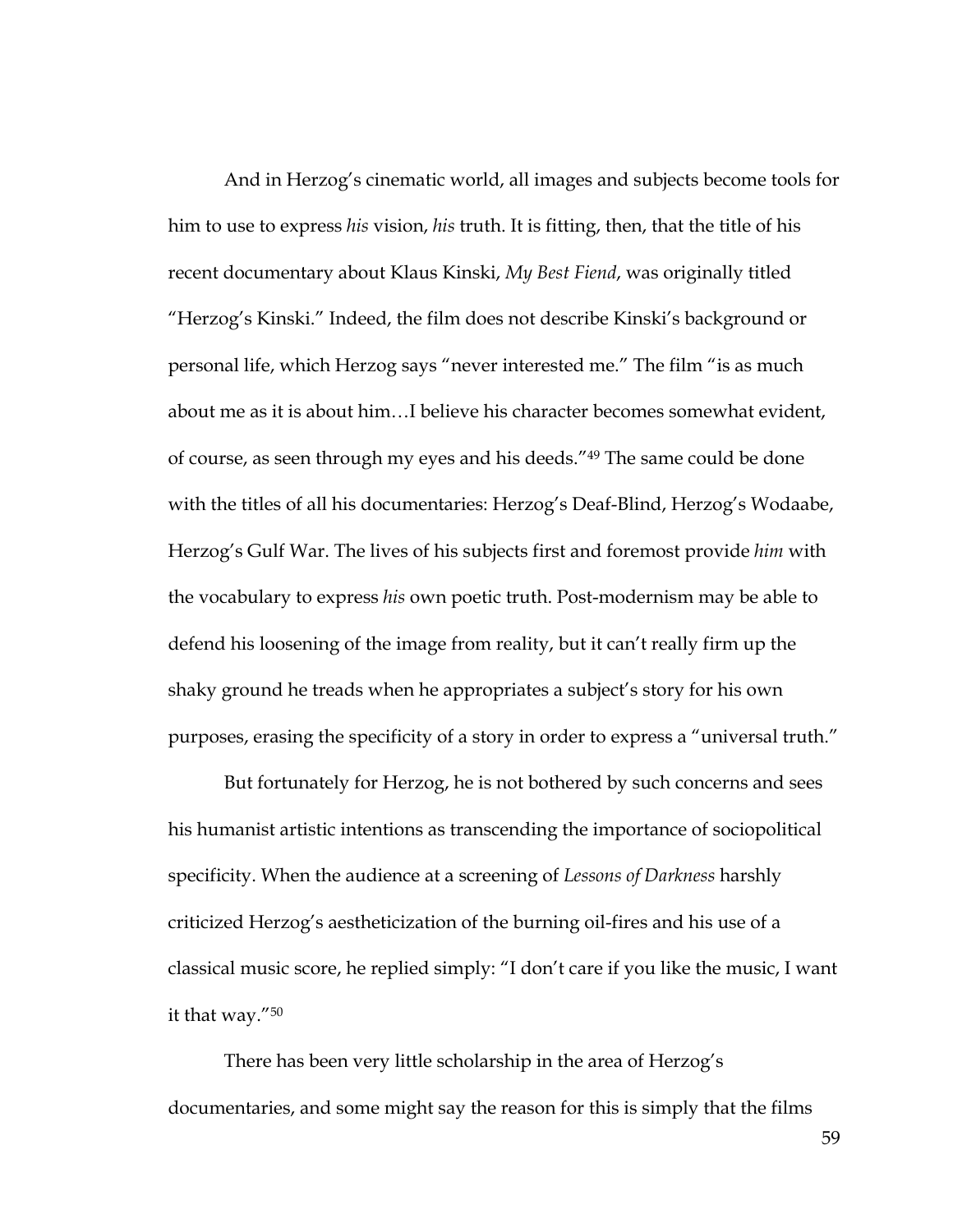are inferior to his narrative films. While many of his documentaries are indeed "minor" (Michael Atkinson described *My Best Fiend,* perhaps rightly, as "little more than a doodle"51), even the artistic failures offer insight into Herzog's other works and into his creative imagination. Perhaps critics are approaching the films in the wrong way, viewing them as examples of documentary cinema rather than as part of Herzog's personal creative expression. As Herzog uses his subjects to express himself rather than the subject's specific stories, the films will always be seen as failed documentaries if approached in that way. These "lesser" films are more interesting as counterparts to or explorations of the themes presented in his narrative films than as the actual stories of their subjects. Indeed, Herzog himself insists that an understanding of his documentaries is essential to an understanding of his fiction films. His documentaries are "almost always neglected by the public," he says. "And yet for me they are just as important as my feature films. There is something in *Land of Silence and Darkness* that is almost like a part of me."52 A more pointed and pithy version of the same concept is the Herzog quote that ended up as the title of Christian Weisenborn and Erwin Keusch's 1978 documentary about the filmmaker: "I Am My Films."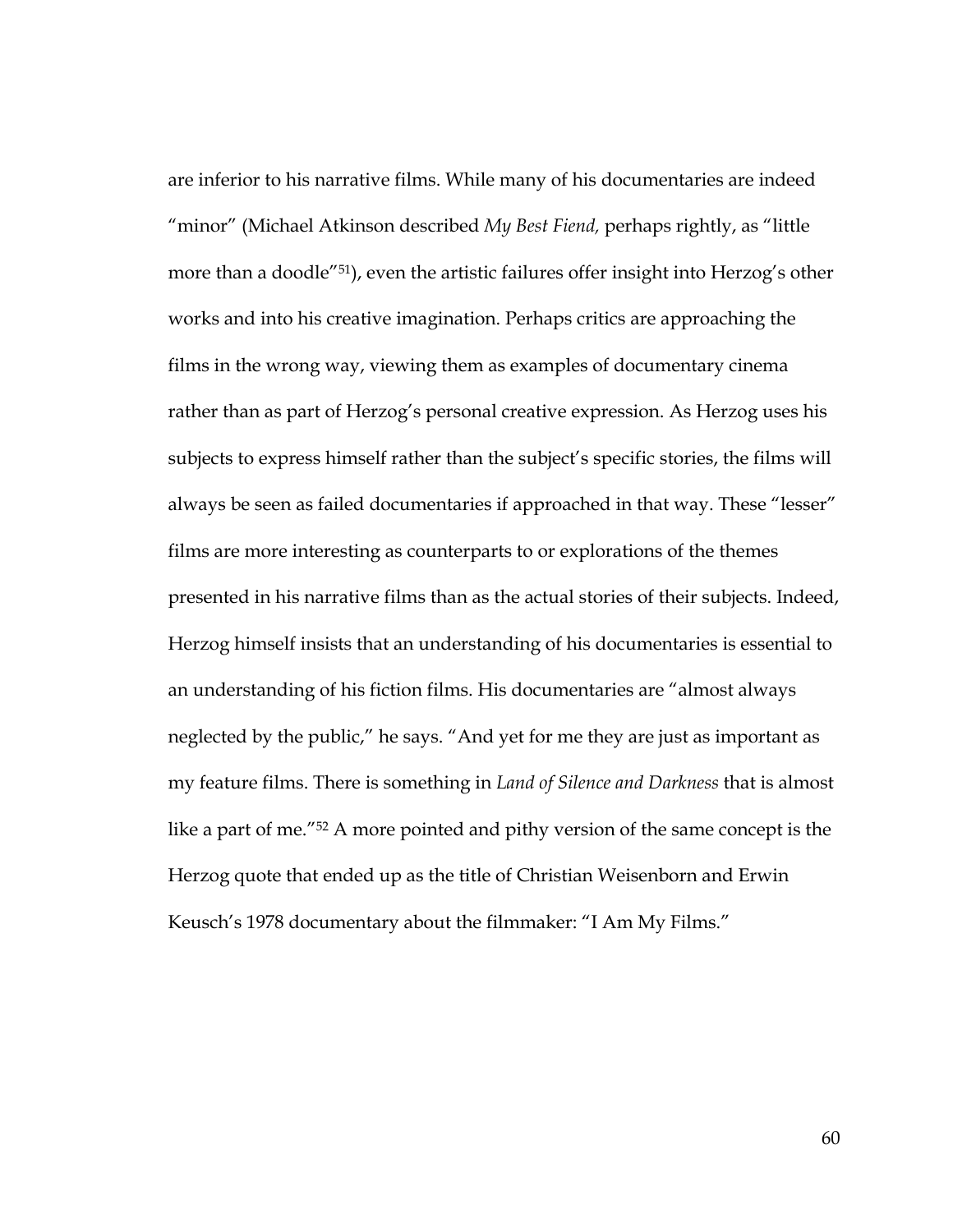$\overline{a}$ 

7 Interview With Werner Herzog, home.earthlink.net/~tedbern/wernerinterv1.htm.

13 Winston, Brian. Lies, Damn Lies and Documentary. (London: BFI Press, 2000) p. 22

14 ibid., p.10

15 ibid., p.16

36 Peter Kreeft, Christianity for Modern Pagans: Pascal's Pensees Edited, Outlined and Explained (San Francisco: Ignatius Press, 1993), 13, 189.

<sup>1</sup> For a full discussion of this debate see Michael Renov's *Theorizing Documentary* (New York: Routledge, 1993) or Brian Winston's *Lies, Damn Lies and Documentary*. (London: BFI Press, 2000)

<sup>2</sup> Herzog, Werner, *Images at the Horizon*. 3 Renov, Michael. *Theorizing Documentary*. 4 Renov

<sup>5</sup> Letter from Herzog to ZDF

<sup>6</sup> Rice News. "Film Director Werner Herzog Talks About 'Lessons'" by Philip Montgomery

<sup>8</sup> Cineaste interview

<sup>9</sup> Herzog, Werner. http://www.wernerherzog.com/index\_frameset.htm

<sup>10</sup> Barnouw, p. 255

 $11$  ibid.

<sup>12</sup> Rabinovitz, Lauren. Points of Resistance (Chicago: Illinois U. Press, 1991) p. 113

<sup>16</sup> Winston, p. 145

<sup>17</sup> manifesto, www.wernerherzog.com

<sup>18</sup> *Images at the Horizon*, p.4

<sup>19</sup> conversation with Herb Golder, John Gianvito

<sup>20</sup> *Images at the Horizon*, p.6

<sup>21</sup> interview

<sup>22</sup> Silverman, Kaja. "Werner Herzog's Kaspar Hauser," *New German Critique* No. 24-25,

Fall/Winter 1981-2, p.80.

<sup>23</sup> *Images at the Horizon* , p. 4

<sup>24</sup> *Images at the Horizon* , p. 10

<sup>25</sup> *Images at the Horizon* , p. 8

<sup>26</sup> *Images at the Horizon*, p.7

<sup>27</sup> McDougall

<sup>28</sup> Loizos, p. 14

<sup>29</sup> facets catalogue

<sup>30</sup> Journal of Film and Video, 43.4, Winter 1991,

http://www.temple.edu/anthro/ruby/gardner.html

<sup>31</sup> email from Herb Golder

<sup>32</sup> Adams, John. "Representation and Context in Ethnographic Film," Film Criticism 4, No. 1 (Fall 1979):89-100.

<sup>33</sup> Lopate, Philip, "In Search of the Centaur", in Charles Warren ed., *Beyond Document.* Hanover: Wesleyan University Press, 1996. p.244

<sup>34</sup> ibid.

<sup>35</sup> Hauntingly Herzog: Legendary filmmaker Werner Herzog isn't crazy, but likes to explore the mysteries of our human existence. Salt Lake City Weekly, April 27, 1998 By Mary Dickson "I try to articulate new images. We are surrounded by worn out images. " "We need to develop a language of images adequate to our civilization."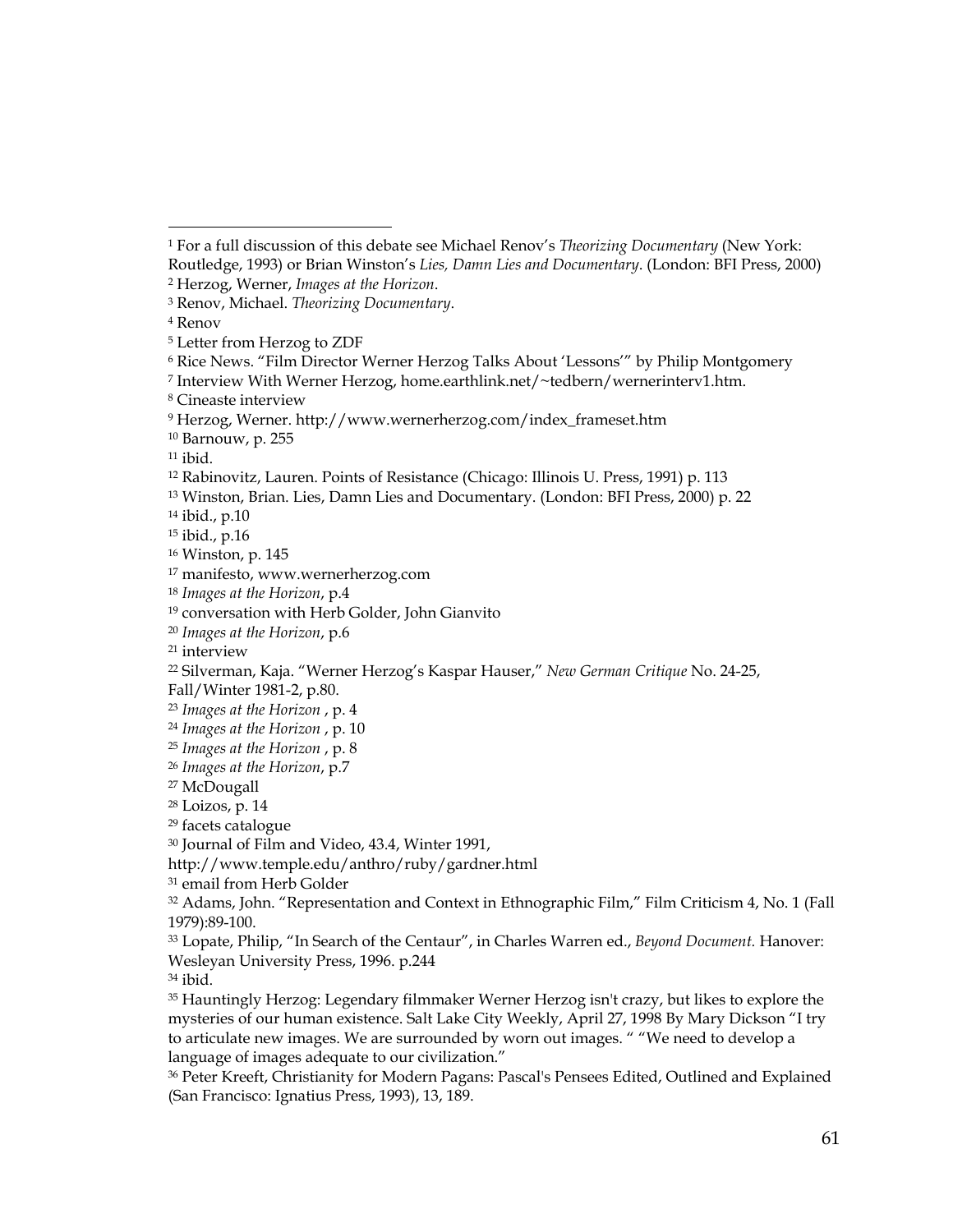$\overline{a}$ 

<sup>37</sup> Rice News, 10/31/96, "Film Director Werner Herzog Talks About 'Lessons'".

Vassun.Vassar.edu/~cecurran/Herzog-text.html

<sup>38</sup> Rice interview

<sup>39</sup> James Houston translation of Pensees. Mind On First: A Faith for the Skeptical and Indifferent (Minneapolis: Bethany House, 1997), p.96

<sup>40</sup> Cineaste, sept.1999 p.32

<sup>41</sup> Davidson, John E. "As Others Put Plays Upon the Stage: Aguirre, Neocolonialism, and the New German Cinema." New German Critique, p. 130

<sup>42</sup> Van Wert, William, in Corrigan, p.70

<sup>43</sup> Corrigan p. 186

<sup>44</sup> Corrigan, p.75

<sup>45</sup> vogel, in Corrigan, p. 46

<sup>46</sup> Koch, Gertrude, "Blindness as Insight: Land of Silence and Darkness," in Corrigan, p. 76.

<sup>47</sup> Davidson, John E., p. 105, 115

<sup>48</sup> Cineaste Sept. 1999, p. 32

<sup>49</sup> Cineaste, Sept. 1999, p. 32

<sup>50</sup> Davidson, p. 129

<sup>51</sup> Atkinson, Michael. "Ghost in the Machine: Speculating on the Dark Heart of Cinema," in *Film Comment* Jan. 2000.

<sup>52</sup> *Images at the Horizon*, p. 4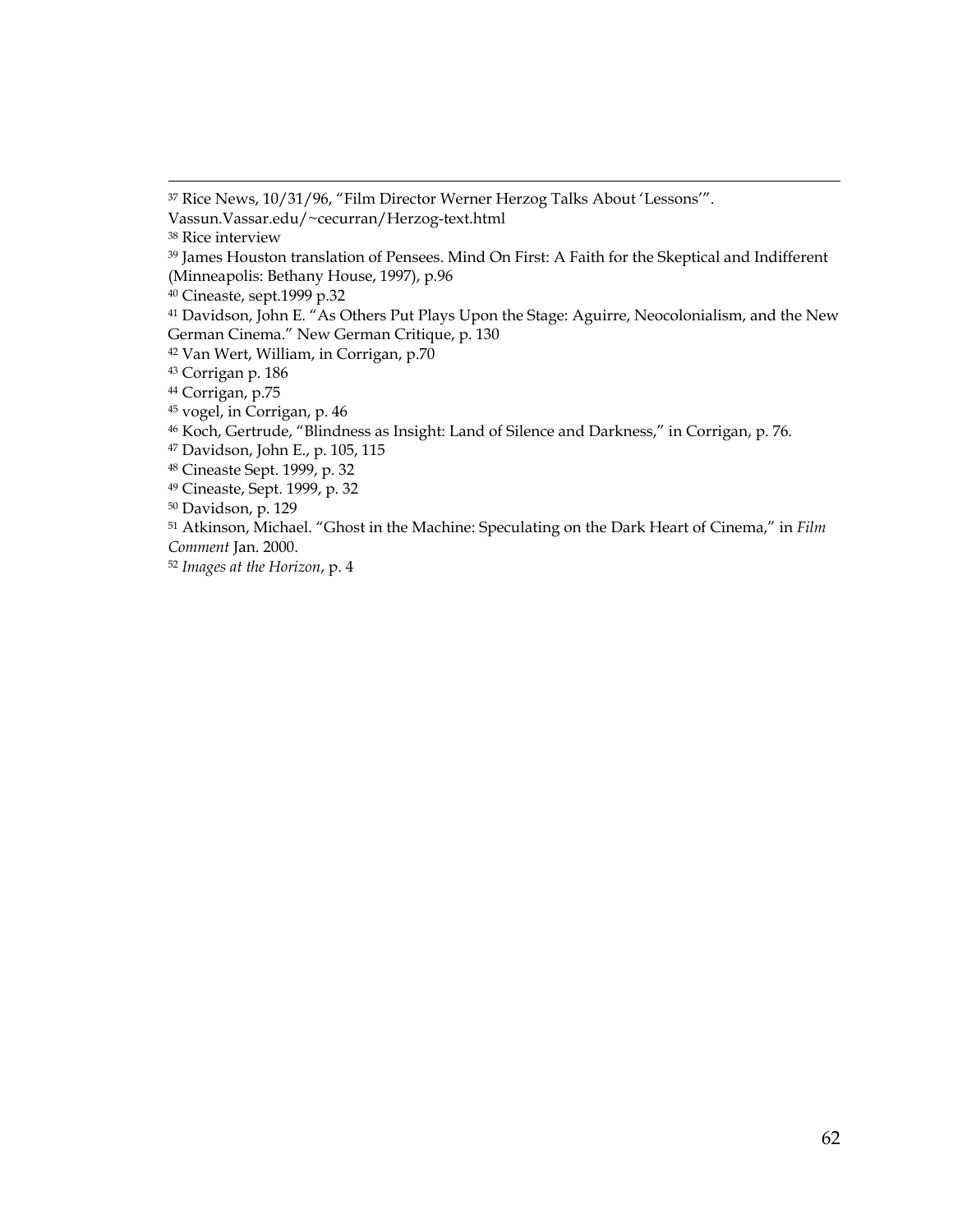## APPENDIX

# MINNESOTA DECLARATION: Truth and fact in documentary cinema Walker Art Center, Minneapolis, Minnesota April 30, 1999 Werner Herzog

# LESSONS OF DARKNESS

 1. By dint of declaration the so-called Cinema Verité is devoid of verité. It reaches a merely superficial truth, the truth of accountants.

 2. One well-known representative of Cinema Verité declared publicly that truth can be easily found by taking a camera and trying to be honest. He resembles the night watchman at the Supreme Court who resents the amount of written law and legal procedures. "For me," he says, "there should be only one single law: the bad guys should go to jail."

Unfortunately, he is part right, for most of the many, much of the time.

3. Cinema Verité confounds fact and truth, and thus plows only stones. And yet, facts sometimes have a strange and bizarre power that makes their inherent truth seem unbelievable.

4. Fact creates norms, and truth illumination.

 $\overline{a}$ 

5. There are deeper strata of truth in cinema, and there is such a thing as poetic, ecstatic truth. It is mysterious and elusive, and can be reached only through fabrication and imagination and stylization.

 6. Filmmakers of Cinema Verité resemble tourists who take pictures amid ancient ruins of facts.

7. Tourism is sin, and travel on foot virtue.

8. Each year at springtime scores of people on snowmobiles crash through the melting ice on the lakes of Minnesota and drown. Pressure is mounting on the new governor to pass a protective law. He, the former wrestler and bodyguard, has the only sage answer to this: "You can´t legislate stupidity."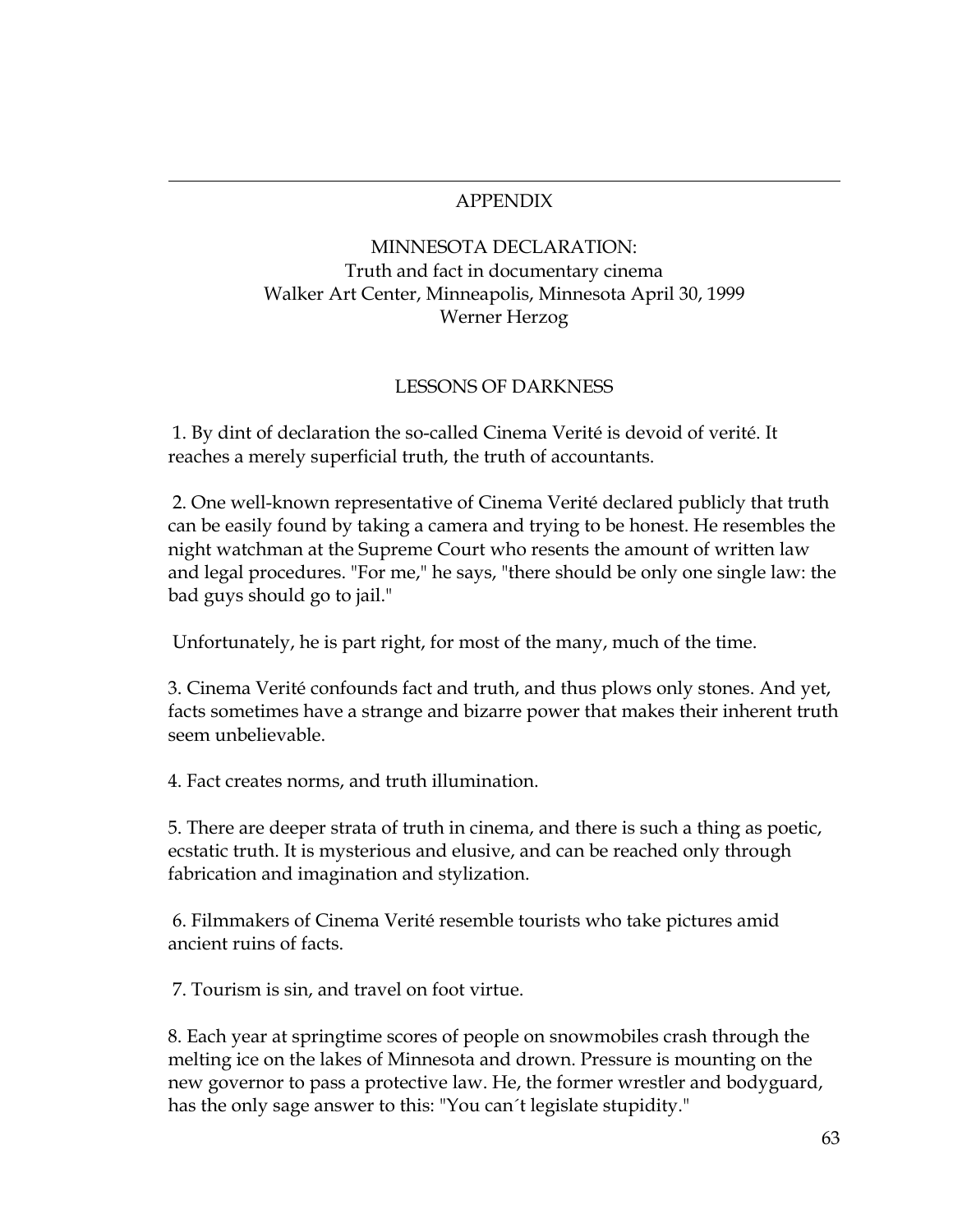9. The gauntlet is hereby thrown down.

 $\overline{a}$ 

10. The moon is dull. Mother Nature doesn´t call, doesn´t speak to you, although a glacier eventually farts. And don´t you listen to the Song of Life.

11. We ought to be grateful that the Universe out there knows no smile.

12. Life in the oceans must be sheer hell. A vast, merciless hell of permanent and immediate danger. So much of a hell that during evolution some species including man - crawled, fled onto some small continents of solid land, where the Lessons of Darkness continue.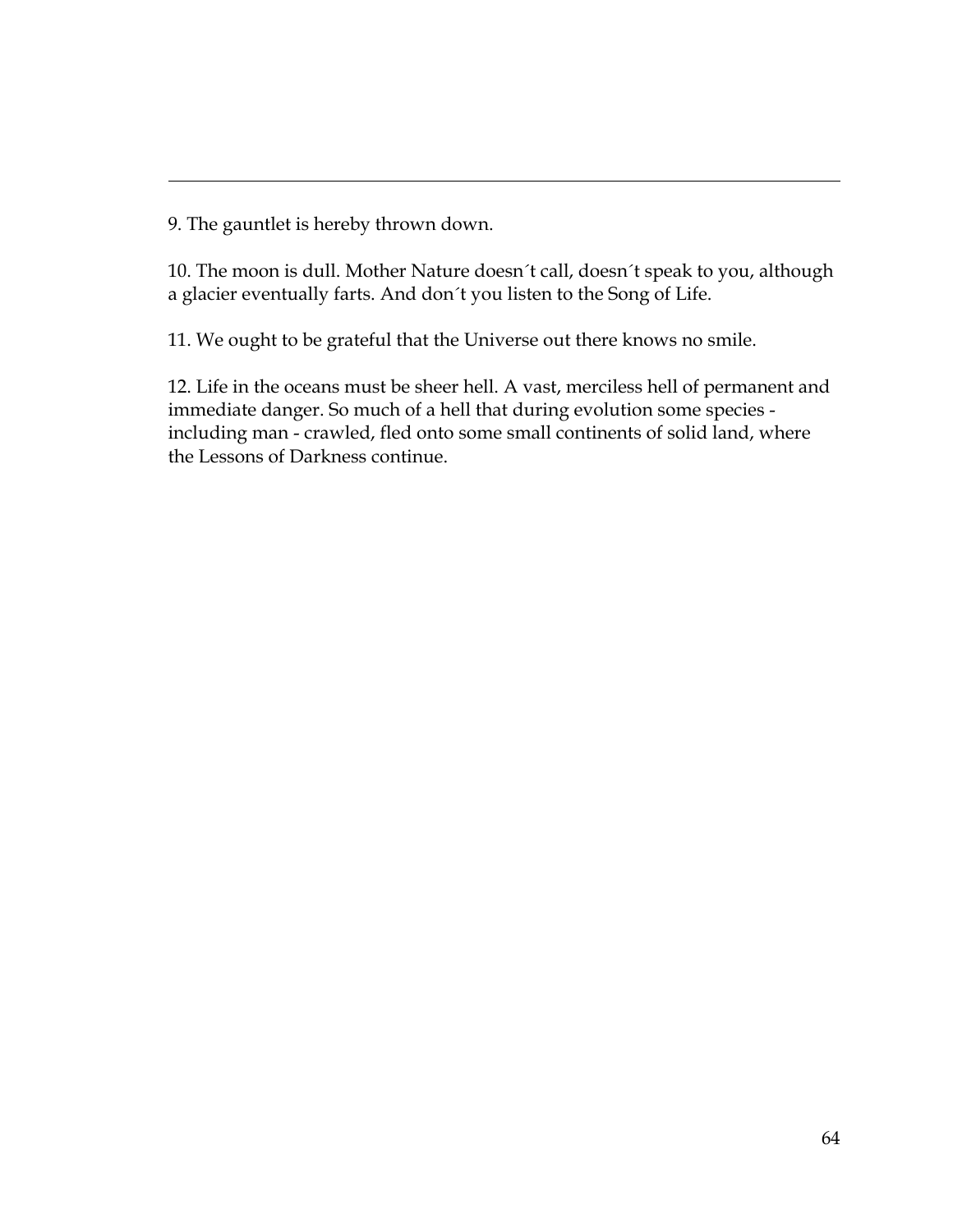#### **Bibliography**

- Adams, John. "Representation and Context in Ethnographic Film," *Film Criticism* 4, No. 1 (Fall 1979) 89-100.
- Atkinson, Michael. "Ghost in the Machine: Speculating on the Dark Heart of Cinema," in *Film Comment* Jan. 2000.
- Barnouw, Erik. *Documentary: A History of the Non-Fiction Film*. New York: Oxford University Press, 1993.
- Basoli, A.G. "The Wrath of Klaus Kinski: An Interview with Werner Herzog, " *Cineaste*, Sept. 1999 p.32
- Corrigan, Timothy. *The Films of Werner Herzog: Between Mirage and History*. New York: Methuen, 1986.
- Davidson, John E. "As Others Put Plays Upon the Stage: Aguirre, Neocolonialism, and the New German Cinema." *New German Critique* 60 (1993) 101-32.
- Dickson, Mary. "Hauntingly Herzog: Legendary Filmmaker Werner Herzog Isn't Crazy, But Likes to Explore the Mysteries of Our Human Existence," Salt Lake City Weekly, April 27, 1998. Vassun.Vassar.edu/~cecurran/Herzog-text.html

Facets Video Lover's Catalogue, January 2001.

Golder, Herb. Email dated Mar. 19, 2001.

 $\overline{a}$ 

Herzog, Werner. Letter to ZDF, faxed to Herb Golder Jan. 29, 1998.

Herzog, Werner, Minnesota Declaration, April 1999. www.wernerherzog.com

Herzog, Werner. http://www.wernerherzog.com/index\_frameset.htm

- Herzog, Werner. http://home.earthlink.net/~tedbern/WernerInterv1.htm
- Houston, James, *Mind On First: A Faith for the Skeptical and Indifferent* (Minneapolis: Bethany House, 1997), p.96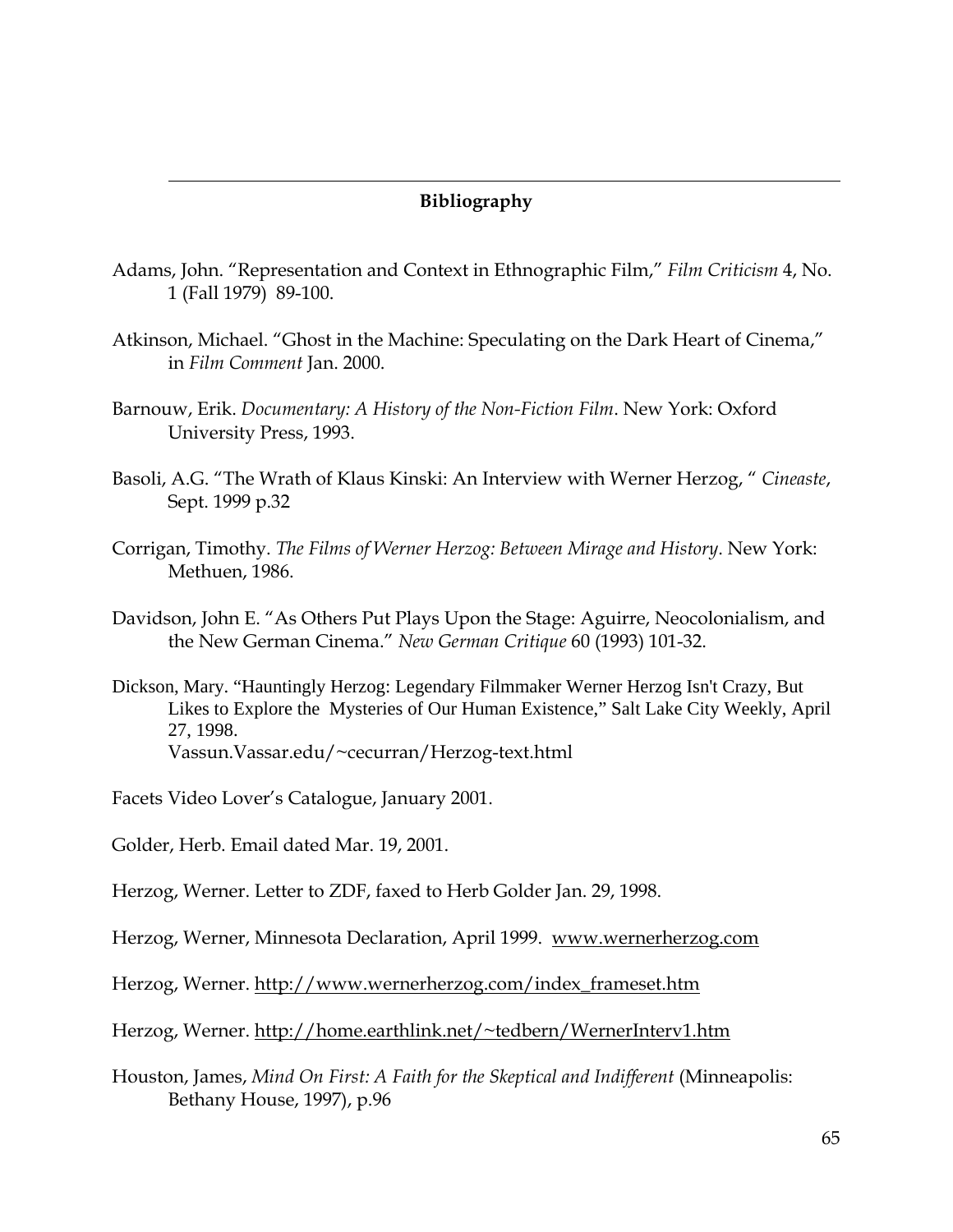- Koch, Gertrud, "Blindness as Insight: Land of Silence and Darkness," in Corrigan, Timothy, ed. *The Films of Werner Herzog: Between Mirage and History*. New York: Methuen, 1986.
- Kreeft, Peter, *Christianity for Modern Pagans: Pascal's Pensees Edited, Outlined and Explained.* San Francisco: Ignatius Press, 1993.

 $\overline{a}$ 

- Lopate, Philip, "In Search of the Centaur", in Charles Warren ed., *Beyond Document.* Hanover: Wesleyan University Press, 1996. p.244
- Loizos, Peter. *Innovation in Ethnographic Film: From Innocence to Self-Consciousness, 1955- 1985*. Chicago: University of Chicago Press, 1993.
- Mamber, Stephen. *Cinema Verité in America: Studies in Uncontrolled Documentary*, Cambridge: MIT Press, 1974
- McDougall, David. *Transcultural Cinema*. Princeton: Princeton University Press, 1998.
- Montgomery, Philip. "Film Director Werner Herzog Talks About 'Lessons'" Rice News, Oct. 31, 1996. Vassun.Vassar.edu/~cecurran/Herzog-text.html
- Rabinovitz, Lauren. *Points of Resistance* (Chicago: Illinois U. Press, 1991)
- Renov, Michael. "The Truth About Non-Fiction", in Renov ed., *Theorizing Documentary* (New York: Routledge, 1993) 1-11.
- Ruby, Jay. "An Anthropological Critique of the Films of Robert Gardner," *Journal of Film and Video*, 43.4, Winter 1991, http://www.temple.edu/anthro/ruby/gardner.html

Silverman, Kaja. "Werner Herzog's Kaspar Hauser," *New German Critique* No. 24-25, Fall/Winter 1981-2, p.80.

Singer, Alan. "Comprehending Appearances: Werner Herzog's Ironic Sublime," in Corrigan, Timothy, ed. *The Films of Werner Herzog: Between Mirage and History*. New York: Methuen, 1986.